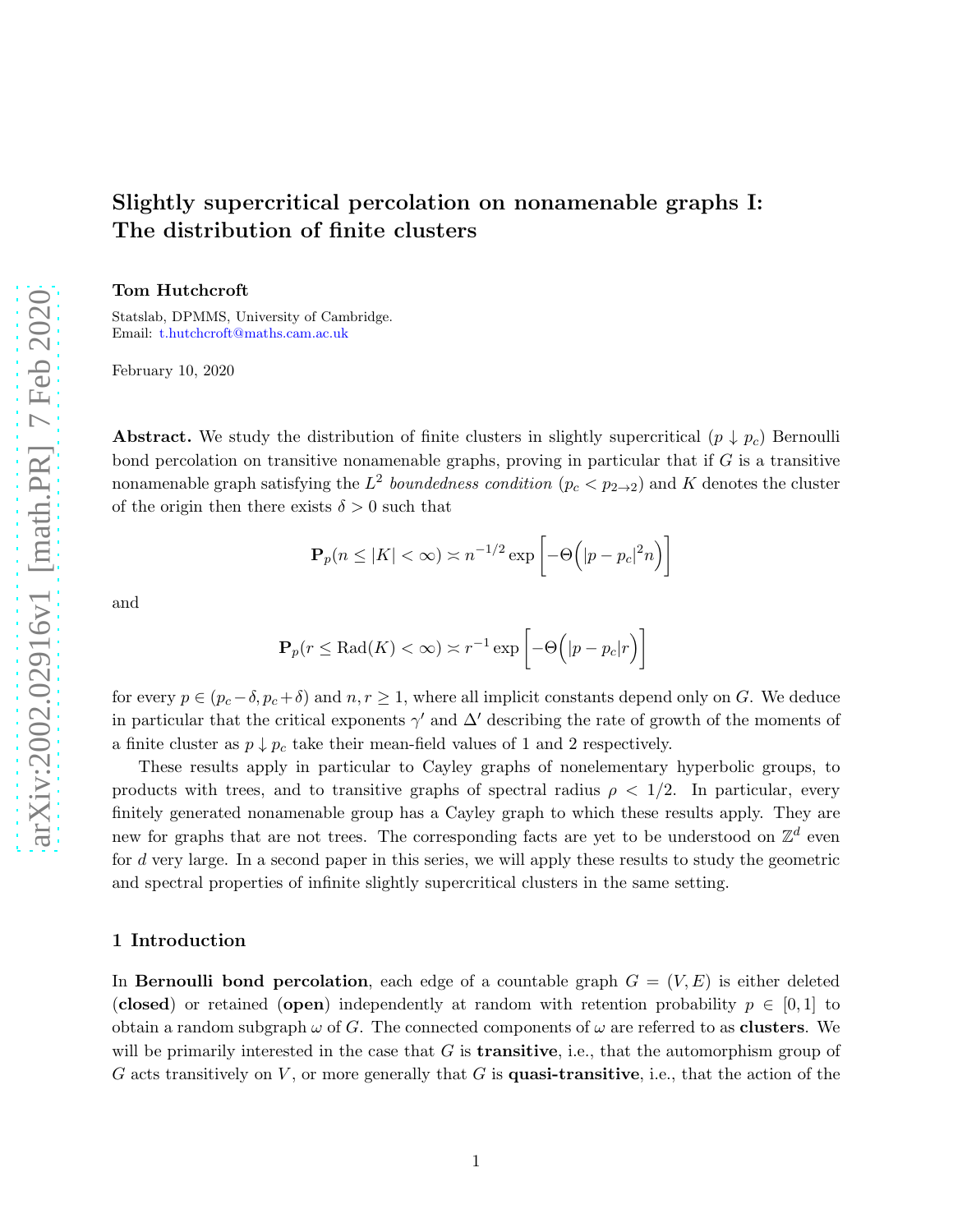automorphism group of G on V has at most finitely many orbits. When G is infinite, the **critical probability**  $p_c = p_c(G)$  is defined by

$$
p_c = \sup\{p \in [0,1]: \text{ every cluster is finite } \mathbf{P}_p\text{-a.s.}\},
$$

where we write  $P_p = P_p^G$  for the law of Bernoulli-p bond percolation on G. It is now known that the phase transition is *non-trivial* (i.e., that  $0 < p_c < 1$ ) for every infinite quasi-transitive graph with superlinear volume growth  $[8, 16, 45]$  $[8, 16, 45]$  $[8, 16, 45]$  $[8, 16, 45]$ .

Percolation theorists are primarily interested in the geometry of clusters, and how this geometry changes as  $p$  is varied. The theory is naturally decomposed into several regimes according to the relationship between  $p$  and  $p_c$ . One possible taxonomy is as follows:

- 1. The *subcritical* regime, in which  $0 < p < p_c$ .
- 2. The *slightly subcritical* regime, in which  $0 < p_c p \ll 1$ .
- 3. The *critical* regime, in which  $p = p_c$ .
- 4. The *slightly supercritical* regime, in which  $0 < p p_c \ll 1$ .
- 5. The *supercritical* regime, in which  $p_c < p < 1$ .

(It is sometimes desirable to further differentiate the very subcritical regime  $p \ll 1$  and very supercritical regime  $1 - p \ll 1$ ; these regimes are often much easier to understand.) Among all of these regimes, the most difficult to study is usually the slightly supercritical regime. A central difficulty in the study of this regime, and in supercritical percolation more generally, is that one is interested in the probability of highly non-monotone events for the percolation configuration, such as  ${n \leq |K| < \infty}$  where K is the cluster of the origin, while many of the tools that have been developed in the study of the other regimes are either mostly or exclusively suited to the analysis of monotone events and functions.

Indeed, there are essentially only two examples in which slightly supercritical percolation is reasonably well understood:  $trees<sup>1</sup>$  and site percolation on the triangular lattice. In both cases, there are exact duality relations, developed extensively in the Euclidean setting by Kesten [\[38\]](#page-41-1), that allow us to convert questions about slightly supercritical percolation into questions about slightly subcritical percolation. In the case of trees these slightly subcritical questions can then be answered with the classical theory of branching processes (see e.g.  $[25, Chapter 10]$ ), while for site percolation on the triangular lattice Smirnov and Werner [\[57\]](#page-41-2) showed that they can be answered by combining

<sup>&</sup>lt;sup>1</sup>For k-regular trees and  $p > p_c$ , the conditional distribution of the cluster of the origin given that it is finite is the same in Bernoulli-p and Bernoulli-q percolation, where q is the unique to solution to  $q(1-q)^{k-2} = p(1-p)^{k-2}$ lying in  $[0, p_c]$ . This duality is a consequence of the fact that every finite connected subgraph of a k-regular tree containing n edges also touches exactly  $(k-2)n + k$  edges that it does not contain. As  $p \downarrow p_c$ , this dual probability q satisfies  $p_c - q \sim p - p_c$ . Thus, all questions concerning the distribution of finite clusters in slightly supercritical percolation can immediately be converted into questions concerning slightly subcritical percolation, which are much easier. This property is very specific to trees, and these arguments do not generalize to other nonamenable transitive graphs. Let us note, however, that slightly more involved duality arguments should also allow one to understand slightly supercritical percolation on transitive nonamenable *proper plane* graphs with locally finite planar dual; to our knowledge such an analysis has not been carried out in the literature. Note that such graphs are always Gromov hyperbolic [\[22\]](#page-40-2) and therefore have  $p_c < p_{2\to 2}$  by the results of [\[36\]](#page-41-3). Thus, the results of this paper are always applicable to them.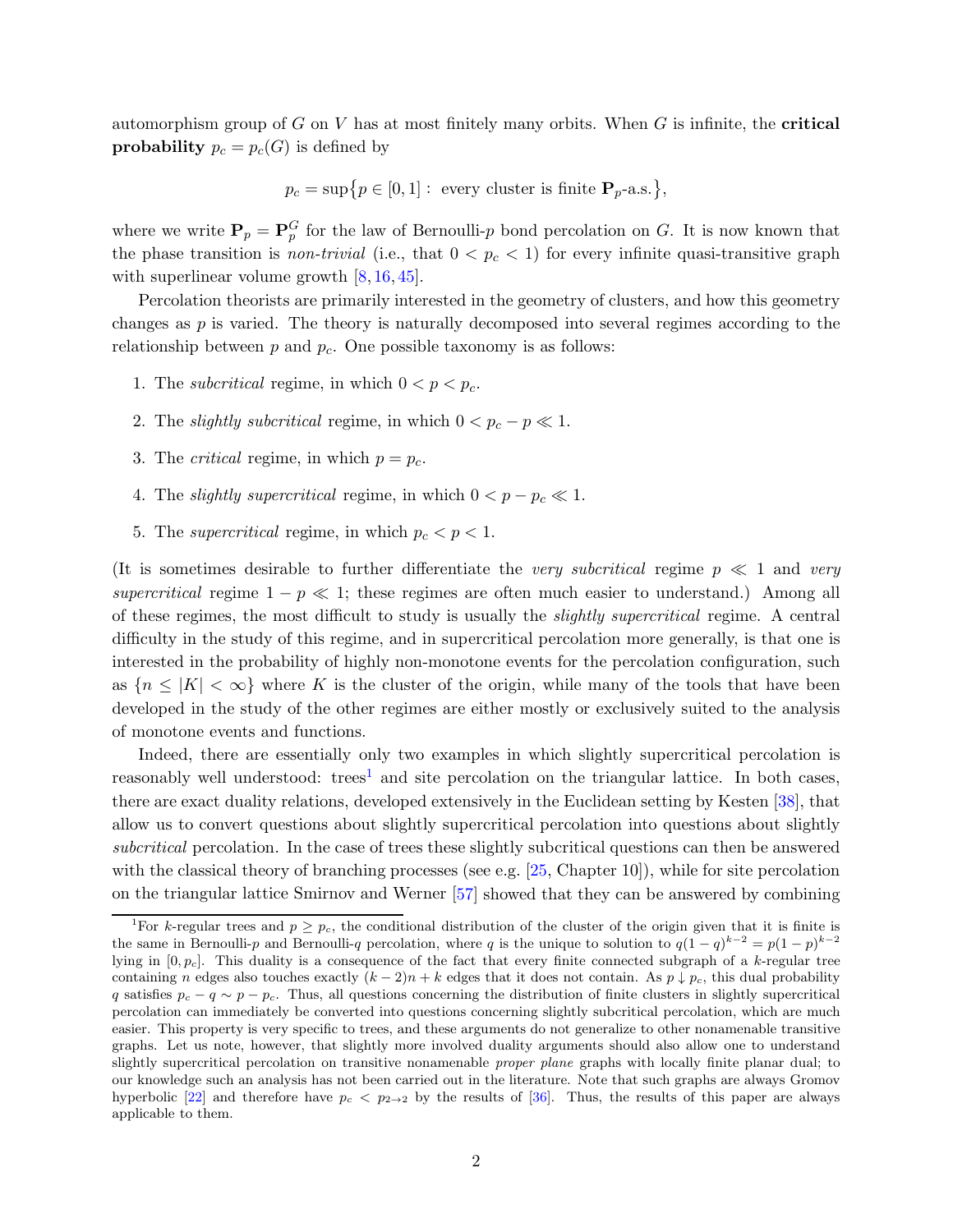the aforementioned work of Kesten [\[38\]](#page-41-1) with the theory of conformally invariant scaling limits and SLE as developed in the landmark works of Schramm [\[55\]](#page-41-4), Smirnov [\[56\]](#page-41-5), and Lawler, Schramm, and Werner [\[42–](#page-41-6)[44\]](#page-41-7). This methodology is very specific to planar graphs, and does not give any indication of how these problems should be approached in higher-dimensional examples.

In particular, slightly supercritical percolation on  $\mathbb{Z}^d$  remains poorly understood even when  $d$  is very large and all other regimes are now understood rather thoroughly. Highlights of the literature regarding the other regimes include  $[3,20,47]$  $[3,20,47]$  $[3,20,47]$  for the subcritical regime,  $[5,27,40,41]$  $[5,27,40,41]$  $[5,27,40,41]$  $[5,27,40,41]$  for the critical and slightly subcritical regimes, and  $[4, 15, 26, 39]$  $[4, 15, 26, 39]$  $[4, 15, 26, 39]$  $[4, 15, 26, 39]$  $[4, 15, 26, 39]$  $[4, 15, 26, 39]$  for the supercritical regime. See e.g.  $[13, 25, 30]$  $[13, 25, 30]$  $[13, 25, 30]$  $[13, 25, 30]$ for overviews of this literature and of open problems in high dimensional percolation, and [\[17\]](#page-40-9) for some interesting recent partial progress on slightly supercritical percolation. Let us also mention that a good understanding of slightly supercritical percolation appears to be a prerequisite to the solution of several important open problems regarding invasion percolation and minimal spanning forests, see [\[30,](#page-40-8) Section 16.1] and references therein.

The primary purpose of this series of two papers is to study slightly supercritical percolation in the 'infinite-dimensional' setting of nonamenable (quasi-)transitive graphs. Here, we recall that a connected, locally finite graph is said to be nonamenable if its Cheeger constant

$$
\Phi(G) = \inf \left\{ \frac{|\partial_E W|}{\sum_{w \in W} \deg(w)} : W \text{ a finite set of vertices} \right\}
$$

is positive, where  $\partial_E W$  denotes the set of edges with one endpoint in W and one endpoint not in  $W$ ;  $G$  is said to be **amenable** if it is not nonamenable, i.e., if its Cheeger constant is zero. Background on percolation in the nonamenable context may be found in e.g. [\[46\]](#page-41-12). We prove our results under the additional hypothesis that G satisfies the  $L^2$  boundedness condition, which was introduced in [\[36\]](#page-41-3) and studied further in [\[34\]](#page-40-10). Let us now briefly introduce this condition. Given a countable graph  $G = (V, E)$ , we write  $T_p(u, v) = \mathbf{P}_p(u \leftrightarrow v)$  for the **two-point matrix**, and define

$$
p_{2\to 2} = p_{2\to 2}(G) = \sup \Big\{ p \in [0,1] : ||T_p||_{2\to 2} < \infty \Big\},\
$$

where we recall that if  $M \in [0,\infty]^{V^2}$  is a V-indexed matrix with non-negative entries then the  $L^2(V) \to L^2(V)$  operator norm  $||M||_{2\to 2} \in [0,\infty]$  is defined by

$$
||M||_{2\to 2} = \sup\Big\{||Mf||_2 : f \in L^2(V), ||f||_2 = 1\Big\}.
$$

We say that G satisfies the  $L^2$  boundedness condition if  $p_c(G) < p_{2\to 2}(G)$ . This condition is conjec-tured to hold for every connected, locally finite, nonamenable quasi-transitive graph [\[34,](#page-40-10) Conjecture 1.3], and is now known to hold for several classes of examples, including Gromov hyperbolic graphs  $[36]$ , highly nonamenable graphs  $[48,52,54]$  $[48,52,54]$  $[48,52,54]$ , and graphs admitting a quasi-transitive nonunimodular subgroup of automorphisms [\[33\]](#page-40-11). In particular, it can be deduced by the methods of [\[52\]](#page-41-14) that every nonamenable, finitely generated group has a Cayley graph for which  $p_c < p_{2\rightarrow 2}$ . (On the other hand, we always have that  $p_c = p_{2\to 2}$  in the amenable case.) See [\[34\]](#page-40-10) for an overview. See also [\[7,](#page-39-4) [37\]](#page-41-16) and references therein for an overview of what is known regarding critical and near-critical percolation on general nonamenable transitive graphs without this assumption.

The main results of this paper apply the  $L^2$  boundedness condition to establish a very precise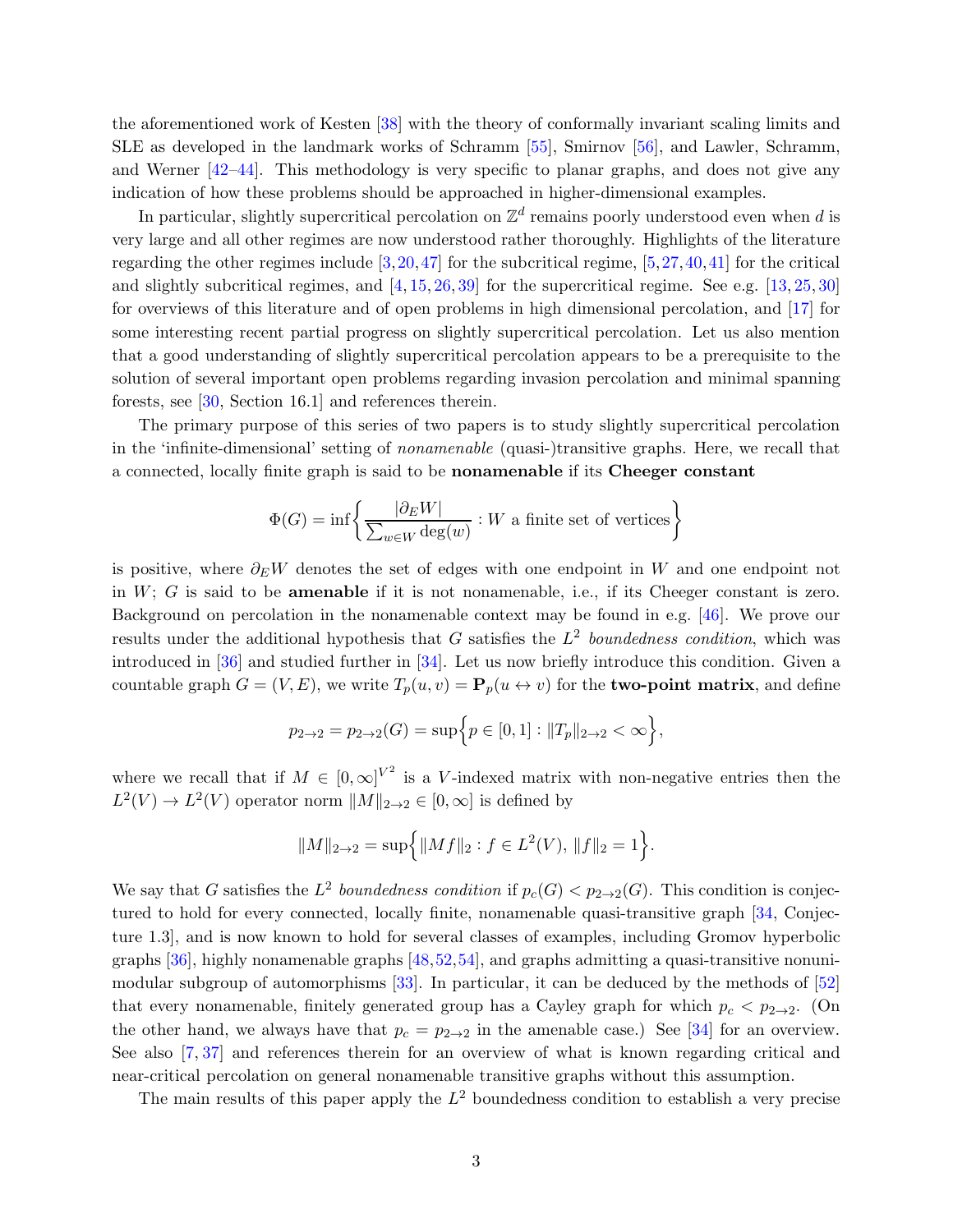understanding of the distribution of finite clusters in critical and near critical percolation. In a forthcoming sequel to this paper [\[32\]](#page-40-12), we will then apply these results to study the large-scale geometry of infinite clusters in slightly supercritical percolation. All of our results regarding slightly supercritical percolation are new when the graph in question is not a tree.

The results of both papers build upon the methods of our recent work with Hermon [\[29\]](#page-40-13), which established related, non-quantitative results for supercritical percolation on nonamenable transitive graphs (that do not necessarily satisfy the  $L^2$  boundedness condition). Making these arguments quantitative in a sharp way in order to get the correct behaviour as  $p \downarrow p_c$  is a surprisingly delicate matter, and our proofs are, unfortunately, substantially more technical than those of [\[29\]](#page-40-13).

Besides the intrinsic interest of our results, we are also hopeful that some of the tools we develop will be useful for approaching the high-dimensional Euclidean case; some perspectives on the remaining challenges in this case are presented in Section [5.](#page-37-0) It would also be very interesting (and seemingly highly non-trivial) to extend our methods to other infinite-dimensional settings, such as hypercubes or expander graphs (which are finite analogues of nonamenable graphs). Critical and slightly subcritical percolation on these graphs has been studied in many works, surveyed in [\[58\]](#page-41-17), the highlights of which include  $[10-12, 31, 59]$  $[10-12, 31, 59]$  $[10-12, 31, 59]$  $[10-12, 31, 59]$ . (The analogous results for the *complete graph* are classical, see [\[9\]](#page-39-6) and references therein.)

#### 1.1 Statement of results

We now state our results concerning the distribution of finite clusters in near critical percolation. While the supercritical aspects of these results are the most novel, it seems that they also improve slightly upon the best existing estimates for slightly subcritical percolation. We write  $K_v$  for the cluster of v and  $|K_v|$  for the number of vertices it contains.

**Theorem 1.1** (Volume of finite clusters). Let  $G = (V, E)$  be a connected, locally finite, quasitransitive graph such that  $p_c(G) < p_{2\to 2}(G)$ . Then there exists a constant  $\delta = \delta(G) > 0$  such that

<span id="page-3-0"></span>
$$
\mathbf{P}_p(n \le |K_v| < \infty) \asymp n^{-1/2} \exp\left[-\Theta\left(|p - p_c|^2 n\right)\right] \tag{1.1}
$$

for every  $n \geq 1$ ,  $v \in V$ , and  $p \in (p_c - \delta, p_c + \delta)$ , where all implicit constants depend only on G.

Here and below, we write  $\leq, \leq$ , and  $\preceq$  to denote equalities and inequalities that hold up to positive multiplicative constants depending only on the graph G. Thus, for example, " $f(n) \approx g(n)$ " for every  $n \geq 1$ " means that there exist positive constants c and C such that  $cg(n) \leq f(n) \leq$  $Cg(n)$  for every  $n \geq 1$ . We use Landau's asymptotic notation similarly, so that, for example,  $f(n) = \Theta(g(n))$  if and only if  $f \simeq g$ , and  $f(n) \preceq g(n)$  if and only if  $f(n) = O(g(n))$ . In particular, Theorem [1.1](#page-3-0) is equivalent to the assertion that there exist positive constants  $c_1, c_2, C_1, C_2$ , and  $\delta$ such that

$$
c_1 n^{-1/2} \exp \left[ -C_1 |p - p_c|^2 n \right] \le \mathbf{P}_p(n \le |K_v| < \infty) \le C_2 n^{-1/2} \exp \left[ -c_2 |p - p_c|^2 n \right]
$$

for every  $v \in V$ ,  $p \in (p_c - \delta, p_c + \delta)$ , and  $n \ge 1$ .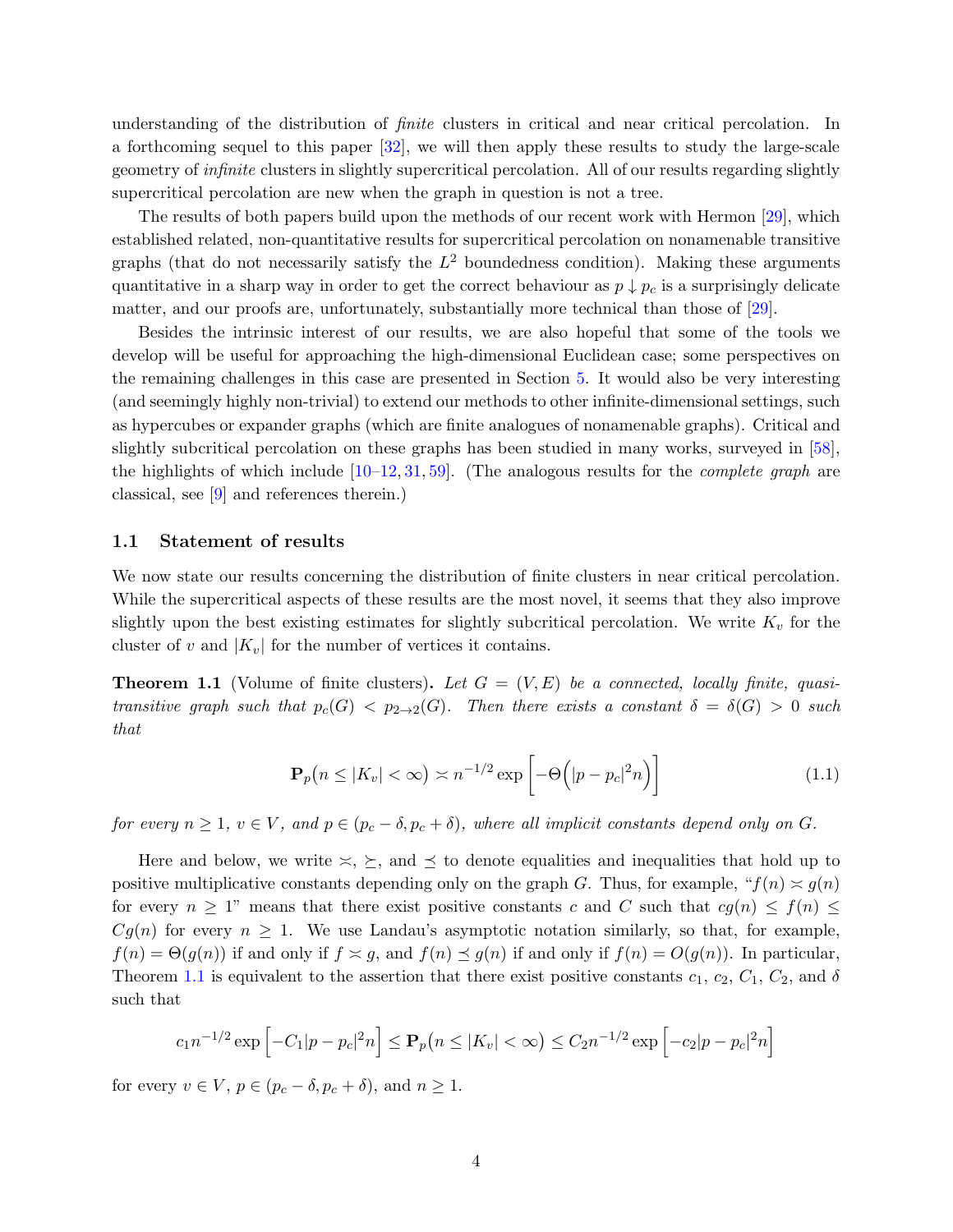Our next theorem establishes a similar result for the radius of a finite supercritical cluster. We write  $\text{Rad}_{\text{int}}(K_v)$  and  $\text{Rad}_{\text{ext}}(K_v)$  for the intrinsic and extrinsic radii of  $K_v$ , that is, the maximum distance from v to another point of  $K_v$  in the graph metric on  $K_v$  and in the graph metric on G respectively. Note that we trivially have  $\text{Rad}_{\text{ext}}(K_v) \leq \text{Rad}_{\text{int}}(K_v)$ .

**Theorem 1.2** (Radii of finite clusters). Let  $G = (V, E)$  be a connected, locally finite, quasitransitive graph such that  $p_c(G) < p_{2\to 2}(G)$ . Then there exists a constant  $\delta = \delta(G) > 0$  such that

$$
\mathbf{P}_p(r \leq \text{Rad}_{\text{int}}(K_v) < \infty) \asymp r^{-1} \exp\left[-\Theta\left(|p - p_c|r\right)\right] \tag{1.2}
$$

and

<span id="page-4-2"></span>
$$
\mathbf{P}_p(r \le \text{Rad}_{\text{ext}}(K_v) < \infty) \asymp r^{-1} \exp\left[-\Theta\left(|p - p_c|r\right)\right] \tag{1.3}
$$

for every  $r \geq 1$ ,  $v \in V$ , and  $p \in (p_c - \delta, p_c + \delta)$ , where all implicit constants depend only on G.

The parts of these results concerning critical percolation were already known, and are applied as a component of the proof. Indeed, a connected, locally finite, quasi-transitive graph  $G$  is said to satisfying the triangle condition if

<span id="page-4-1"></span><span id="page-4-0"></span>
$$
\nabla_{p_c}(v):=\sum_{u,w\in V}T_p(v,u)T_p(u,w)T_p(w,v)<\infty
$$

for every  $v \in V$ . The triangle condition was introduced by Aizenman and Newman [\[5\]](#page-39-2) and proven to hold on  $\mathbb{Z}^d$  with d large in the groundbreaking work of Hara and Slade [\[27\]](#page-40-4). It is conjectured to hold if and only if  $d > 6$ , and is now known to hold for all  $d \ge 11$  [\[23\]](#page-40-16). It is known that if a connected, locally finite, quasi-transitive graph  $G$  satisfies the triangle condition then

$$
\mathbf{P}_{p_c}(|K_v| \ge n) \asymp n^{-1/2} \qquad \text{for every } n \ge 1 \text{ and } v \in V, \text{ and that } \qquad (1.4)
$$

$$
\mathbf{P}_{p_c}(\text{Rad}_{\text{int}}(K_v) \ge r) \preceq r^{-1} \qquad \text{for every } r \ge 1 \text{ and } v \in V,\tag{1.5}
$$

so that, in particular, every cluster is finite  $P_{p_c}$ -almost surely. Note that the triangle condition is equivalent to the assertion that  $T_{p_c}^3(v, v) < \infty$  for every  $v \in V$ , and is therefore implied by the  $L^2$ boundedness condition since  $T_p^3(v, v) \leq ||T_p||_{2\to 2}^3 \leq ||T_p||_{2\to 2}^3$ . The upper and lower bounds of  $(1.4)$ follow from the work of Aizenman and Newman [\[5\]](#page-39-2) and Aizenman and Barsky [\[3\]](#page-39-1) respectively, while [\(1.5\)](#page-4-1) follows from the work of Kozma and Nachmias [\[40\]](#page-41-9). A simple proof of the complementary lower bound  $\mathbf{P}_{p_c}(\text{Rad}_{\text{int}}(K_v) \geq r) \succeq r^{-1}$ , which holds on every connected, locally finite, quasi-transitive graph, is given in Proposition [4.2.](#page-31-0) Moreover, in [\[34\]](#page-40-10) it is shown that the  $L^2$  boundedness condition allows one to compare intrinsic and extrinsic distances, which allows one to prove in particular that

$$
\mathbf{P}_{p_c}(\text{Rad}_{\text{ext}}(K_v) \ge r) \asymp r^{-1} \qquad \text{for every } r \ge 1 \text{ and } v \in V. \tag{1.6}
$$

for every connected, locally finite, quasi-transitive graph  $G$  satisfying the  $L^2$  boundedness condi-tion. (On the other hand, Kozma and Nachmias [\[41\]](#page-41-10) proved that  $P_{p_c}(\text{Rad}_{ext}(K_v) \ge r) \asymp r^{-2}$  for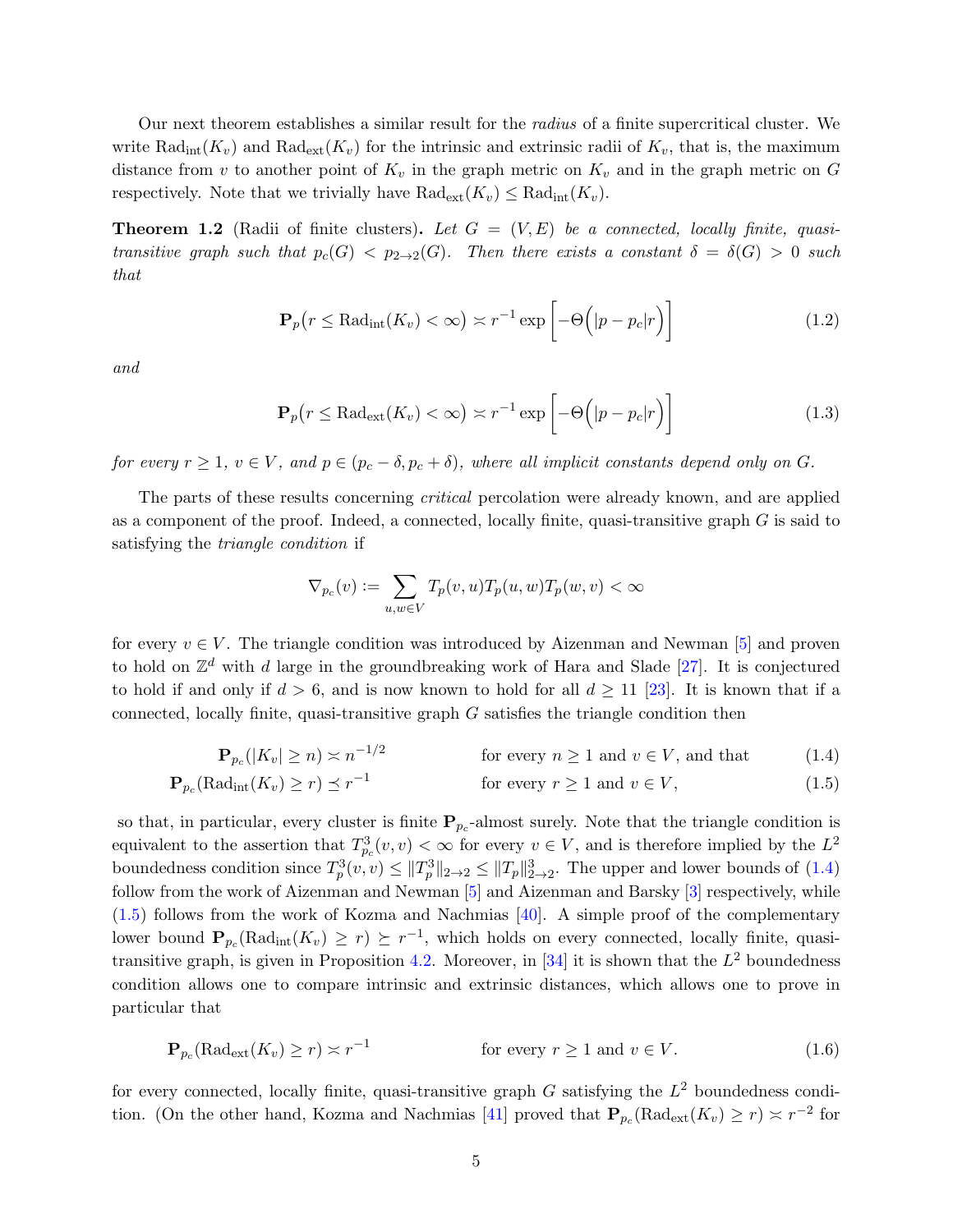percolation on  $\mathbb{Z}^d$  with d large. The disparity between these two results is related to the fact that random walk is diffusive on  $\mathbb{Z}^d$  and ballistic on nonamenable graphs.)

Let  $E(K_v)$  be the set of edges that *touch* (i.e., have at least one endpoint in)  $K_v$ , and define

$$
\zeta(p) = -\limsup_{n \to \infty} \frac{1}{n} \log \mathbf{P}_p\big(n \le |E(K_v)| < \infty\big) \tag{1.7}
$$

to be the exponential rate of decay of the probability that  $v$  belongs to a large finite cluster (which is easily seen not to depend on the choice of  $v$ ). It is a consequence of the *sharpness of* the phase transition that  $\zeta(p) > 0$  for every connected, locally finite, quasi-transitive graph G and every  $0 \leq p \leq p_c$ . This was first proven by Aizenman and Barsky [\[3\]](#page-39-1) and Aizenman and Newman [\[5\]](#page-39-2) (see also the closely related work of Menshikov [\[47\]](#page-41-8)), and several alternative proofs are now available [\[19,](#page-40-17) [20,](#page-40-3) [35\]](#page-40-18). On the other hand, for supercritical percolation on quasi-transitive graphs, it is shown in [\[29\]](#page-40-13) that  $p_c < 1$  and  $\zeta(p) > 0$  for some  $p_c < p < 1$  if and only if  $p_c < 1$  and  $\zeta(p) > 0$  for every  $p_c < p < 1$ , if and only if G is nonamenable. Thus, for connected, locally finite, nonamenable quasi-transitive graphs, we have that  $\zeta(p) > 0$  if and only if  $p \neq p_c$ . Note however that these arguments do not give any quantitative control on the manner in which  $\zeta(p) \to 0$  as  $p \rightarrow p_c$ . Theorem [1.1](#page-3-0) provides such a quantitative understanding, and yields in particular the following immediate corollary.

**Corollary 1.3.** Let  $G = (V, E)$  be a connected, locally finite, quasi-transitive graph such that  $p_c(G) < p_{2\to 2}(G)$ . Then there exists  $\delta > 0$  such that  $\zeta(p) \asymp |p - p_c|^2$  for every  $p \in (p_c - \delta, p_c + \delta)$ .

Of course, Theorems [1.1](#page-3-0) and [1.2](#page-4-2) tell us rather more than this: they show us the precise manner in which the polynomial tail at  $p_c$  is gradually transformed into the exponential tail away from  $p_c$ . In particular, they make the following natural heuristic picture precise: There is a *scaling window* of order  $|p-p_c|^{-1}$  such that within the scaling window percolation behaves in essentially the same way as critical percolation, whereas outside the scaling window the off-critical effects begin to become apparent. Moreover, roughly speaking, these off-critical effects manifest themselves in a way that is proportional to how much larger our cluster is than a cluster that is at the edge of the scaling window (i.e., than a cluster that has radius  $|p - p_c|^{-1}$  or volume  $|p - p_c|^{-2}$ ). This intuitive picture will be an important motivation to many of our proofs: We will often prove estimates by separate analyses of the 'inside-window' and 'outside-window' cases. Note that the restriction to a neighbourhood of  $p_c$  is necessary as  $\zeta(p) \to \infty$  as  $p \downarrow 0$  or  $p \uparrow 1$ .

Finally, we note that Theorem [1.1](#page-3-0) also permits immediate computation of the slightly supercritical scaling exponents  $\gamma'$  and  $\Delta'$ . It is believed that for every connected, locally finite, quasi-transitive graph  $G = (V, E)$  there exists  $\gamma, \gamma', \Delta$ , and  $\Delta'$  such that

$$
\mathbf{E}_p\left[|K_v|^k\right] \asymp_k |p - p_c|^{-\gamma - (k-1)\Delta \pm o_k(1)} \quad \text{as } p \uparrow p_c \text{ and } \tag{1.8}
$$

$$
\mathbf{E}_p\left[|K_v|^k \mathbb{1}(|K_v| < \infty)\right] \asymp_k |p - p_c|^{-\gamma' - (k-1)\Delta' \pm o_k(1)} \quad \text{as } p \downarrow p_c,\tag{1.9}
$$

where the k subscripts mean that the implicit constants may depend on k. See  $[25,$  Chapters 9 and  $10$  for background on this conjecture. It is known that if G satisfies the triangle condition then  $\gamma$  and  $\Delta$  are well-defined and take their mean-field values of 1 and 2 respectively [\[5,](#page-39-2) [50\]](#page-41-19)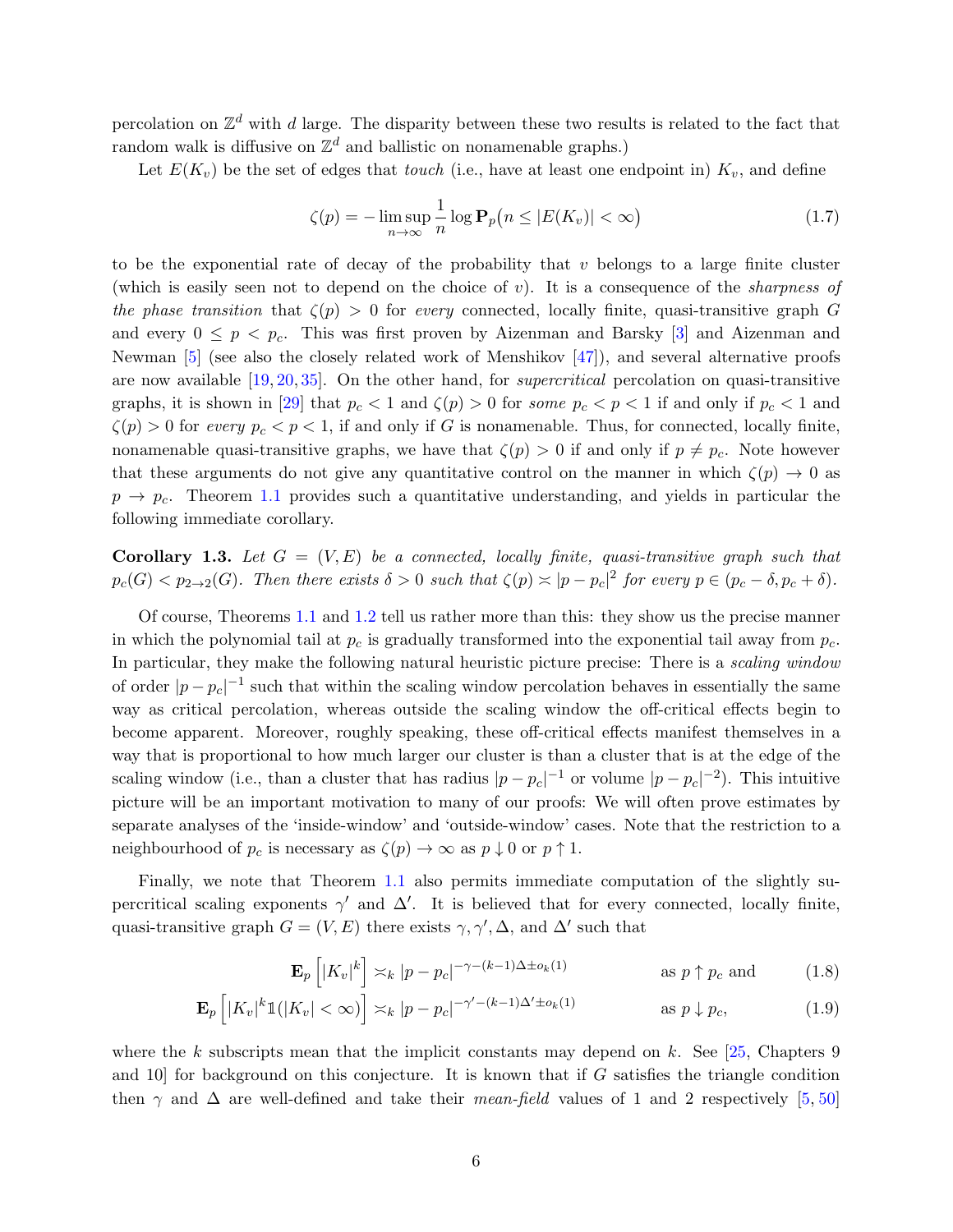<span id="page-6-1"></span>(see also [\[35\]](#page-40-18)). Theorem [1.1](#page-3-0) implies a similar result for  $\gamma'$  and  $\Delta'$  for graphs satisfying the  $L^2$ boundedness condition.

**Corollary 1.4.** Let G be a connected, locally finite, quasi-transitive graph such that  $p_c(G)$  <  $p_{2\to 2}(G)$ . Then there exist positive constants  $\delta = \delta(G)$ ,  $c = c(G)$ , and  $C = C(G)$  such that

$$
c^{k}|p-p_{c}|^{-2k+1}k! \leq \mathbf{E}_{p}\left[|K_{v}|^{k}\mathbb{1}(|K_{v}| < \infty)\right] \leq C^{k}|p-p_{c}|^{-2k+1}k!
$$

for every  $k \ge 1$ ,  $p \in (p_c - \delta, p_c) \cup (p_c, p_c + \delta)$ , and  $v \in V$ . In particular, the exponents  $\gamma = \gamma' = 1$ and  $\Delta = \Delta' = 2$  are well-defined and take their mean-field values.

#### 1.2 About the proofs and organization

Let us now outline the content of the rest of the paper, and in particular how the strategy we pursue here builds upon that of [\[29\]](#page-40-13).

- 1. In Section [2,](#page-8-0) we prove some estimates on percolation 'inside the scaling window', which in particular establish the upper bounds of Theorems [1.1](#page-3-0) and [1.2](#page-4-2) in the cases  $n = O(|p - p_c|^{-2})$ and  $r = O(|p - p_c|^{-1})$  respectively. These estimates are straightforward applications of what is known about critical percolation under the triangle condition, and will be very useful in the remainder of our analysis.
- 2. In Section [3,](#page-9-0) we complete the proofs of the upper bounds of Theorems [1.1](#page-3-0) and [1.2.](#page-4-2) This section takes up most of the paper, and is both the most technical and the most novel part of the paper. We pursue a similar strategy to that of [\[29\]](#page-40-13), but apply the assumption  $p_c < p_{2\to 2}$  to obtain sharp quantitative versions of every estimate along the way.
	- (a) In Section [3.1,](#page-9-1) we recall some basic ideas and notation from [\[29\]](#page-40-13) which allow us to express the derivative of, say, the truncated kth moment  $\mathbf{E}_{p,n}|K|^k = \mathbf{E}_p|K|^k \mathbb{1}(|K| < \infty)$  of the cluster volume as the difference of two terms: a 'positive term'  $\mathbf{U}_{p,n}[|K|^k]$  which accounts for the effect of a finite cluster growing but remaining smaller than the truncation threshold n and a 'negative term'  $-\mathbf{D}_{p,n}[[K]^k]$  which accounts for the effect of finite clusters growing to break the truncation threshold  $n$  (possibly by becoming infinite).

Very roughly speaking, our goal in the remainder of the section will be i) to lower bound the absolute value of the negative term; ii) to write down an inequality of the form

<span id="page-6-0"></span>
$$
\mathbf{U}_{p,n}\left[|K|^k\right] \le \frac{1}{2}\mathbf{D}_{p,n}\left[|K|^k\right] + \left(\begin{array}{c} \text{something we can hope to bound without} \\ \text{yet understanding the truncated moments} \end{array}\right)
$$

so that

$$
\frac{d}{dp} \mathbf{E}_{p,n} \left[ |K|^k \right]
$$
\n
$$
\leq -\frac{1}{2} \mathbf{D}_{p,n} \left[ |K|^k \right] + \left( \text{ something we can hope to bound without} \atop \text{yet understanding the truncated moments} \right); \quad (1.10)
$$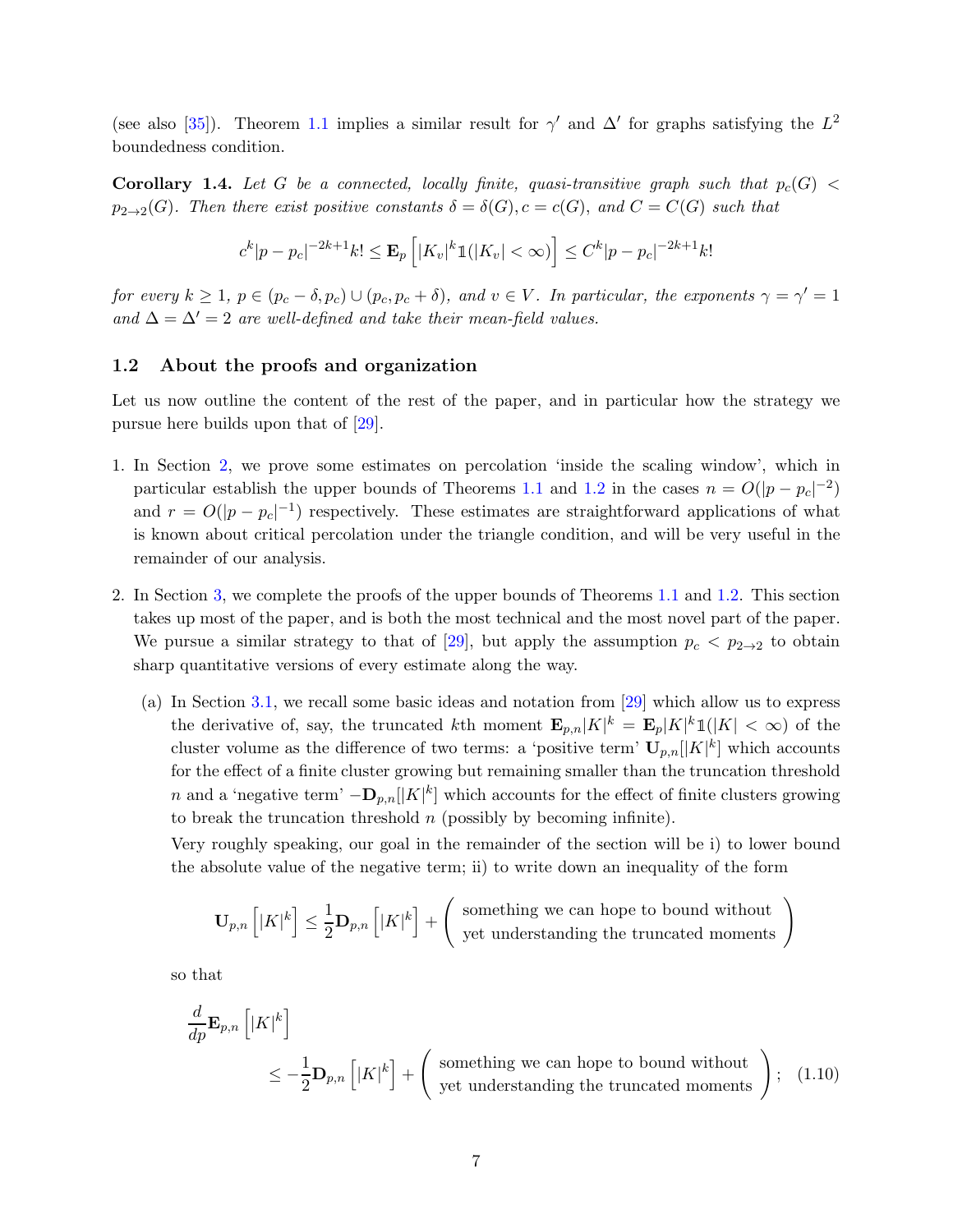iii) to prove an upper bound on the second term on the right hand side of  $(1.10)$  that is good enough to push through the final stage of the analysis. In the above formulation this would mean an upper bound of the form  $k!C^{k}(p-p_c)^{-2k+1}$  for p slightly larger than  $p_c$ ; iv) to analyse the resulting differential inequality  $(1.10)$  for  $\mathbf{E}_{p,n}|K|^k$ .

- (b) In Section [3.2,](#page-10-0) we carry out step (i) of this strategy, applying the  $L^2$  boundedness condition to prove a lower bound on the magnitude of the negative term when p is slightly larger than p<sub>c</sub>, proving in particular that  $\mathbf{D}_{p,n}[|K|^k] \succeq (p - p_c) \mathbf{E}_{p,n}[|K|^{k+1}]$  for p slightly larger than  $p_c$ . This strengthens [\[29,](#page-40-13) Proposition 2.4], which established a similar but non-quantitative inequality for all transitive nonamenable graphs; the method of proof here is quite different.
- (c) In Section [3.3,](#page-13-0) we carry out the remainder of the strategy but for the radius rather than the volume, which is much easier. In this case, the analogue of the second term on the right hand side of [\(1.10\)](#page-6-0) is expressed in terms of the probability that the origin is in a large skinny cluster, whose radius is large but whose volume is smaller than it ought to be given this large radius. An important part of the analysis is to obtain a sharp quantitative upper bound on the probability of this event, which we will also apply many more times throughout the paper. This inequality can be thought of as a strengthening of [\[29,](#page-40-13) Lemma 2.8] under the assumption that  $\nabla_{p_c} < \infty$ .
- (d) In Section [3.4](#page-17-0) and Section [3.5,](#page-23-0) we carry out the remainder of the strategy in the more difficult case of the volume. Here, the second term in  $(1.10)$  is expressed in terms of clusters that satisfy a certain 'higher-order' variation of the skinniness constraint considered above, related to the size of the tree of geodesics connecting  $k + 1$  points. In order to bound the resulting quantities, we introduce in Section [3.4](#page-17-0) a sequence of multivariate generating functions and prove that these generating functions satisfy a family of recursive differential inequalities relating the partial derivatives of kth function in the sequence to the value of the first k functions in the sequence. In the following subsection Section [3.5](#page-23-0) we analyse this family of differential inequalities and then apply the resulting bounds to conclude the proof of the upper bounds of Theorem [1.1](#page-3-0) in the slightly supercritical case, i.e., to carry out step (iv) above.

While these sections are based on similar high-level ideas to [\[29,](#page-40-13) Section 2.3], a much more delicate and technical implementation of these ideas was required to obtain sharp quantitative estimates. Indeed, while the methods developed in [\[29,](#page-40-13) Section 2.3] are quantitative, they are not sharp, and eventually lead to estimates of the form  $\zeta(p) \succeq (p-p_c)^4$  rather than  $\zeta(p) \succeq (p - p_c)^2$  when fed the estimates of Sections [3.2](#page-10-0) and [3.3](#page-13-0) as inputs. In particular, while the family of differential inequalities between generating functions we derive here is closely related to [\[29,](#page-40-13) Lemma 2.10], the analysis it requires is completely different.

3. In Section [4](#page-30-0) we complete the proofs of Theorems [1.1](#page-3-0) and [1.2](#page-4-2) by proving lower bounds in the slightly supercritical regime as well as both upper and lower bounds in the critical and slightly subcritical regimes. While several of these estimates are fairly similar to things that are already known, a careful treatment is required to establish optimal quantitative forms of all the required estimates, and some of the results we prove here improve upon what was already known about slightly subcritical percolation under the triangle condition. Several of these sharp quantitative bounds are obtained with the help of the bounds on skinny clusters that are proven in Section [3.3.](#page-13-0)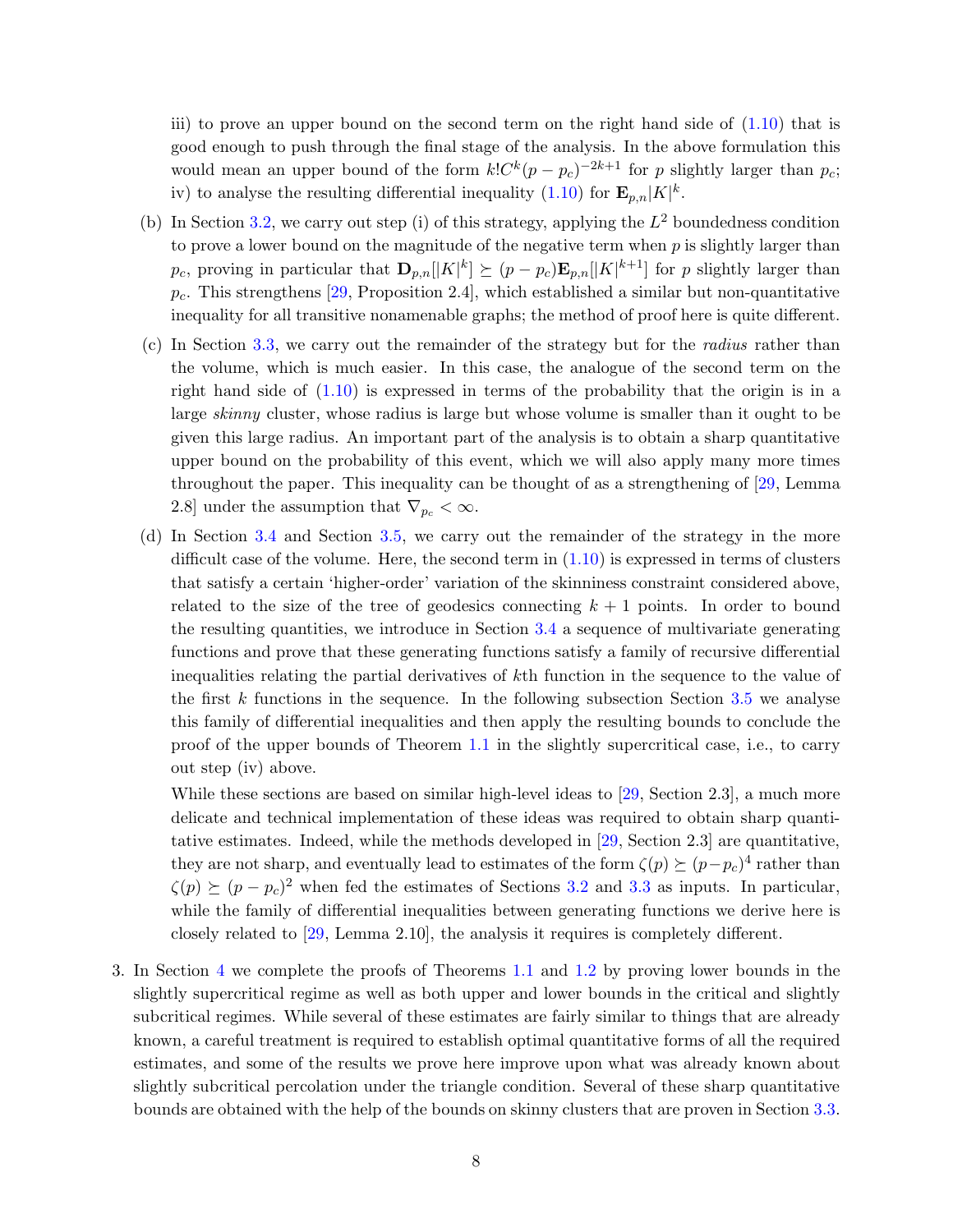4. In Section [5](#page-37-0) we give some concluding remarks, including a discussion of the challenges that remain to adapt our methods to the high-dimensional Euclidean case and some potential approaches to tackle them.

Remark 1.5. If the reader is familiar with [\[29\]](#page-40-13), they may notice that we do not use one of the ideas of that paper. In that paper, we wrote down a second formula for the derivative of the truncated kth moment in terms of the fluctuation of the number of open and closed edges in the cluster, the absolute value of which can be bounded via martingale methods. By comparing these bounds to those derived via Russo's formula as above, we were able to bound the truncated moments directly without actually analyzing the resulting differential inequalities. The reason we do not use this method here is that the bounds they yield are not sharp, but rather contain various unwanted polylogarithmic corrections. In order to circumvent this issue we must actually analyze the differential inequalities we establish for the truncated moments.

#### <span id="page-8-0"></span>2 Upper bounds inside the scaling window

The purpose of this section is to prove the following lemma, which establishes the upper bounds of Theorems [1.1](#page-3-0) and [1.2](#page-4-2) in the case that n and r are inside the scaling window and gives a weak bound for arbitrary n and r. Both estimates are simple consequences of the results of  $[40,53]$  $[40,53]$ , which establish the analogous bounds for *critical* percolation. Let  $G$  be a countable graph, let  $H$  be a subgraph of G, let v be a vertex of H, and consider Bernoulli bond percolation on H. We write  $R_v = R_v(H)$  for the intrinsic radius of the cluster of v in H, and write  $E_v = E_v(H)$  for the number of edges of H that touch the cluster of  $v$  in H, that is, have at least one endpoint in the cluster of  $v$  in  $H$ .

<span id="page-8-1"></span>**Lemma 2.1.** Let  $G = (V, E)$  be a connected, locally finite, quasi-transitive graph, and let  $p_c =$  $p_c(G)$ . Suppose that  $\nabla_{p_c} < \infty$ . Then there exist positive constants  $\delta$  and C such that the bounds

$$
\mathbf{P}_p^H(R_v \ge r) \le C\left(\frac{1}{r} \vee (p - p_c)\right) \qquad \text{and} \qquad \mathbf{P}_p^H(E_v \ge n) \le C\left(\frac{1}{n^{1/2}} \vee (p - p_c)\right)
$$

hold for every  $r, n \geq 1$ , every  $p \in [0, p_c + \delta)$ , every subgraph H of G, and every vertex v of H.

We stress that in the statement and proof of this estimate,  $p_c$  always refers to  $p_c(G)$ . The proof will make use of *Russo's formula* [\[25,](#page-40-1) Theorem 2.32], which states that if  $X: \{0,1\}^E \to \mathbb{R}$  depends on at most finitely many edges then  $\mathbf{E}_p\left[X(\omega)\right]$  is a polynomial in p with derivative

$$
\frac{d}{dp}\mathbf{E}_p\left[X(\omega)\right] = \sum_{e \in E} \mathbf{E}_p\left[X(\omega^e) - X(\omega_e)\right] = \frac{1}{p} \sum_{e \in E} \mathbf{E}_p\left[\mathbb{1}(\omega(e) = 1)\left(X(\omega) - X(\omega_e)\right)\right]
$$

for every  $p \in [0,1]$ , where we let  $\omega^e = \omega \cup \{e\}$  and  $\omega_e = \omega \setminus \{e\}$ . We write  $a \vee b := \max\{a, b\}$  and  $a \wedge b := \min\{a, b\}.$  We also write  $B_{\text{int}}(v, n)$  for the intrinsic ball of radius n around v in  $K_v$ , and write  $\partial B_{\text{int}}(v, n) = B_{\text{int}}(v, n) \setminus B_{\text{int}}(v, n - 1)$  for the set of vertices at intrinsic distance exactly n from v.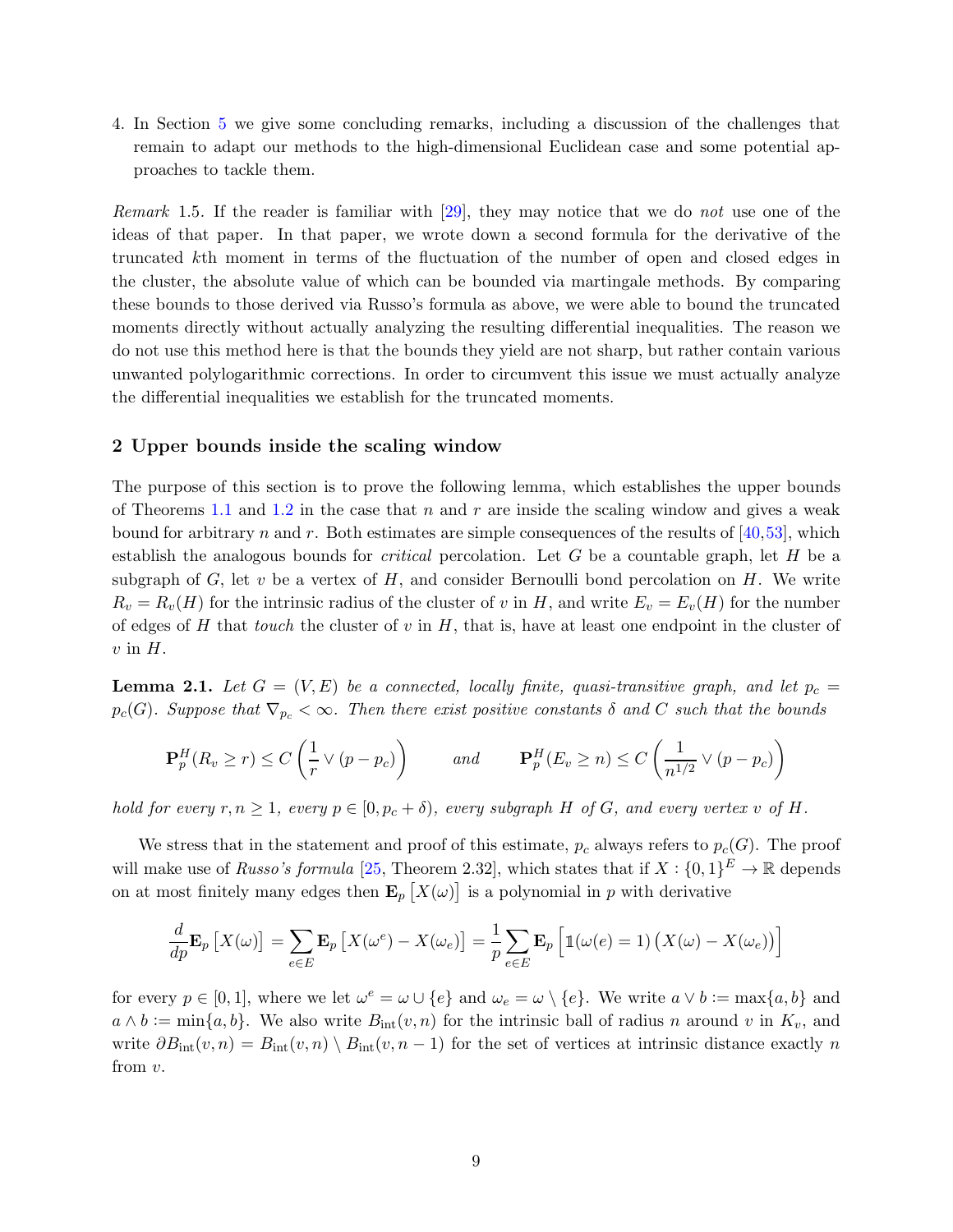*Proof of Lemma [2.1.](#page-8-1)* Fix H and v. We know by the results of [\[40,](#page-41-9)[53\]](#page-41-20) (see also [\[33,](#page-40-11) Section 6]) that

$$
\mathbf{P}_p^H(R_v \ge r) \preceq r^{-1} \quad \text{and} \quad \mathbf{E}_p^H \left[ \#B_{\text{int}}(v, r) \right] \preceq r
$$

for every  $0 \le p \le p_c$ . Observe that, for each  $r \ge 1$ , if  $K_v$  has intrinsic radius at least r and e is such that  $K_v(\omega_e)$  does not have intrinsic radius at least r, then e must lie on every intrinsic geodesic of length r starting at v in  $K_v$ . There are clearly at most r such edges, and it follows from Russo's formula that

$$
\frac{d}{dp}\mathbf{P}_p^H(R_v \ge r) \le \frac{r}{p}\mathbf{P}_p^H(R_v \ge r) \le \frac{r}{p_c}\mathbf{P}_p^H(R_v \ge r)
$$

for every  $p_c \leq p \leq 1$  and  $r \geq 1$ . This inequality may be written equivalently as

$$
\frac{d}{dp}\log \mathbf{P}_p^H(R_v \ge r) \le \frac{r}{p_c}.
$$

Integrating this bound between  $p$  and  $p_c$  yields that

$$
\mathbf{P}_p^H(R_v \ge r) \le \mathbf{P}_{p_c}^H(R_v \ge r) \exp\left[\frac{(p - p_c)r}{p_c}\right] \le \frac{1}{r} \exp\left[\frac{(p - p_c)r}{p_c}\right]
$$
(2.1)

for every  $p_c \le p \le 1$  and  $r \ge 1$ . Since  $\mathbf{P}_p^H(R_v \ge r)$  is decreasing in r, it follows that

$$
\mathbf{P}_p^H(R_v \ge r) \preceq \min\left\{\frac{1}{\ell} \exp\left[\frac{(p-p_c)}{p_c}\ell\right] : 1 \le \ell \le r\right\}
$$

for every  $p_c \le p \le 1$  and  $r \ge 1$ . The claimed bound on the tail of the intrinsic radius follows by taking  $\ell = r \wedge \lceil (p - p_c)^{-1} \rceil$ .

Now, a similar argument to above yields that

$$
\frac{d}{dp} \log \mathbf{E}_p^H \left[ \#B_{\text{int}}(v, r) \right] \le \frac{r}{p_c}
$$

for every  $p_c \leq p \leq 1$  and  $r \geq 1$ , and hence that

<span id="page-9-2"></span>
$$
\mathbf{E}_p^H \left[ \#B_{\text{int}}(v, r) \right] \preceq r \exp \left[ \frac{p - p_c}{p_c} r \right] \tag{2.2}
$$

for every  $p_c \le p \le 1$  and  $r \ge 1$ . It follows by the union bound and Markov's inequality that

$$
\mathbf{P}_p^H(E_v \ge n) \le \frac{1}{n} \mathbf{E}_p^H \left[ \#B_{\rm int}(v,r) \right] + \mathbf{P}_p^H(R_v \ge r) \le \frac{r}{n} \exp\left[ \frac{p - p_c}{p_c} r \right] + \left[ \frac{1}{r} \vee (p - p_c) \right]
$$

<span id="page-9-0"></span>for every  $n, r \ge 1$ . The claim follows by taking  $r = \lceil n^{1/2} \wedge (p - p_c)^{-1} \rceil$ .

### 3 Upper bounds outside the scaling window

<span id="page-9-1"></span>In this section we prove the upper bounds of Theorems [1.1](#page-3-0) and [1.2](#page-4-2) in the case  $p > p_c$ .

 $\Box$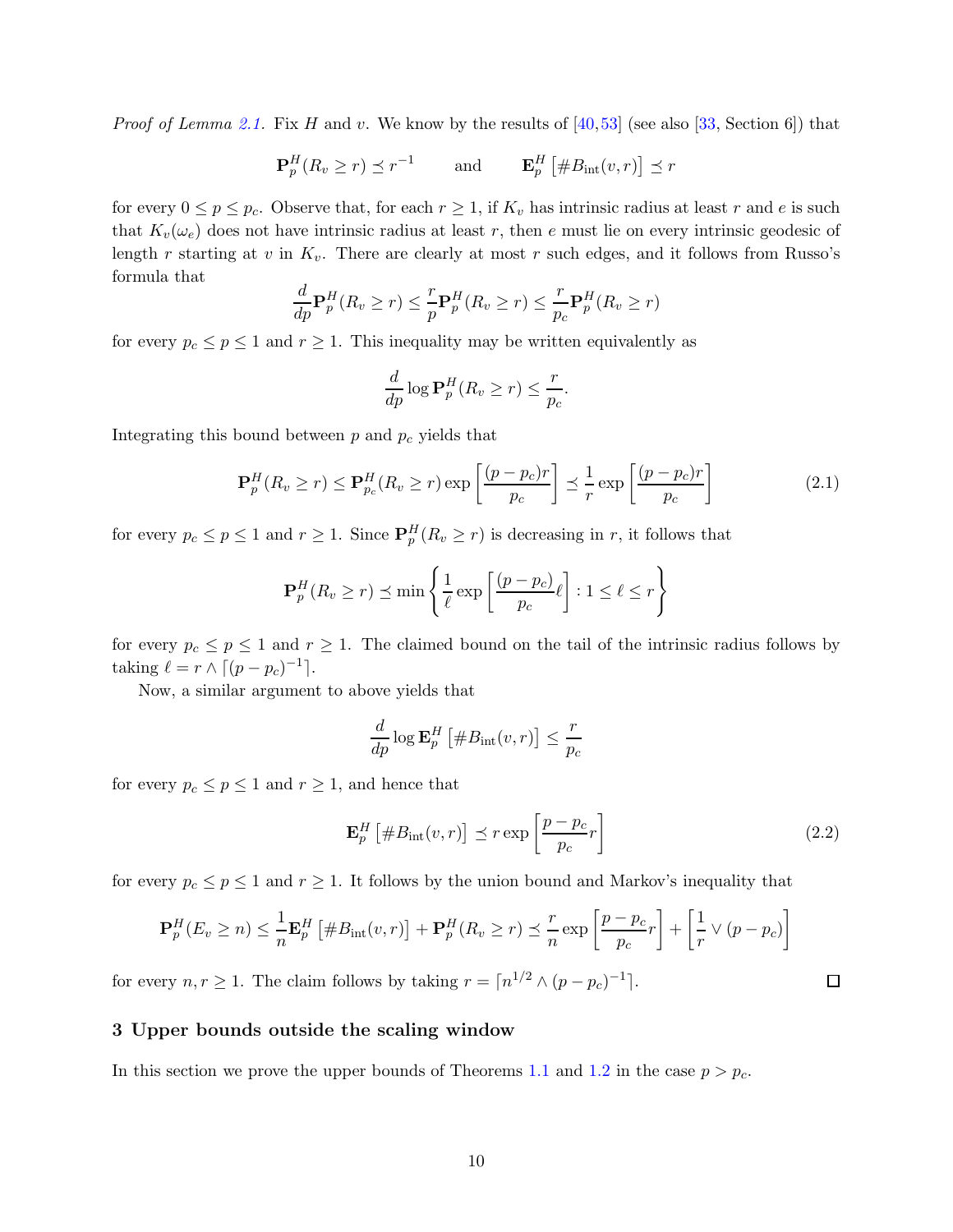#### 3.1 Setting up the main differential inequalities

Most of the the work to prove Theorems [1.1](#page-3-0) and [1.2](#page-4-2) will concern the case that  $p > p_c$  is slightly supercritical and n and r are *outside* the scaling window, so that either  $n \gg |p - p_c|^{-2}$  or  $r \gg$  $|p-p_c|^{-1}$ . As discussed above, we follow the basic strategy of [\[29\]](#page-40-13), but apply the assumption that  $p_c < p_{2\to 2}$  to make the proof quantitative. We begin by recalling some notation from [\[29\]](#page-40-13). Let  $G = (V, E)$  be a connected, locally finite, transitive, nonamenable graph, and let v be a vertex of G. Let  $K_v$  denote the cluster of v, and let  $E_v = |E(K_v)|$  be the number of edges touching  $K_v$ . Define  $\mathscr H$  to be the set of all finite connected subgraphs of G, and let  $\mathscr H_v$  be the set of all finite connected subgraphs of G containing v. Given a function  $F : \mathcal{H}_v \to \mathbb{R}$ , we write

$$
\mathbf{E}_{p,n}[F(K_v)] := \mathbf{E}_p\left[F(K_v)\mathbb{1}(E_v \leq n)\right] \quad \text{and} \quad \mathbf{E}_{p,\infty}[F(K_v)] := \mathbf{E}_p\left[F(K_v)\mathbb{1}(E_v < \infty)\right]
$$

for every  $p \in [0, 1]$  and  $n \geq 1$ .

Given  $F: \mathcal{H}_v \to \mathbb{R}$  and  $n \geq 1$ , Russo's formula allows us to express the derivative of the truncated expectation  $\mathbf{E}_{p,n}[F(K_v)],$  which is a polynomial in p, in terms of pivotal edges and obtain that

$$
\frac{d}{dp}\mathbf{E}_{p,n}\left[F(K_v)\right] = \mathbf{U}_{p,n}[F(K_v)] - \mathbf{D}_{p,n}[F(K_v)]\tag{3.1}
$$

where we write

$$
\mathbf{U}_{p,n}\left[F(K_v)\right] := \frac{1}{p} \sum_{e \in E} \mathbf{E}_{p,n}\left[\left(F\left[K_v\right] - F\left[K_v(\omega_e)\right]\right) \mathbb{1}(\omega(e) = 1)\right]
$$

and

$$
\mathbf{D}_{p,n}\left[F(K_v)\right] := \frac{1}{1-p}\sum_{e\in E}\mathbf{E}_p\left[F(K_v)\mathbb{1}\big(\omega(e) = 0, E_v \le n < E_v(\omega^e)\big)\right].
$$

See [\[29,](#page-40-13) Section 2] for further details. Intuitively, in the  $n \to \infty$  limit, the term  $\mathbf{D}_{p,\infty}[F(K_v)]$ accounts for the effect of finite clusters becoming infinite, while the term  $U_{p,\infty}\left[F(K_v)\right]$  accounts for the effect of finite clusters growing while remaining finite. (Note however that the above formulas are only a priori valid for finite n.) Note that  $\mathbf{U}_{p,n}[F(K_v)]$  is non-negative if F is increasing and that  $\mathbf{D}_{p,n}[F(K_v)]$  is non-negative if F is non-negative. Note also that  $\mathbf{U}_{p,n}[F(K_v)]$  and  $\mathbf{D}_{p,n}[F(K_v)]$ both depend linearly on the function F.

<span id="page-10-0"></span>In order to prove Theorems [1.1](#page-3-0) and [1.2,](#page-4-2) we will need to prove lower bounds on  ${\bf D}_{p,n}[F(K_v)]$ and upper bounds on  $U_{p,n}[F(K_v)]$  for appropriate choices of F. The two quantities will often have roughly the same order, making the analysis of their difference rather delicate.

#### 3.2 Bounding the negative term

In this section we prove a lower bound on  $\mathbf{D}_{p,n}[F(K_v)]$  for non-negative F. In [\[29,](#page-40-13) Proposition 2.1], it is shown via an ineffective argument that if  $G$  is transitive and nonamenable then for every  $p_c < p_0 \leq 1$  there exists a positive constant  $c_{p_0}$  such that

$$
\mathbf{D}_{p,n}\left[F(K_v)\right] \geq c_{p_0} \mathbf{E}_{p,n}\left[|K_v| \cdot F(K_v)\right]
$$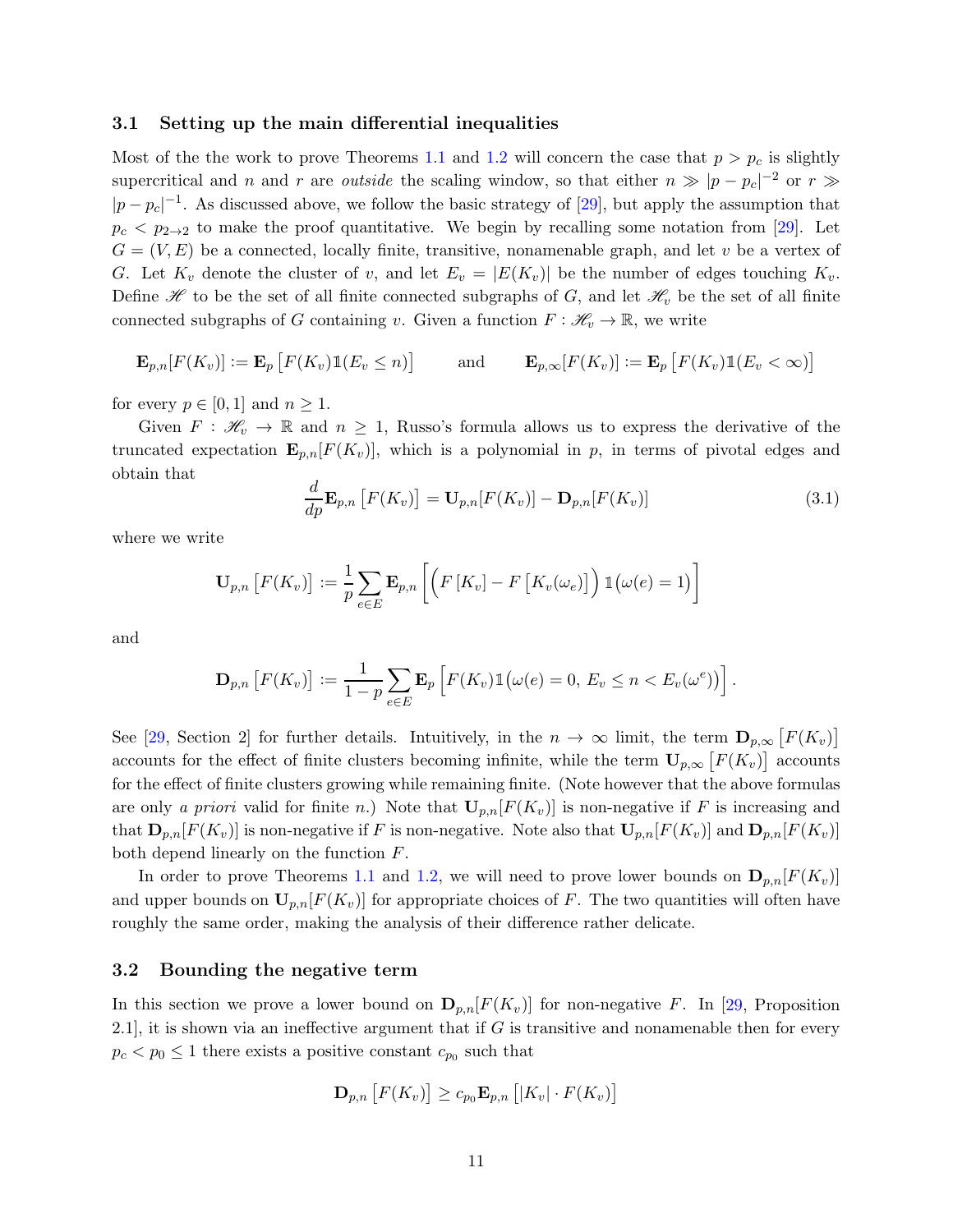for every  $p_0 \leq p \leq 1$  and every increasing function  $F : \mathcal{H}_v \to [0,\infty)$ . A key ingredient to the proof of our main theorems is the following proposition, which allows us to take  $c_{p0}$  of order  $(p_0-p_c)$  under the assumption that  $p_c < p_{2\to 2}$ . We write  $\theta_*(p) = \inf_{v \in V} \mathbf{P}_p(v \to \infty)$  and  $\theta^*(p) = \sup_{v \in V} \mathbf{P}_p(v \to \infty)$ ∞).

<span id="page-11-0"></span>Proposition 3.1. Let G be a countable graph. Then

<span id="page-11-1"></span>
$$
\mathbf{D}_{p,n}\left[F(K_v)\right] \ge \left[\frac{\theta_*(p)}{p^2(1-p)M\theta^*(p)\|T_p\|_{2\to 2}^2}\right]\theta_*(p)\mathbf{E}_{p,n}\left[|K_v| \cdot F(K_v)\right] \tag{3.2}
$$

for every non-negative function  $F : \mathcal{H}_v \to [0,\infty)$ , every  $n \geq 1$ , and every  $p \in [0,1)$ . Consequently, if G is connected, locally finite, and quasi-transitive with  $p_c(G) < p_{2\to 2}(G)$ , then there exist positive constants  $\delta > 0$  and  $c > 0$  such that

<span id="page-11-3"></span>
$$
\mathbf{D}_{p,n}\left[F(K_v)\right] \ge c(p - p_c)\mathbf{E}_{p,n}\left[|K_v| \cdot F(K_v)\right] \tag{3.3}
$$

for every non-negative function  $F : \mathcal{H}_v \to [0,\infty)$ , every  $n \geq 1$ , and every  $p \in (p_c, p_c + \delta)$ .

The precise form of the argument given below was suggested to us by Antoine Godin; a similar argument will appear in his forthcoming PhD thesis [\[24\]](#page-40-19). We thank him for sharing this argument with us, which substantially simplified our proof.

The proof makes use of the notion of the BK inequality and the associated notion of the *disjoint occurence*  $A \circ B$  of two events A and B; We refer the unfamiliar reader to [\[25,](#page-40-1) Chapter 2.3] for background.

*Proof of Proposition [3.1.](#page-11-0)* Let G be a countable graph. For each vertex v of G, let  $E_v^{\rightarrow}$  denote the set of oriented edges e of G with  $e^- = v$ . We first claim that for each deterministic finite set of vertices  $S \subseteq V$  we have that

<span id="page-11-2"></span>
$$
\Psi_p(S) := \frac{1}{1-p} \sum_{v \in S} \sum_{e \in E_v^{\to}} \mathbb{1}(e^+ \notin S) \mathbf{P}_p(e^+ \to \infty \text{ off } S) \ge \left[ \frac{\theta_*(p)}{p^2 (1-p) M \theta^*(p) \|T_p\|_{2 \to 2}^2} \right] \theta_*(p) |S|
$$
\n(3.4)

for every  $0 < p < p_{2\to 2}$ . (Note that we have written the expression on the right in this way as the bracketed term is of constant order in cases of interest.) The deduction of  $(3.2)$  from  $(3.4)$  is identical to the proof of [\[29,](#page-40-13) Proposition 2.1] and is omitted. Indeed, the proof of [\[29,](#page-40-13) Proposition 2.1] shows more generally that

$$
\mathbf{D}_{p,n}\left[F(K_v)\right] \geq \mathbf{E}_{p,n}\left[F(K_v)\Psi_p(K_v)\right]
$$

for every  $p \in [0, 1)$ ,  $n \geq 1$ , and every non-negative  $F : \mathcal{H}_v \to [0, \infty)$ .

Let S be a deterministic finite set of vertices. Let  $\partial_E^{\rightarrow} S$  denote the set of oriented edges of G with  $e^- \in S$  and  $e^+ \notin S$ . Observe that for each  $u \in S$  we have that

$$
\{|K_u| = \infty\} \subseteq \bigcup_{e \in \partial_E^{-1}S} \{u \leftrightarrow e^-\} \circ \{e \text{ open}\} \circ \{e^+ \to \infty \text{ off } S\}.
$$

Indeed, suppose that  $u \in S$  is in an infinite cluster, and let  $\gamma$  be an infinite simple open path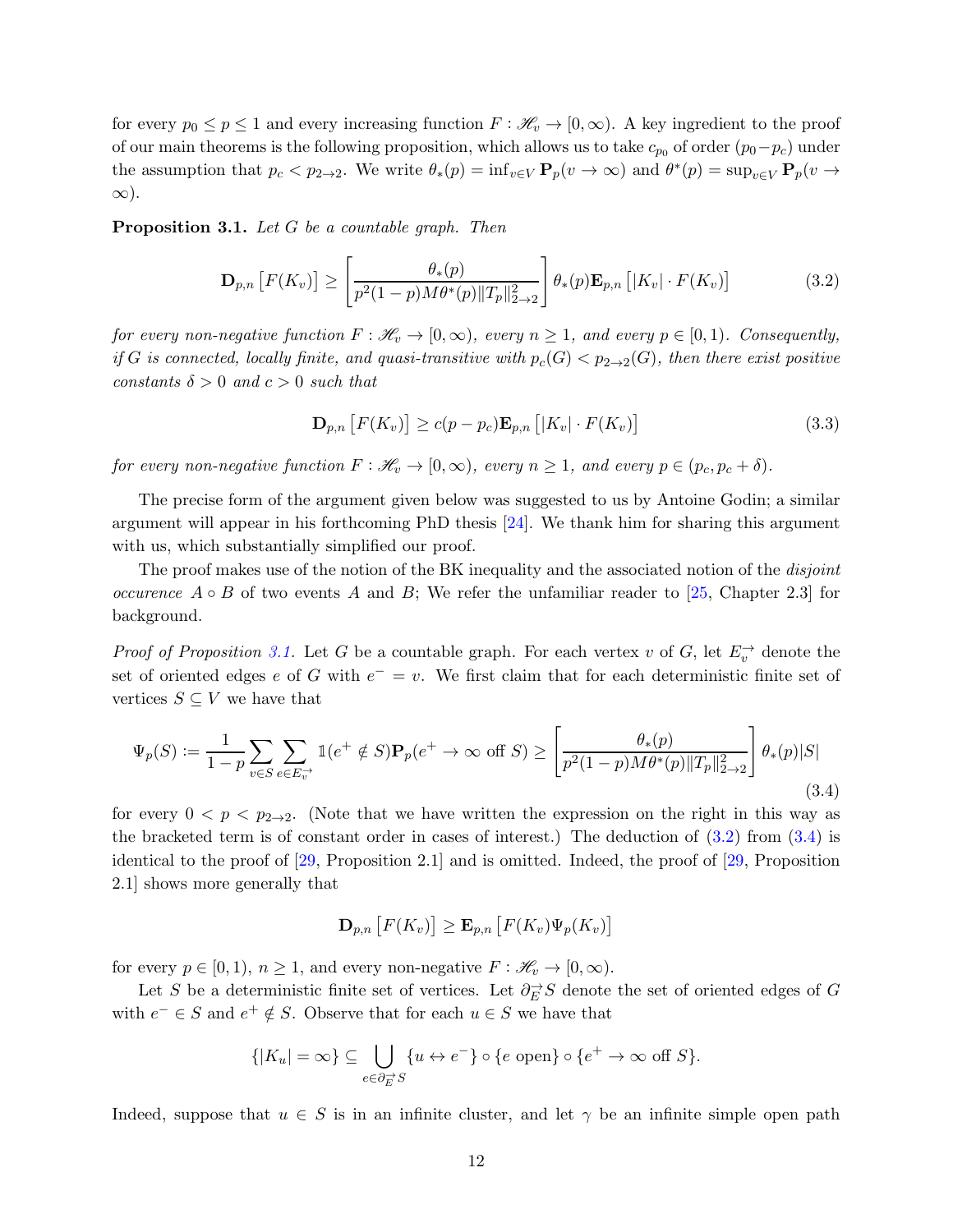starting at u. Since S is finite, there is some last vertex v of S that is visited by  $\gamma$ . Let e be the edge of  $\partial_E \to S$  that is crossed by  $\gamma$  as it leaves v, which is necessarily open. Then the pieces of  $\gamma$ before and after crossing e are disjoint witnesses for the events  $\{u \leftrightarrow e^-\}$  and  $\{e^+ \to \infty\}$  off  $S\}$ , both of which are disjoint from the edge e. Thus, applying the BK inequality and the union bound yields that

$$
\mathbf{P}_p(u \to \infty) \le p \sum_{v \in S} T_p(u, v) \sum_{e \in E_v^{\to}} \mathbb{1}(e^+ \notin S) \mathbf{P}_p(e^+ \to \infty \text{ off } S)
$$

for every  $u \in S$ . Summing over u we obtain that

<span id="page-12-0"></span>
$$
|S|\theta_*(p) \le p \sum_{v \in S} \sum_{u \in S} T_p(u,v) \sum_{e \in E_v^-} \mathbb{1}(e^+ \notin S) \mathbf{P}_p(e^+ \to \infty \text{ off } S). \tag{3.5}
$$

Define  $f: V \to \mathbb{R}$  by

$$
f_p(v) = \frac{1}{1-p} \mathbb{1}(v \in S) \sum_{e \in E_v^{\to}} \mathbb{1}(e^+ \notin S) \mathbf{P}_p(e^+ \to \infty \text{ off } S).
$$

Rewriting the above inequality  $(3.5)$  in terms of f and applying Cauchy-Schwarz, we obtain that

$$
\frac{\theta_*(p)|S|}{p(1-p)} \le \langle T_p \mathbb{1}_S, f \rangle \le \|T_p\|_{2\to 2} \|\mathbb{1}_S\|_2 \|f\|_2 \le \|T_p\|_{2\to 2} |S|^{1/2} \|f\|_1^{1/2} \|f\|_\infty^{1/2},
$$

and since we clearly have that  $||f||_{\infty} \leq M\theta^*(p)/(1-p)$ , it follows that

$$
\frac{1}{1-p} \sum_{v \in S} \sum_{e \in E_v^-} 1(e^+ \notin S) \mathbf{P}_p(e^+ \to \infty \text{ off } S) = ||f||_1 \ge \left[ \frac{\theta_*(p)}{p^2 (1-p) M \theta^*(p) ||T_p||_{2 \to 2}^2} \right] \theta_*(p) |S|
$$

as claimed.

The deduction of  $(3.3)$  from  $(3.2)$  follows by standard arguments: Indeed, if G is connected and quasi-transitive then there exists C such that  $\theta_*(p) \geq p^C \theta^*(p)$  for every  $p \in [0,1]$ , while if  $p_c(G) < p_{2\to 2}(G)$  then  $||T_p||_{2\to 2}$  is bounded on a neighbourhood of  $p_c$ . On the other hand, for quasi-transitive graphs there always exists a positive constant c such that  $\theta_*(p) \geq c(p - p_c)$  for all  $p_c \leq p \leq 1$  [\[20\]](#page-40-3). Together these observations allow us to deduce [\(3.3\)](#page-11-3) from [\(3.2\)](#page-11-1).  $\Box$ 

*Remark* 3.2. The proof of  $[29,$  Proposition 2.1 can also be made quantitative under the assumption that  $p_c < p_{2\to 2}$ , since in this case we know that the density of trifurcations is of order  $(p - p_c)^3$  [\[34,](#page-40-10) Corollary 5.6]. Note however that the resulting bound is not sharp.

An easy corollary of Proposition [3.1](#page-11-0) is the following weak version of the first moment estimate from Corollary [1.4.](#page-6-1) This weak estimate will nevertheless be useful to us as boundary data when we analyze a certain differential inequality later in the paper.

<span id="page-12-1"></span>**Corollary 3.3.** Let  $G = (V, E)$  be a connected, locally finite, quasi-transitive graph such that  $p_c < p_{2\to 2}$ . Then there exist positive constants  $\delta$  and C such that

$$
\inf \Big\{ (p - p_c) \mathbf{E}_{p,\infty} |K_v| : p \in (p_c + \varepsilon, p_c + 2\varepsilon) \Big\} \le C
$$

for every  $v \in V$  and  $0 < \varepsilon < \delta$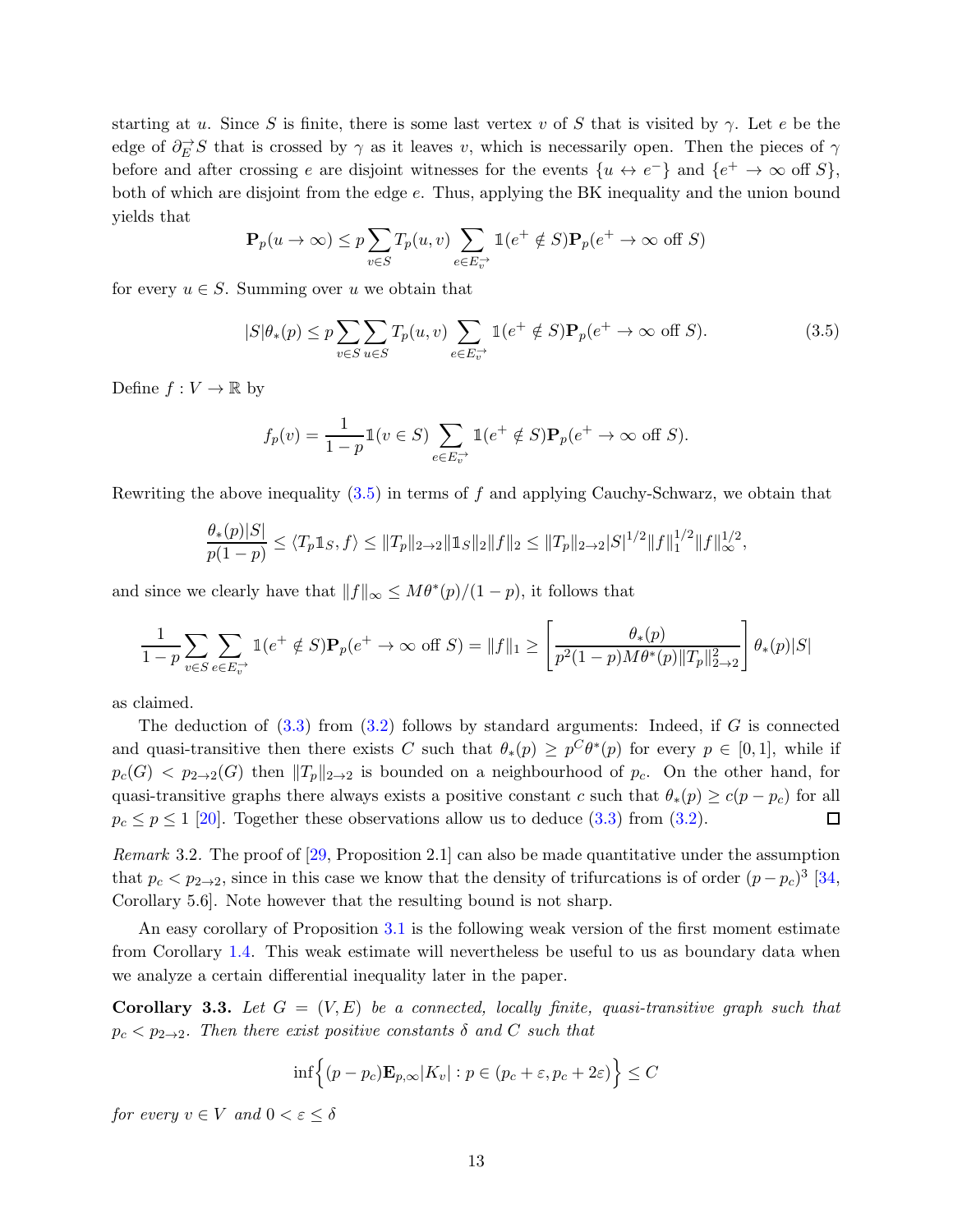*Proof.* Fix  $v \in V$ . Since G is quasi-transitive and satisfies the triangle condition, there exists a constant C such that  $P_p(|K_v| = \infty) \leq C(p - p_c)$  for every  $p_c \leq p \leq 1$ . On the other hand, Proposition [3.1](#page-11-0) implies that there exist positive constants c and  $\delta$  such that

$$
\frac{d}{dp}\mathbf{P}_p(|K_v|>n) = -\frac{d}{dp}\mathbf{E}_{p,n}[1] = \mathbf{D}_{p,n}[1] \ge c(p-p_c)\mathbf{E}_{p,n}|K_v|
$$

for every  $n \geq 1$  and  $p \in (p_c, p_c + \delta]$ . Integrating this differential inequality yields that

$$
\int_{p_c+\varepsilon}^{p_c+2\varepsilon} c(p-p_c) \mathbf{E}_{p,n} |K_v| \, \mathrm{d}p \le \mathbf{P}_{p_c+2\varepsilon}(|K_v|>n) - \mathbf{P}_{p_c+\varepsilon}(|K_v|>n) \le \mathbf{P}_{p_c+2\varepsilon}(|K_v|>n)
$$

for every  $0 < \varepsilon \le \delta/2$ . Using the monotone convergence theorem to take the limit as  $n \to \infty$ , we obtain that

$$
\int_{p_c+\varepsilon}^{p_c+2\varepsilon} c(p-p_c) \mathbf{E}_{p,\infty} |K_v| \, \mathrm{d}p \le 2C\varepsilon
$$

<span id="page-13-0"></span>for every  $0 < \varepsilon \leq \delta/2$ . This is easily seen to imply the claim.

3.3 Skinny clusters and the intrinsic radius

The goal of this section is to prove the following proposition, which establishes the upper bounds of Theorem [1.2.](#page-4-2) This is substantially easier than the corresponding upper bounds on the tail of the volume.

<span id="page-13-2"></span>**Proposition 3.4.** Let  $G = (V, E)$  be a connected, locally finite, quasi-transitive graph such that  $p_c < p_{2\to 2}$ . Then there exist positive constants  $\delta$ , c, and C such that

$$
\mathbf{P}_p(r \leq \text{Rad}_{\text{ext}}(K_v) < \infty) \leq \mathbf{P}_p(r \leq \text{Rad}_{\text{int}}(K_v) < \infty) \leq Cr^{-1}e^{-c(p-p_c)r}
$$

for every  $r > 1$ ,  $v \in V$ , and  $p \in [p_c, p_c + \delta)$ .

We begin with the following proposition, which upper bounds the probability of having a large skinny cluster, whose radius is large but whose volume is smaller than it should be given the large radius. In particular, this proposition applies the assumption  $\nabla_{p_c} < \infty$  to give a quantitative improvement to [\[29,](#page-40-13) Lemma 2.8]. This proposition will be extremely useful to us, and will be applied many times throughout the paper.

<span id="page-13-1"></span>**Proposition 3.5** (Skinny clusters). Let  $G = (V, E)$  be a connected, locally finite, quasi-transitive graph such that  $\nabla_{p_c} < \infty$ . There exist positive constants  $\delta$ , c, and C such that the bound

$$
\mathbf{P}_p^H(r \le R_v < \infty \text{ and } E_v \le \alpha R_v) \le C \inf \left\{ \left( \frac{1}{r} + \lambda \right) \exp \left[ -ce^{-C\lambda\alpha} \lambda r \right] : 0 \vee (p - p_c) \le \lambda \le \delta \right\}
$$

holds for every  $0 \le p \le p_c + \delta$ ,  $\alpha \ge 1$ ,  $r \ge 0$ , subgraph H of G, and vertex v of H.

Here, we recall that  $E_v$  denotes the number of edges of  $H$  touched by the percolation cluster of v in H, and  $R_v$  denotes the intrinsic radius of this cluster. Again, we stress that in the statement and proof of this proposition,  $p_c$  will always denote  $p_c(G)$  and all implicit constants will depend only on G.

 $\Box$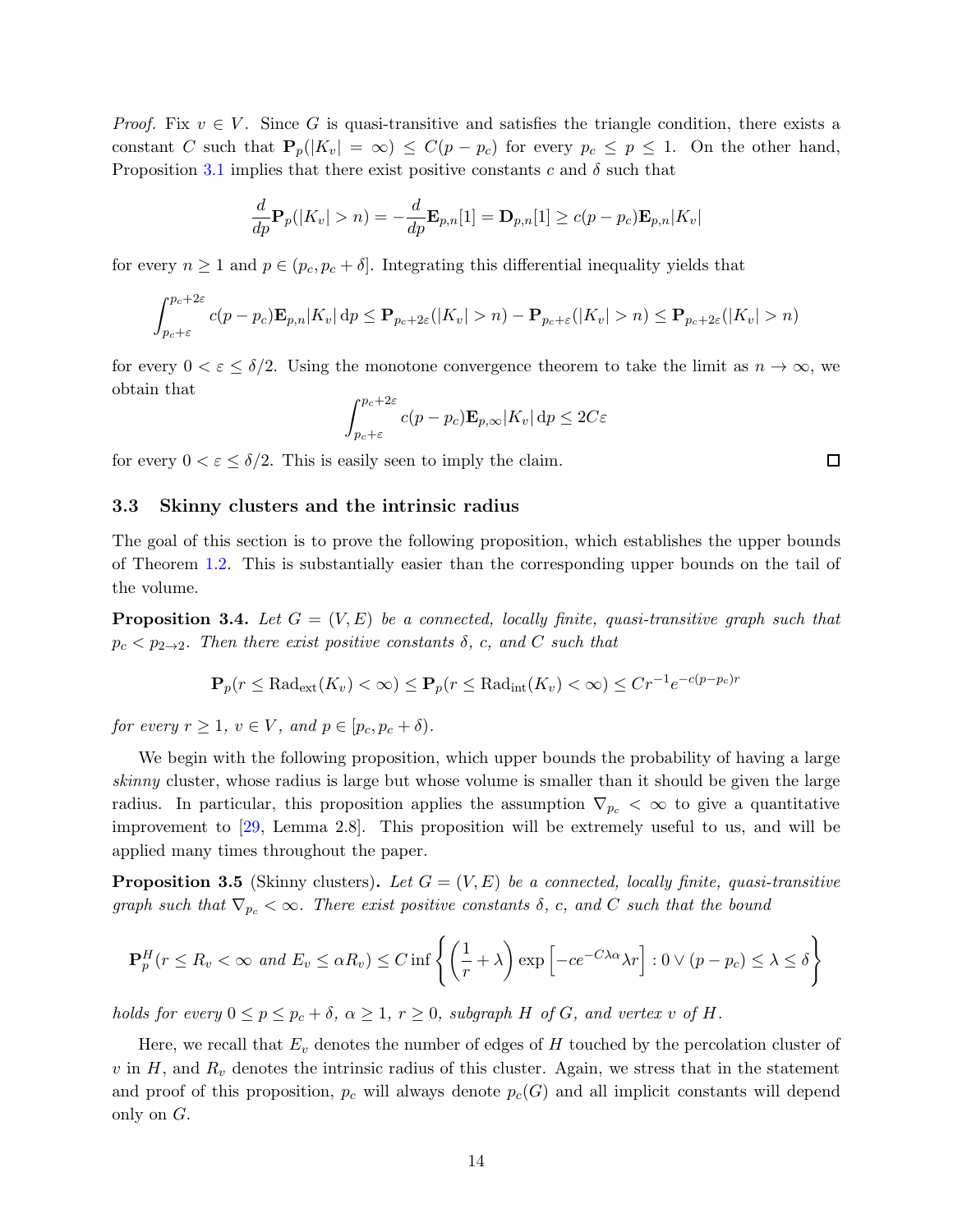*Proof of Proposition [3.5.](#page-13-1)* Fix a subgraph H of G, a vertex v of H,  $0 \le p \le 1$ ,  $r \ge 1$  and  $\alpha \ge 1$ . Let  $\lambda \ge (p - p_c) \vee 0$ , let  $n = \lfloor 1/\lambda \rfloor + 2$ , and let  $k = \lfloor r/2n \rfloor - 1$ . It suffices to prove that there exist positive constants  $\delta$ , c and C depending only on G such that if  $\lambda \leq \delta$  then

<span id="page-14-1"></span>
$$
\mathbf{P}_p^H(r \le R_v < \infty \text{ and } E_v \le \alpha R_v) \le \left(\frac{1}{r} + \lambda\right) \exp\left[-ce^{-C\lambda\alpha}\lambda r\right].\tag{3.6}
$$

The case  $r = O(n)$  of this inequality may be deduced easily from Lemma [2.1:](#page-8-1) Indeed, it follows from Lemma [2.1](#page-8-1) that there exists  $\delta_1 > 0$  such that if  $0 \le p \le p_c + \delta_1$  and  $r \le 4n$  then

<span id="page-14-0"></span>
$$
\mathbf{P}_p^H(r \le R_v < \infty \text{ and } E_v \le \alpha R_v) \le \mathbf{P}_p^H(R_v \ge r) \le \frac{1}{r}.\tag{3.7}
$$

Moreover, we have that

<span id="page-14-2"></span>
$$
\mathbf{P}_p^{H'}(R_w \ge n - 2) \le \frac{1}{n} \exp\left[\frac{\lambda(n-2)}{p_c}\right] \le \lambda \tag{3.8}
$$

for every  $0 \le p \le p_c + \delta_1$ , every  $n \ge 1$ , every subgraph H' of G and every vertex w of H', where we stress that, as always, the implicit constants depend only on  $G$ . The bound  $(3.7)$  is already of the desired order when  $r \leq 4n$ , since the quantity in the exponential on the right hand side of [\(3.6\)](#page-14-1) is bounded in this regime. Thus, it suffices to prove that there exist positive constants  $\delta_2$ , c, and C depending only on G such that if  $\lambda \leq \delta_2$  then

$$
\mathbf{P}_p^H(r \le R_v < \infty \text{ and } E_v \le \alpha R_v) \le \lambda \exp\left[-ce^{-C\lambda\alpha}\lambda r\right] \tag{3.9}
$$

for every  $r \geq 4n$ .

To this end, suppose that  $r \geq 4n$ , so that  $k \geq 1$ . Suppose further that  $0 \leq p \leq p_c + \delta_1$  and that  $0 \leq \lambda \leq \delta_1$ . Consider exploring the cluster of v as follows: at stage i, expose the value of those edges that touch  $\partial B_{\text{int}}(v, i - 1)$ , the set of vertices with intrinsic distance exactly  $i - 1$  from v, and have not yet been exposed. Stop when  $\partial B_{\rm int}(v, i) = \emptyset$ . For each  $\ell \geq 0$ , let  $X_i$  be the set of edges whose status is queried at stage *i*, so that  $|X_i| > 0$  for every  $1 \le i \le r$  on the event that  $R_v \ge r$ . Define a sequence of stopping times  $(T_j)_{j\ge 0}$  for this exploration process by setting  $T_0 = 0$ and recursively setting

$$
T_{j+1} = \inf \Big\{ i \ge T_j + n : 0 < |X_i| \le 4\alpha \Big\},\
$$

letting  $T_{i+1} = \infty$  if the set on the right hand side is empty. We claim that  $T_k < \infty$  on the event that  $r \le R_v < \infty$  and  $E_v \le \alpha R_v$ . Indeed, suppose that this event holds. Let  $k' = k'(K_v) = \lfloor R_v/2n \rfloor - 1$ , so that  $k' \ge k \ge 1$  and  $k' \ge R_v/4n$ . We trivially have that  $2nk'+n-1 = 2n(\lfloor R_v/2n \rfloor -1)+n-1 \le R_v$ and that

$$
\sum_{a=1}^{2k'} \sum_{b=0}^{n-1} |X_{an+b}| \le \sum_{i=n}^{R_v} |X_i| \le E_v \le \alpha R_v,
$$

and it follows that there exists  $0 \le b = b(K_v) \le n-1$  such that  $\sum_{a=1}^{2k'} |X_{an+b}| \le \alpha R_v/n$ . Applying Markov's inequality, we deduce that there exists a subset  $A = A(K_v)$  of  $\{1, \ldots, 2k'\}$  such that  $|A| \geq k'$  and  $|X_{an+b(K_v)}| \leq \alpha R_v/nk' \leq 4\alpha$  for every  $a \in A$ . If we enumerate A in increasing order as  $A = \{a_1, a_2, \ldots\}$ , then an easy induction shows that  $T_i \le a_i n + b < \infty$  for every  $i \le k'$  and hence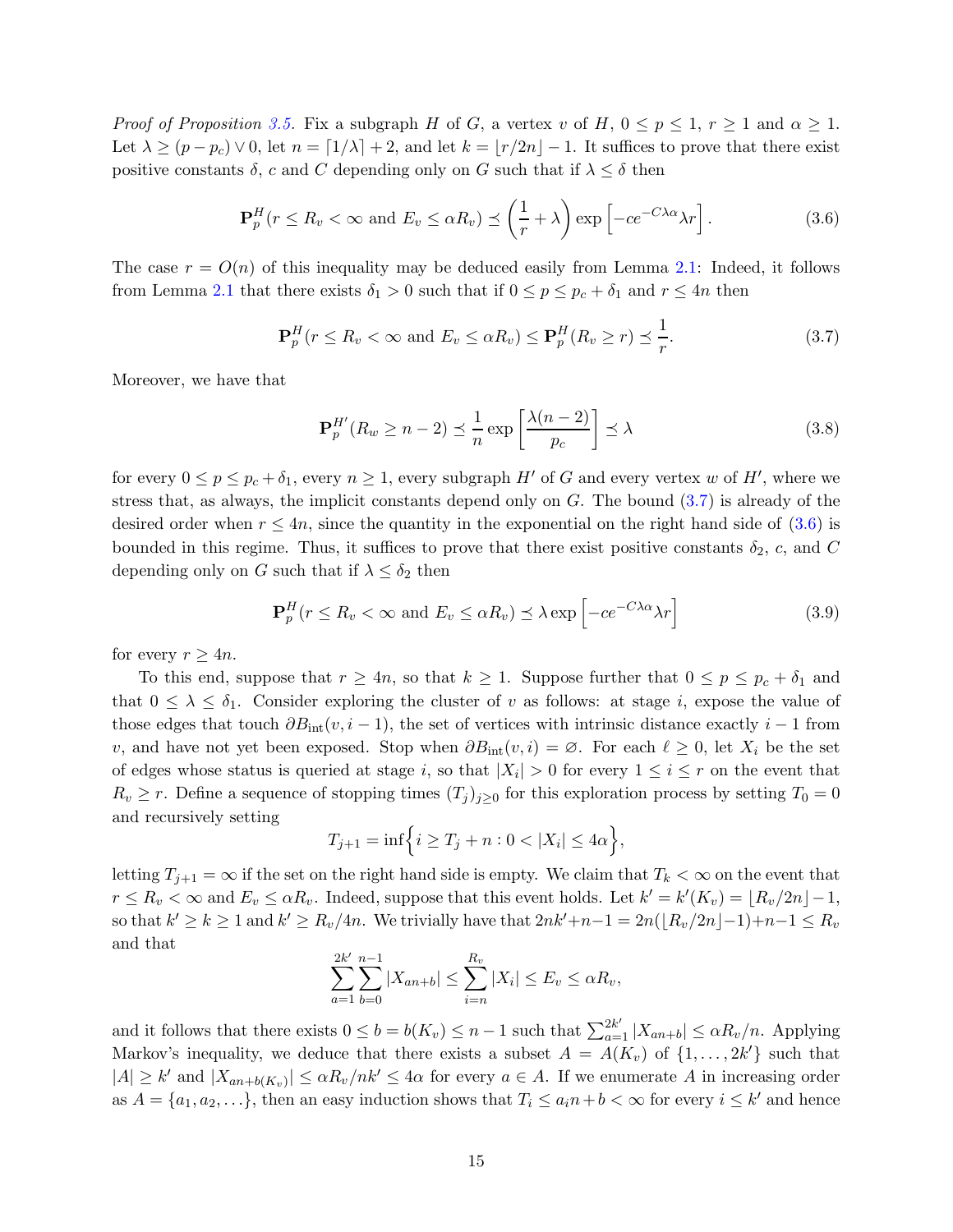for every  $i \leq k$  as claimed.

Let  $\mathcal{F}_i$  be the  $\sigma$ -algebra generated by the first i steps of the exploration process, and let  $\mathcal{F}_{T_i}$  be the stopped  $\sigma$ -algebra associated to the stopping time  $T_i$ . We clearly have that

$$
\mathbf{P}_p^H(T_1 < \infty \mid \mathcal{F}_{T_0}) = \mathbf{P}_p^H(T_1 < \infty) \le \mathbf{P}_p^H(R_v \ge n) \le \lambda,
$$

where the final inequality follows from [\(3.7\)](#page-14-0). Now let  $i \geq 1$  and condition on  $\mathcal{F}_{T_i}$ . If  $T_i = \infty$  then we trivially have that  $T_{i+1} = \infty$  also. Now suppose that  $T_i < \infty$ . Enumerate the edges of  $X_{T_i}$ by  $X_{T_i} = \{e_1, \ldots, e_\ell\}$ . For each  $1 \leq j \leq \ell$ , let  $e_j$  be oriented so that  $e_j^-$  has intrinsic distance at most  $T_i - 1$  from v. Let  $H_0$  be the subgraph of H spanned those edges that have not been queried by time  $T_i + 1$  (i.e., those edges not in  $\bigcup_{j=0}^{T_i} X_j$ ). Let  $K_1$  be the cluster of  $e_1^+$  in  $H_0$ , and let  $H_1$ be the subgraph of  $H_0$  defined by deleting every edge that touches  $K_1$  from  $H_0$ . Inductively, for each  $2 \leq j \leq \ell$  let  $K_j$  be the cluster of  $e_j^+$  in  $H_{j-1}$  and let  $H_j$  be the subgraph of  $H_{j-1}$  formed by deleting every edge that touches  $K_j$  from  $H_{j-1}$ . In order for  $T_{i+1}$  to be finite, we must have that there exists  $1 \leq j \leq \ell$  such that  $e_j$  is open and that  $K_j$  has radius at least  $n-1$ . It follows from [\(3.8\)](#page-14-2) that there exists a constant C such that for each  $1 \leq j \leq \ell$ , the conditional probability that  $e_j$  is open, that  $e_j$  does not touch  $K_i$  for any  $1 \leq i < j$ , and that  $K_j$  has radius at least  $n-1$  given  $\mathcal{F}_{T_i}$  and the clusters  $K_1, \ldots, K_{j-1}$  is at most  $C\lambda$ , and hence that

$$
\mathbf{P}_p^H(T_{i+1} < \infty \mid \mathcal{F}_{T_i}) \leq \mathbb{1}(T_i < \infty) \left[1 - |1 - 1 \wedge C\lambda|^{X_{T_i}}\right] \leq \mathbb{1}(T_i < \infty) \left[1 - |1 - 1 \wedge C\lambda|^{4\alpha}\right].
$$

Taking products and using the bound  $1 - x \leq e^{-x}$ , we obtain that

$$
\mathbf{P}_p^H(T_i < \infty) \preceq \lambda \left[1 - |1 - 1 \wedge C\lambda|^{4\alpha}\right]^{i-1} \leq \lambda \exp\left[-|1 - 1 \wedge C\lambda|^{4\alpha}(i-1)\right]
$$

for every  $i \geq 1$  and hence that

$$
\mathbf{P}_p^H(R_v \ge r, E_v \le \alpha R_v) \le \mathbf{P}_p^H(T_k < \infty) \le \lambda \exp \left[ -|1 - 1 \wedge C\lambda|^{4\alpha} (k-1) \right].
$$

Applying the bound  $1 - x \le e^{-x}$  a second time, it follows that there exist positive constants  $\delta_2$ , c and  $C'$  such that if  $\lambda \leq \delta_2$  and  $r \geq 4n$  then

<span id="page-15-0"></span>
$$
\mathbf{P}_p^H(R_v \ge r, E_v \le \alpha R_v) \preceq \lambda \exp\left[-ce^{-C'\lambda\alpha}\lambda r\right]. \tag{3.10}
$$

The proof may be concluded by combining the bounds [\(3.7\)](#page-14-0) and [\(3.10\)](#page-15-0), which hold for  $r \leq 4n$  and  $r\geq 4n$  respectively.  $\Box$ 

Remark 3.6. The expression  $e^{-C\lambda\alpha}\lambda$  is maximized by  $\lambda = 1/C\alpha$ . In particular, taking  $\alpha = rs$  and  $\lambda = 1/rs$ , it follows from Proposition [3.5](#page-13-1) and Proposition [4.2](#page-31-0) that, under the hypotheses of those results, there exist constants c and C such that

$$
\mathbf{P}_{p_c}(E_v \le s^{-1}r^2 \mid R_v \ge r) \le Ce^{-cs} \tag{3.11}
$$

for every  $v \in V$ ,  $r \geq 1$ , and  $s \geq 1$ .

We now apply Propositions [3.1](#page-11-0) and [3.5](#page-13-1) to prove Proposition [3.4.](#page-13-2)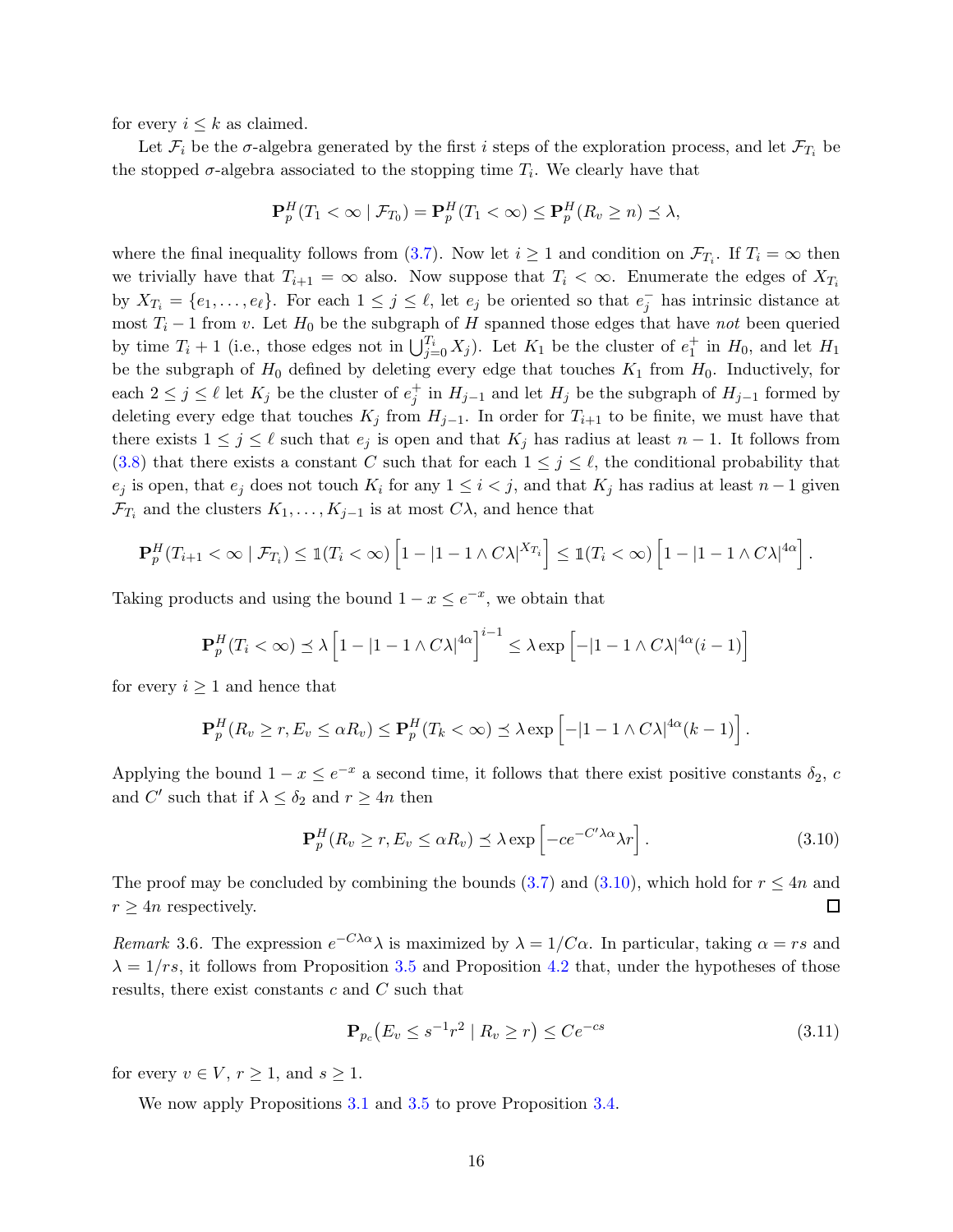*Proof of Proposition [3.4.](#page-13-2)* The first inequality is trivial, so it suffices to prove the second. It follows from Proposition [3.1](#page-11-0) that there exist positive constants  $\delta_1$  and  $c_1$  such that

$$
\frac{d}{dp}\mathbf{P}_{p,n}(R_v \ge r) \le -c_1(p - p_c)\mathbf{E}_{p,n} [E_v \mathbb{1}(R_v \ge r)] + \mathbf{U}_{p,n} [\mathbb{1}(R_v \ge r)]
$$

for every  $r \geq 1$ ,  $n \geq 1$  and  $p \in [p_c, p_c + \delta_1]$ . As in the proof of Lemma [2.1,](#page-8-1) we can bound  $p\mathbf{U}_{p,n}$   $\big[\mathbb{1}(R_v \geq r)\big]$  by the expected number of open edges e such that the cluster of v has intrinsic radius at least r in  $\omega$  and strictly less than r in  $\omega_e$ . Since any such open edge must lie on every intrinsic geodesic of length r starting from v in  $\omega$ , we deduce that

<span id="page-16-0"></span>
$$
\frac{d}{dp}\mathbf{P}_{p,n}(R_v \ge r) \le -c_1(p - p_c)\mathbf{E}_{p,n} \left[ E_v \mathbb{1}(R_v \ge r) \right] + \frac{r}{p_c} \mathbf{P}_{p,n}(R_v \ge r)
$$
\n(3.12)

for every  $r \geq 1$ ,  $n \geq 1$  and  $p \in [p_c, p_c + \delta_1)$ .

On the other hand, it follows from Proposition [3.5](#page-13-1) that there exists positive constants  $\delta_2$ ,  $c_2$ ,  $c_3$ ,  $C_1$ , and  $C_2$  such that

$$
\mathbf{P}_{p,\infty} \Big( R_v \ge r \ge \frac{1}{2} c_1 p_c (p - p_c) E_v \Big) \le C_1 \left[ \frac{1}{r} + (p - p_c) \right] \exp \Big[ -c_2 e^{-2C_1 (p - p_c) [c_1 p_c (p - p_c)]^{-1}} (p - p_c) r \Big]
$$
  

$$
\le C_1 \left[ \frac{1}{r} + (p - p_c) \right] \exp \Big[ -2c_3 (p - p_c) r \Big]
$$
  

$$
\le \frac{C_2}{r} \exp \Big[ -c_3 (p - p_c) r \Big]
$$

for every  $r \ge 1$  and  $p \in [p_c, p_c + \delta_2)$ , where we used that  $xe^{-2x} \le e^{-x-1}$  for every  $x \ge 0$  in the final inequality. It follows that

$$
c_1(p-p_c)\mathbf{E}_{p,n} [E_v \mathbb{1}(R_v \ge r)] \ge \frac{2r}{p_c} \mathbf{P}_{p,n}(R_v \ge r, c_1(p-p_c)E_v \ge 2r)
$$
  

$$
\ge \frac{2r}{p_c} \mathbf{P}_{p,n}(R_v \ge r) - \frac{2r}{p_c} \mathbf{P}_{p,\infty} (R_v \ge r \ge \frac{1}{2}c_1p_c(p-p_c)E_v)
$$
  

$$
\ge \frac{2r}{p_c} \mathbf{P}_{p,n}(R_v \ge r) - \frac{2C_2}{p_c} \exp[-c_3(p-p_c)r]
$$

for every  $r \ge 1$  and  $p \in [p_c, p_c + \delta_2)$ . Letting  $\delta_3 = \delta_1 \wedge \delta_2$ , we deduce from this and  $(3.12)$  that

$$
\frac{d}{dp}\mathbf{P}_{p,n}(R_v \ge r) \le -\frac{r}{p_c}\mathbf{P}_{p,n}(R_v \ge r) + \frac{2C_2}{p_c}\exp\left[-c_3(p-p_c)r\right]
$$

for every  $r \ge 1$  and  $p \in [p_c, p_c + \delta_3)$ . Letting  $c_4 = c_3 \wedge (1/p_c)$  and  $C_3 = 2C_2/p_c$ , it follows that

$$
\frac{d}{dp} \left[ e^{c_4(p-p_c)r} \mathbf{P}_{p,n}(R_v \ge r) \right] \le \left[ c_4r - \frac{r}{p_c} \right] e^{c_4(p-p_c)r} \mathbf{P}_{p,n}(R_v \ge r) + \frac{2C_2}{p_c} e^{(c_4-c_3)(p-p_c)r} \n\le \frac{2C_2}{p_c} e^{(c_4-c_3)(p-p_c)r} \le C_3.
$$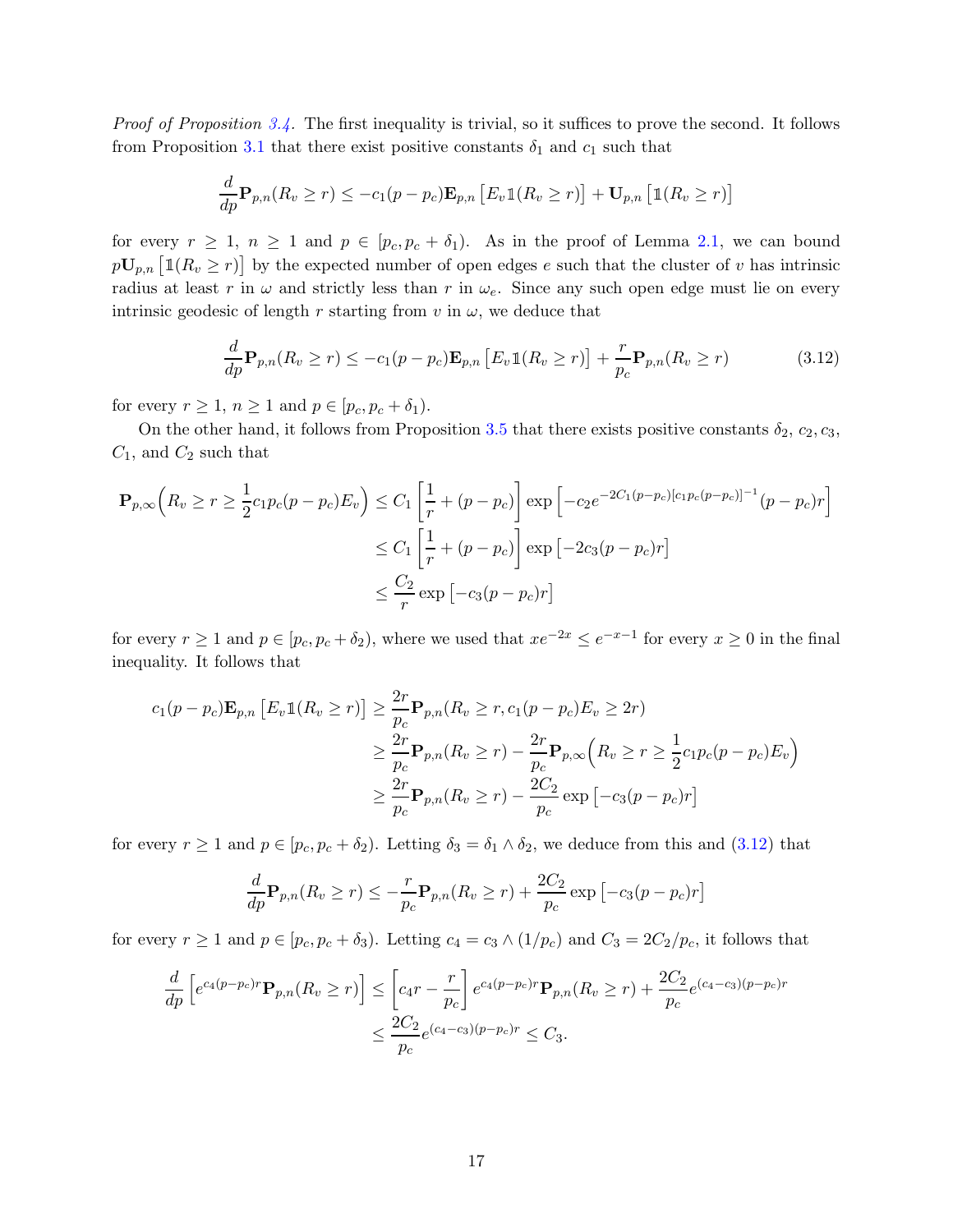Integrating this bound yields that there exist constants  $C_4$  and  $C_5$  such that

$$
\mathbf{P}_{p,n}(R_v \ge r) \le \mathbf{P}_{p_c,n}(R_v \ge r)e^{-c_4(p-p_c)r} + C_3(p-p_c)e^{-c_4(p-p_c)r}
$$
  
 
$$
\le C_4\left(\frac{1}{r} + (p-p_c)\right)e^{-c_4(p-p_c)r} \le \frac{C_5}{r}e^{-c_4(p-p_c)r/2}
$$

<span id="page-17-0"></span>for every  $1 \le r, n < \infty$  and  $p \in [p_c, p_c + \delta_3)$ . The claim follows by taking  $n \to \infty$ .

## 3.4 Bounding the positive term I: derivation of the auxiliary differential inequality

<span id="page-17-3"></span>The goal of the following two subsections is to prove the upper bound of Theorem [1.1](#page-3-0) in the slightly supercritical regime. This is the most technical part of the paper.

**Proposition 3.7.** Let  $G = (V, E)$  be a connected, locally finite, quasi-transitive graph such that  $p_c < p_{2\to 2}$ . Then there exist positive constants  $\delta$ , c, and C such that

<span id="page-17-2"></span>
$$
\mathbf{P}_p(n \le |K_v| < \infty) \le Cn^{-1/2} \exp\left[-c(p - p_c)^2 n\right] \tag{3.13}
$$

口

for every  $n \geq 1$ ,  $v \in V$ , and  $p \in (p_c, p_c + \delta)$ .

To prove this proposition, it suffices to prove that there exist positive constants c, C, and  $\delta$ such that

<span id="page-17-1"></span>
$$
\mathbf{E}_{p,\infty}\left[|K_v|\exp\left(c(p-p_c)^2|K_v|\right)\right] \le \frac{C}{p-p_c} \tag{3.14}
$$

for every  $p \in (p_c, p_c + \delta)$ . Indeed, Markov's inequality will then imply that

$$
\mathbf{P}_p(n \le |K_v| < \infty) \le \frac{C}{(p - p_c)n} \exp\left[-c(p - p_c)^2 n\right]
$$

for every  $p \in (p_c, p_c + \delta)$  and  $n \ge 1$ , which is of the correct order when  $n \ge (p - p_c)^{-2}$ . On the other hand, if  $n \leq (p - p_c)^{-2}$  then a bound of the correct order is already provided by Lemma [2.1.](#page-8-1)

The primary remaining obstacle we must overcome in order to prove  $(3.14)$  is to establish upper bounds on  $\mathbf{U}_{p,n}[[K_v]^k]$ , the positive part of the derivative of the truncated kth moment. Our approach will follow a similar philosophy to that of [\[29,](#page-40-13) Section 2.3]. Unfortunately, while the methods developed in that paper are quantitative, they are not sharp, and eventually lead to a factor of order  $(p-p_c)^4$  rather than of order  $(p-p_c)^2$  in the exponent of [\(3.13\)](#page-17-2) when combined with our sharp control of skinny clusters, Proposition [3.5.](#page-13-1) Obtaining optimal bounds requires a rather more delicate and technical approach. In this subsection, we derive a differential inequality which we will use to bound these quantities; the analysis of this differential inequality is then performed in the next subsection. We refer to this differential inequality as the *auxiliary* differential inequality to distinguish it from the other differential inequalities we have been interested in.

As in [\[29\]](#page-40-13), we begin by expressing  $\mathbf{U}_{p,n}[[K_v]^k]$  geometrically in terms of bridges. We first recall the relevant definitions. Let  $H$  be a connected graph. Recall that two vertices  $u$  and  $v$  of  $H$  are said to be 2-connected if u and v remain connected when any edge is deleted from  $H$ . (In particular, every vertex is 2-connected to itself.) Equivalently, by Menger's theorem,  $u$  and  $v$  are 2-connected if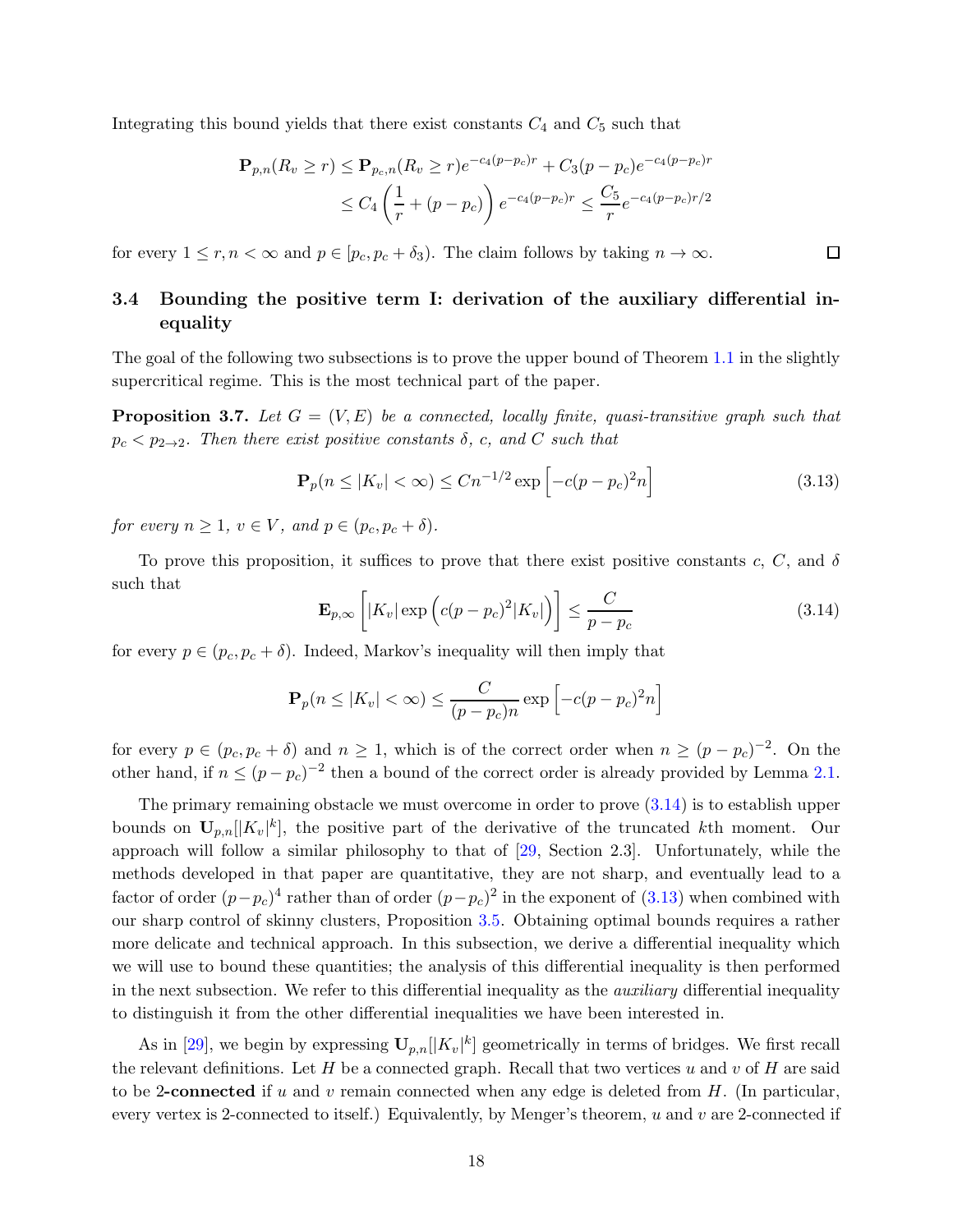there exist a pair of edge-disjoint paths each connecting u to v. This defines an equivalence relation on the vertices of  $H$ , the pieces of which are referred to as the 2-connected components of  $H$ . We write  $[v]$  for the 2-connected component of the vertex v in H. An edge e of H is said to be a **bridge** of H if the graph formed by deleting e from H is disconnected. Equivalently, e is a bridge of H if its endpoints are in distinct 2-connected components of H. We define  $\text{Tr}(H)$  to be the tree whose vertices are the 2-connected components of  $H$  and whose edges are the bridges of  $H$ . Given a graph H and a sequence of vertices  $v_1, \ldots, v_k$  of H, let  $Br(v_1, \ldots, v_k; H)$  be the number of edges in the subtree of  $\text{Tr}(H)$  spanned by the union of the geodesics between the vertices  $[v_1], \ldots, [v_k]$  in the tree of 2-connected components  $\text{Tr}(H)$ .

Let G be a connected, locally finite, and quasi-transitive, let  $p \in [0,1]$  and let  $v \in V$ . We have by Proposition [3.1](#page-11-0) that there exist positive constants c and  $\delta$  such that if  $p_c < p \leq p_c + \delta$  then the *p*-derivative of  $\mathbf{E}_{p,n}\left[|K_v|e^{u|K_v|}\right]$  satisfies

$$
\partial_p \mathbf{E}_{p,n} \left[ |K_v| e^{u|K_v|} \right] \leq -c(p - p_c) \mathbf{E}_{p,n} \left[ |K_v|^2 e^{u|K_v|} \right] + \mathbf{U}_{p,n} \left[ |K_v| e^{u|K_v|} \right]
$$

$$
= -c(p - p_c) \mathbf{E}_{p,n} \left[ |K_v|^2 e^{u|K_v|} \right] + \sum_{k=0}^{\infty} \frac{u^k}{k!} \mathbf{U}_{p,n} \left[ |K_v|^{k+1} \right] \tag{3.15}
$$

for every  $u \ge 0$  and  $n \ge 1$ . Observe that, by definition of the relevant quantities, we may express  $\mathbf{U}_{p,n}[|K_v|^k]$  as

$$
\mathbf{U}_{p,n}[|K_v|^k] = \sum_{\substack{x_1,\dots,x_k \\ \in V(G)}} \mathbf{U}_{p,n} [\mathbb{1}(x_1,\dots,x_k \in K_v)]
$$
  
= 
$$
\frac{1}{p} \sum_{\substack{x_1,\dots,x_k \\ \in V(G)}} \mathbf{E}_{p,n} [\mathbb{1}(x_1,\dots,x_k \in K_v) \operatorname{Br}(v,x_1,\dots,x_k;K_v)].
$$

Writing  $Br(v, x_1, \ldots, x_k; K_v) = Br(v, x_1, \ldots, x_k)$ , this can be written more succinctly as

<span id="page-18-0"></span>
$$
\mathbf{U}_{p,n}[|K_v|^k] = \frac{1}{p} \mathbf{E}_{p,n} \left[ \sum_{\substack{x_1,\dots,x_k \\ \in K_v}} \text{Br}(v,x_1,\dots,x_k) \right]
$$

for every  $n, k \geq 1$ . Summing over k it follows that

$$
\mathbf{U}_{p,n} \left[ |K_v| e^{u|K_v|} \right]
$$
\n
$$
= \frac{1}{p} \sum_{k=0}^{\infty} \frac{u^k}{k!} \mathbf{E}_{p,n} \left[ \sum_{\substack{x_1, \dots, x_k \\ \in K_v}} \text{Br}(v, x_1, \dots, x_{k+1}) \mathbb{1} \left( \text{Br}(v, x_1, \dots, x_{k+1}) \ge \frac{1}{2} cp(p - p_c) |K_v| \right) \right]
$$
\n
$$
+ \frac{1}{p} \sum_{k=0}^{\infty} \frac{u^k}{k!} \mathbf{E}_{p,n} \left[ \sum_{\substack{x_1, \dots, x_k \\ \in K_v}} \text{Br}(v, x_1, \dots, x_{k+1}) \mathbb{1} \left( \text{Br}(v, x_1, \dots, x_{k+1}) < \frac{1}{2} cp(p - p_c) |K_v| \right) \right]
$$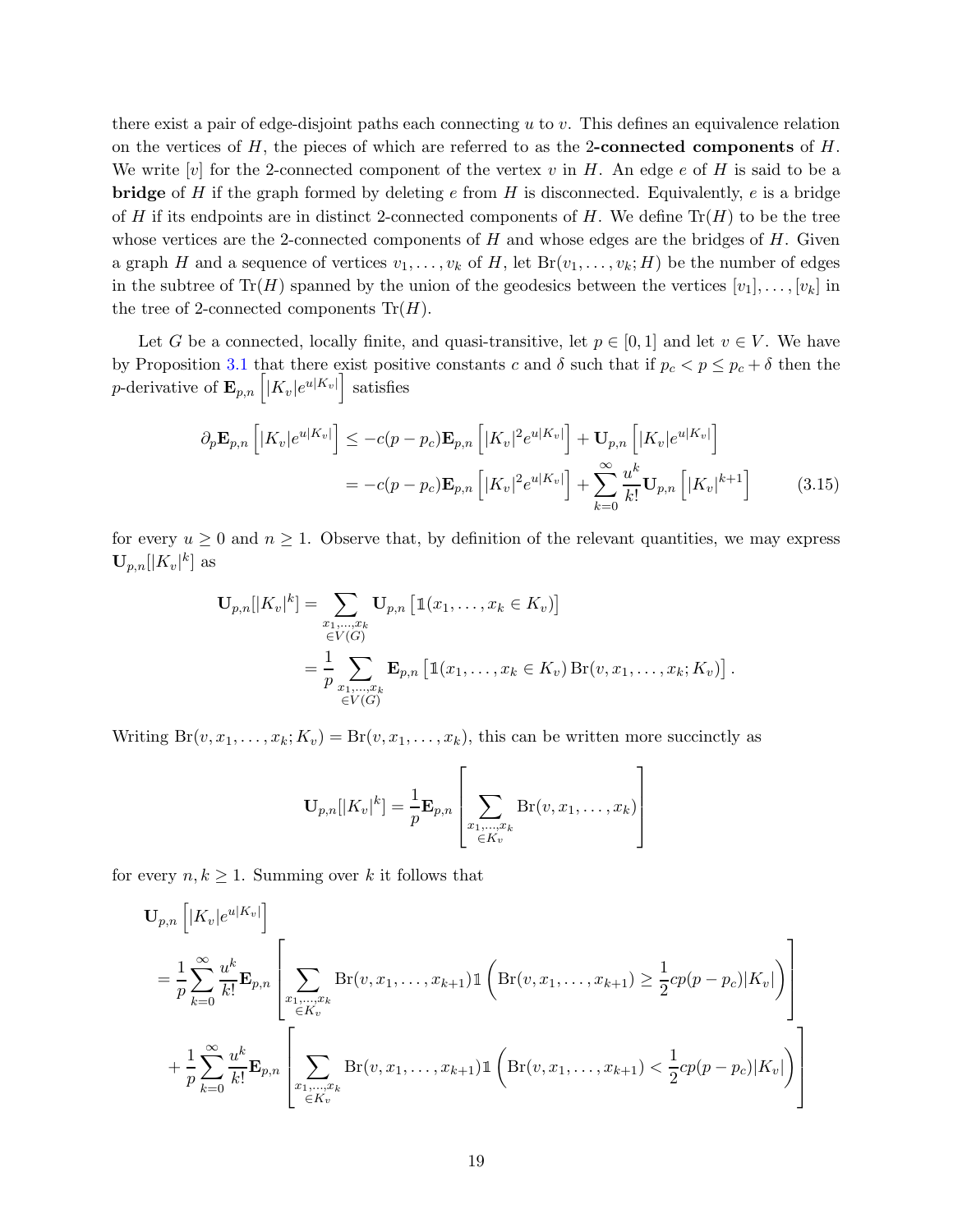for every  $n \geq 1$  and  $u \geq 0$ , from which we deduce that

<span id="page-19-0"></span>
$$
\mathbf{U}_{p,n} \left[ |K_v| e^{u|K_v|} \right]
$$
\n
$$
\leq \frac{1}{p} \sum_{k=0}^{\infty} \frac{u^k}{k!} \mathbf{E}_{p,n} \left[ \sum_{\substack{x_1, \dots, x_k \\ \in K_v}} \text{Br}(v, x_1, \dots, x_{k+1}) \mathbb{1} \left( \text{Br}(v, x_1, \dots, x_{k+1}) \geq \frac{1}{2} cp(p - p_c) |K_v| \right) \right]
$$
\n
$$
+ \frac{1}{2} c(p - p_c) \mathbf{E}_{p,n} \left[ |K_v|^2 e^{u|K_v|} \right] \tag{3.16}
$$

for every  $u \ge 0$  and  $n \ge 1$ . Together, [\(3.15\)](#page-18-0) and [\(3.16\)](#page-19-0) imply that if G is a connected, locally finite, quasi-transitive graph with  $p_c < p_{2\to 2}$  then there exist constants  $\delta$ ,  $c_1$ , and  $c_2$  such that

<span id="page-19-1"></span>
$$
\partial_p \mathbf{E}_{p,n} \left[ |K_v| e^{u|K_v|} \right] \leq -c_1 (p - p_c) \mathbf{E}_{p,n} \left[ |K_v|^2 e^{u|K_v|} \right] \n+ \frac{1}{p} \sum_{k=1}^{\infty} \frac{u^k}{k!} \mathbf{E}_{p,n} \left[ \sum_{\substack{x_1, \dots, x_{k+1} \\ \in K_v}} \text{Br}(v, x_1, \dots, x_{k+1}) \mathbb{1} \left( \text{Br}(v, x_1, \dots, x_{k+1}) \geq c_2 (p - p_c) |K_v| \right) \right] \tag{3.17}
$$

for every  $v \in V$ ,  $u \geq 0$ ,  $p \in (p_c, p_c + \delta)$  and  $1 \leq n < \infty$ . Intuitively, the constraint that  $Br(v, x_1, \ldots, x_{k+1}) \geq c_2(p-p_c)|K_v|$  can be thought of as a higher-order version of the skinniness constraint which we studied in Proposition [3.5.](#page-13-1)

We will control the summands on the right hand side of [\(3.17\)](#page-19-1) by an inductive analysis of certain generating functions, which we now introduce. Let  $G$  be a countable, locally finite graph, let  $p \in [0,1]$ , and let v be a vertex of G. For each  $k \ge 1$  and  $n \in \mathbb{N}_{\infty} = \{1,2,\ldots\} \cup \{\infty\}$  we define  $\mathscr{G}_{k,n}(\,\cdot\,,\,\cdot\,;G,v,p):\mathbb{R}^2\to[0,\infty]$  by

$$
\mathscr{G}_{k,n}(s,t;G,v,p) = \sum_{a=0}^{\infty} \sum_{b=0}^{\infty} \sum_{\substack{x_1,\dots,x_k \\ \in V(G)}} \mathbf{P}_{p,n}^G(x_1,\dots,x_k \in K_v, E_v = a, \text{Br}(v,x_1,\dots,x_k;K_v) = b e^{sa+tb},
$$

which is a sort of multivariate generating function, and also define

$$
\mathscr{F}_{k,n}(s,t;G,p) := \sup \left\{ \mathscr{G}_{k,n}(s,t;H,u,p) : H \text{ a subgraph of } G, u \text{ a vertex of } H \right\}.
$$

Finally, for each  $n \in \mathbb{N}_{\infty}$  define  $\mathscr{M}_n(\cdot, \cdot, \cdot; G, v, p) : \mathbb{R}^2 \times [0, \infty) \to [0, \infty]$  by

<span id="page-19-2"></span>
$$
\mathcal{M}_n(s,t,u;G,p) := \sum_{k=0}^{\infty} \frac{u^k}{k!} \mathcal{F}_{k+1,n}(s,t;G,p). \tag{3.18}
$$

Note that if G is a connected, locally finite, quasi-transitive graph with  $p_c < p_{2\to 2}$  and  $s \le$  $c_2(p-p_c)t$  then we have trivially that  $\mathbb{1}\Bigl({\rm Br}(v,x_1,\ldots,x_{k+1};K_v)\geq c_2(p-p_c)|K_v|\Bigr)\leq \exp(-s|K_v|+1)$  $t Br(v, x_1, \ldots, x_{k+1}; K_v)$  for every  $x_1, \ldots, x_{k+1} \in K_v$  and hence that the expression appearing on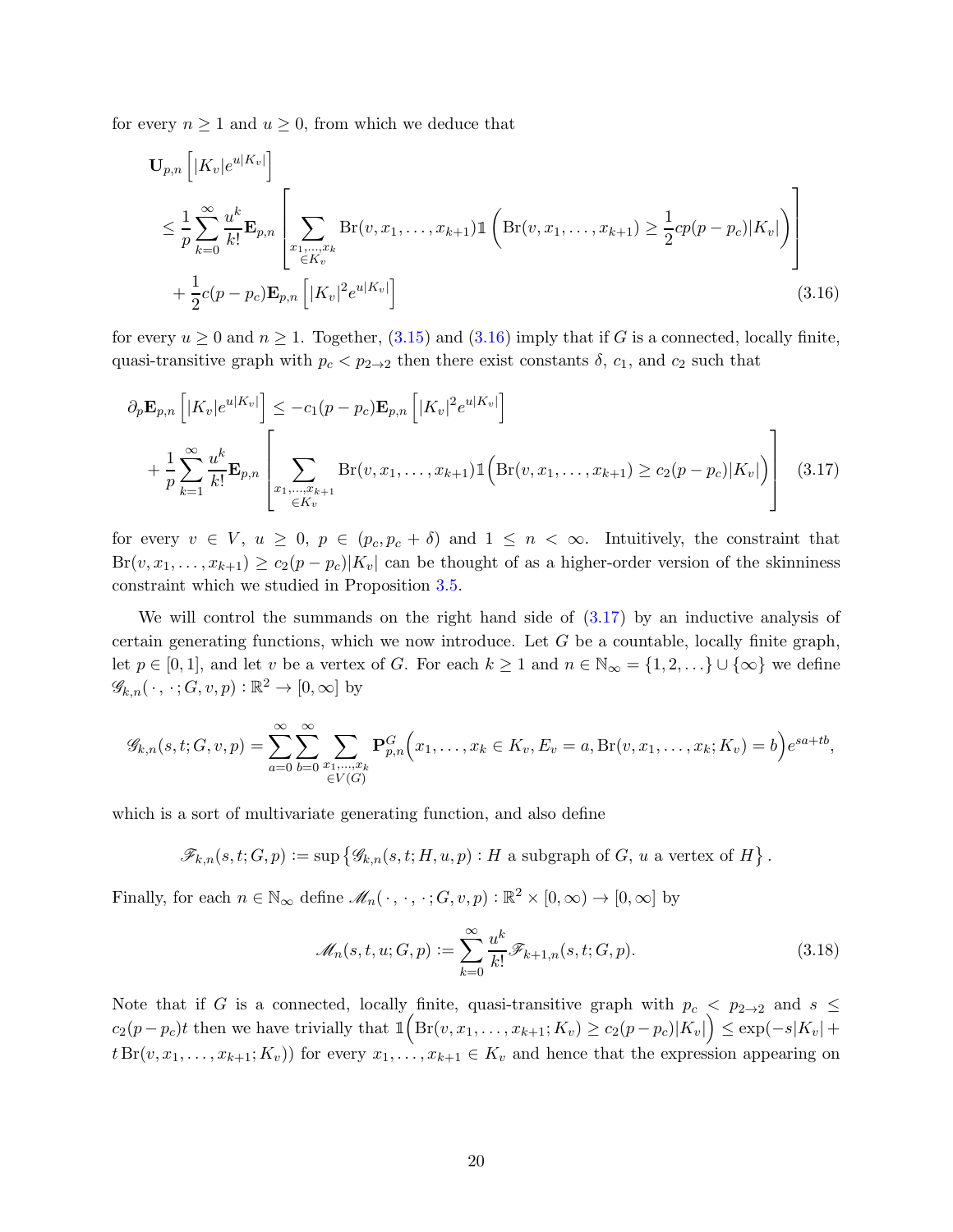the right hand side of [\(3.17\)](#page-19-1) can be bounded

$$
\frac{1}{p} \sum_{k=1}^{\infty} \frac{u^k}{k!} \mathbf{E}_{p,n} \left[ \sum_{\substack{x_1, \dots, x_{k+1} \\ \in K_v}} \text{Br}(v, x_1, \dots, x_{k+1}; K_v) \mathbb{1} \left( \text{Br}(v, x_1, \dots, x_{k+1}; K_v) \ge c_2(p - p_c) |K_v| \right) \right]
$$
\n
$$
\le \frac{1}{p} \sum_{k=1}^{\infty} \frac{u^k}{k!} \mathbf{E}_{p,n} \left[ \sum_{\substack{x_1, \dots, x_{k+1} \\ \in K_v}} \text{Br}(v, x_1, \dots, x_{k+1}; K_v) e^{-s|K_v| + t \text{Br}(v, x_1, \dots, x_{k+1}; K_v)} \right]
$$
\n
$$
\le \frac{e}{tp} \sum_{k=1}^{\infty} \frac{u^k}{k!} \mathbf{E}_{p,n} \left[ \sum_{\substack{x_1, \dots, x_{k+1} \\ \in K_v}} e^{-s|K_v| + 2t \text{Br}(v, x_1, \dots, x_{k+1}; K_v)} \right] \le \frac{e}{tp} \mathcal{M}_n(-s, 2t, u; G, p)
$$

for every  $u \geq 0$  and  $n \geq 1$ , where we used the elementary bound  $xe^{tx} \leq et^{-1}e^{2tx}$  in the second inequality. It follows from this and  $(3.17)$  that if G is a connected, locally finite, quasi-transitive graph with  $p_c < p_{2\to 2}$  then there exist positive constants  $\delta$ ,  $c_1$ ,  $c_2$ , and  $C_1$  such that

<span id="page-20-0"></span>
$$
\partial_p \mathbf{E}_{p,n} \left[ |K_v| e^{u|K_v|} \right] \le -c_1 (p - p_c) \mathbf{E}_{p,n} \left[ |K_v|^2 e^{u|K_v|} \right] + \frac{C_1}{t} \mathcal{M}_n(-c_2 (p - p_c)t, t, u; G, p) \tag{3.19}
$$

for every  $v \in V$ ,  $u \geq 0$ ,  $p \in (p_c, p_c + \delta)$ ,  $t \geq 0$  and  $1 \leq n < \infty$ .

In order to apply the inequality [\(3.19\)](#page-20-0), we will need to bound the generating function  $\mathcal{M}_n$ . To do this, we derive a family of recursive differential inequalities, Lemma [3.8,](#page-20-1) which in the next subsection we will use to bound the functions  $\mathscr{F}_{k,n}$  by an inductive argument.

When  $n < \infty$  all but finitely many terms of the sum defining  $\mathscr{G}_{k,n}(s,t;G,v,p)$  are zero, so that  $\mathscr{G}_{k,n}(s,t;G,v,p)$  is a differentiable function of  $(s,t)$  with t-derivative

$$
\partial_t \mathscr{G}_{k,n}(s,t;G,v,p) = \sum_{a=0}^{\infty} \sum_{b=0}^{\infty} \sum_{\substack{x_1,\dots,x_k \\ \in V(G)}} \mathbf{P}_{p,n}^G(x_1,\dots,x_k \in K_v, E_v = a, \text{Br}(v,x_1,\dots,x_k;K_v) = b\big) b e^{sa+tb}.
$$
  
= 
$$
\mathbf{E}_{p,n} \left[ \sum_{\substack{x_1,\dots,x_k \\ \in K_v}} \text{Br}(v,x_1,\dots,x_k;K_v) e^{sE_v + t \text{Br}(v,x_1,\dots,x_k;K_v)} \right].
$$

<span id="page-20-1"></span>The following lemma can be thought of as a sharp form of [\[29,](#page-40-13) Lemma 2.10].

**Lemma 3.8.** Let G be a countable graph with degrees bounded by M, let v be a vertex of G and let  $p \in (0,1)$ . Then

$$
\partial_t \mathscr{G}_{k,n}(s,t;G,v,p) \le \frac{Mpe^t}{1-p} \sum_{\ell=0}^{k-1} \binom{k}{\ell} \mathscr{G}_{\ell+1,n}(s,t;G,v,p) \mathscr{F}_{k-\ell,n}(s,t;G,p)
$$

for every  $k, n \geq 1$ , and  $s, t \in \mathbb{R}$ .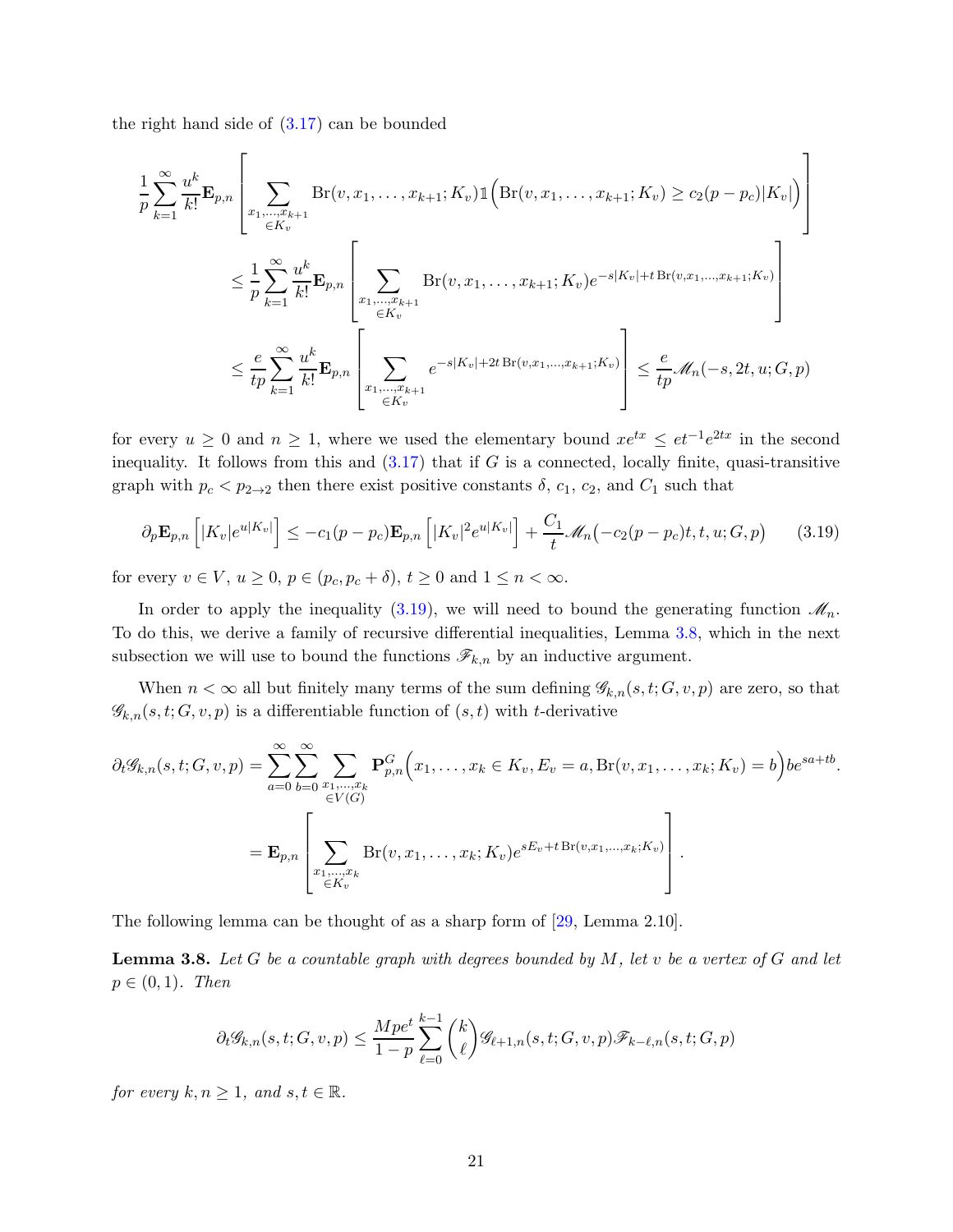Note that the more complicated form of this inequality will, unfortunately, make it rather more difficult to analyze than that of [\[29,](#page-40-13) Lemma 2.10].

*Proof of Lemma [3.8.](#page-20-1)* Fix  $k, n \geq 1$ ,  $p \in (0, 1)$ ,  $v \in V$ , and  $s, t \in \mathbb{R}$ . For each  $a, b \geq 0$  let

$$
R_{k,n}(a, b; G, v, p) = \sum_{\substack{x_1, \dots, x_k \\ \in V(G)}} b \mathbf{P}_p^G(x_1, \dots, x_k \in E_v, |E_v| = a, \text{Br}(v, x_1, \dots, x_k; K_v) = b),
$$

so that

$$
\partial_t \mathscr{G}_{k,n}(s,t;G,v,p) = \sum_{a=0}^{\infty} \sum_{b=0}^{\infty} e^{sa+tb} R_{k,n}(a,b;G,v,p).
$$

For each oriented edge e of G, let  $K_e^-$  and  $K_e^+$  be the connected components of  $e^-$  and  $e^+$  in the subgraph of G spanned by the open edges of G other than e. Thus,  $K_e^- \neq K_e^+$  if and only if  $e^-$  and  $e^+$  are not connected to each other by an open path not containing e. Let  $E_e^-$  be the number of edges of G that touch  $K_e^-$ , and let  $E_e^+$  be the number of edges of G that touch  $K_e^+$  but do not touch  $K_e^-$ . For each oriented edge e of G and each  $x_1, \ldots, x_k \in V$ , let  $\mathscr{A}_e(x_1, \ldots, x_k)$  be the event that  $x_1, \ldots, x_k \in K_v$ , that  $e$  is open, that  $v \in K_e^-$ , and that there exists  $1 \le i \le k$  such that  $x_i \in K_e^+ \setminus K_e^-$ . For each  $x_1, \ldots, x_k \in K_v$ , the number of oriented edges e such that  $\mathscr{A}_e(x_1, \ldots, x_k)$ holds is precisely  $Br(v, x_1, \ldots, x_k; K_v)$ , so that we can write

$$
R_{k,n}(a,b;G,v,p)=\sum_{e\in E\to}\sum_{\substack{x_1,\ldots,x_k\\eV(G)}}\mathbf{P}_{p,n}^G\Big(\mathscr{A}_e(x_1,\ldots,x_k),E_v=a,\text{Br}(v,x_1,\ldots,x_k;K_v)=b\Big).
$$

For each strict (possibly empty) subset A of  $\{1,\ldots,k\}$ , let  $\mathscr{B}_e(x_1,\ldots,x_k;A)$  be the event in which the event that  $\mathscr{A}_e(x_1,\ldots,x_k)$  holds and that  $x_i \in K_e^-$  if and only if  $i \in A$  for each  $1 \leq i \leq k$ . Then we can expand

$$
R_{k,n}(a,b;G,v,p) = \sum_{e \in E \to x_1, \dots, x_k} \sum_{A \subset \{1,\dots,k\}} \mathbf{P}_{p,n}^G\Big(\mathcal{B}_e(x_1,\dots,x_k;A), E_v = a, \text{Br}(v,x_1,\dots,x_k;K_v) = b\Big), \quad (3.20)
$$

and it follows by symmetry that

<span id="page-21-0"></span>
$$
R_{k,n}(a,b;G,v,p) = \sum_{e \in E \to x_1, \dots, x_k} \sum_{\ell=0}^{k-1} {k \choose \ell} \mathbf{P}_{p,n}^G(\mathcal{B}_e(x_1,\dots,x_k;\{1,\dots,\ell\}), E_v = a, \text{Br}(v,x_1,\dots,x_k;K_v) = b), \quad (3.21)
$$

where we interpret  $\{1, \ldots, \ell\}$  as the empty set when  $\ell = 0$ .

For each  $e \in E^{\rightarrow}$ ,  $0 \le \ell \le k-1$ , each  $y_1, \ldots, y_{\ell} \in V(G)$ , each  $z_1, \ldots, z_{k-\ell} \in V(G)$ , and each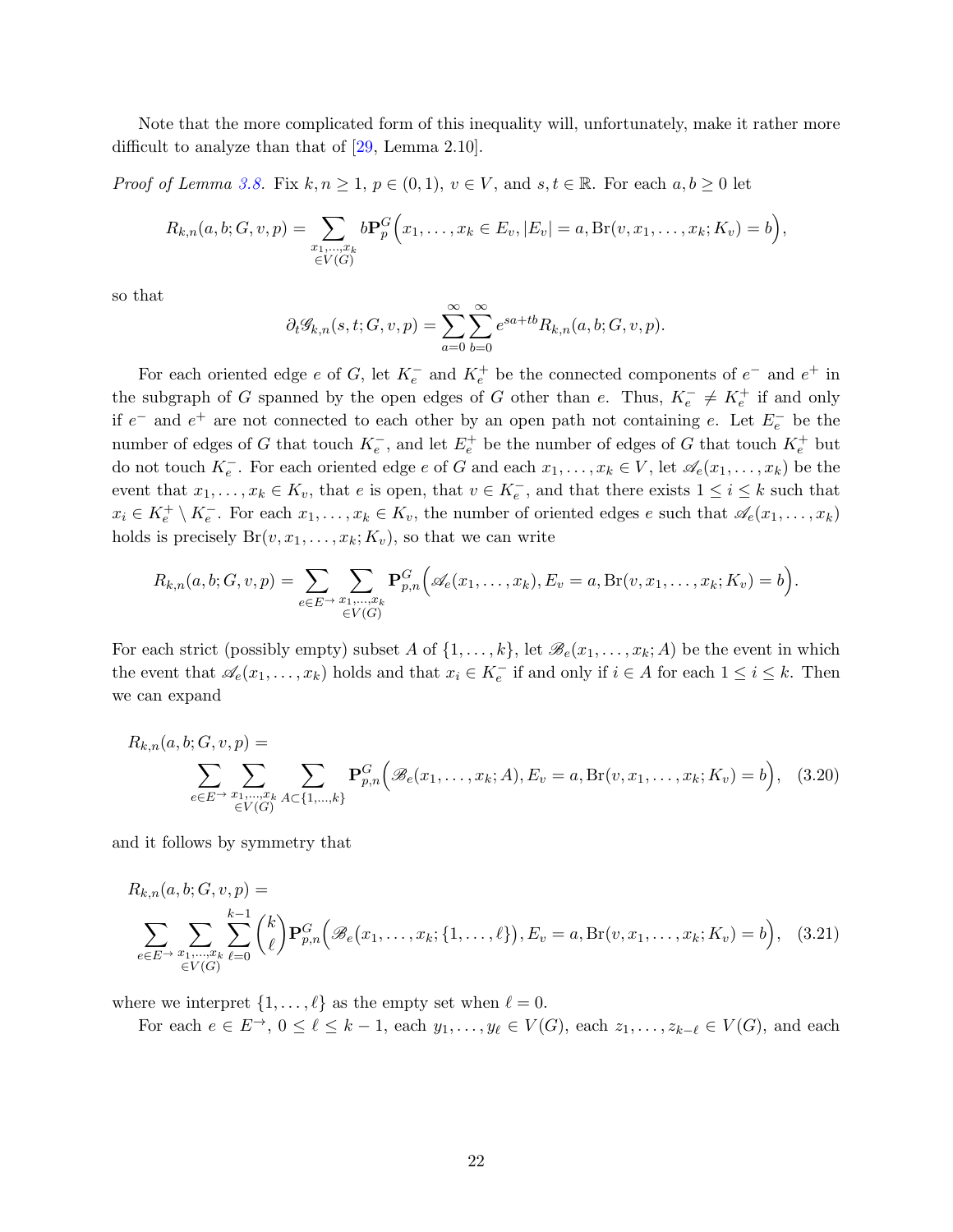$a_1, a_2, b_1, b_2 \geq 0$ , consider the events

$$
\mathscr{C}_{e,\ell}(y_1, \dots, y_{\ell}; a_1, b_1) = \left\{ v \in K_e^-, y_i \in K_e^-\text{ for every } 1 \le i \le \ell, E_e^-=a_1, \text{ and } Br(v, y_1, \dots, y_{\ell}, e^-; K_e^-) = b_1 \right\}
$$

and

$$
\mathscr{D}_{e,\ell}(z_1,\ldots,z_{k-\ell};a_2,b_2) = \left\{ z_i \in K_e^+ \setminus K_e^- \text{ for every } 1 \le i \le k-\ell, E_e^+ = a_2 \text{, and } Br(e^+,z_1,\ldots,z_{k-\ell};K_e^+) = b_2 \right\}.
$$

Observe that the event  $\mathscr{B}_e(x_1,\ldots,x_k;\{1,\ldots,\ell\}) \cap \{E_v = a, |\operatorname{Br}(v,x_1,\ldots,x_k;K_v)| = b\}$  can be rewritten as the disjoint union

<span id="page-22-0"></span>
$$
\mathscr{B}_e(x_1,\ldots,x_k;\{1,\ldots,\ell\}) \cap \left\{E_v = a, |\operatorname{Br}(v,x_1,\ldots,x_k;K_v)| = b\right\}
$$
  
= 
$$
\bigcup_{a_1=0}^{a} \bigcup_{b_1=0}^{b-1} \left[\{e \text{ open}\} \cap \mathscr{C}_{e,\ell}(x_1,\ldots,x_\ell;a_1,b_1) \cap \mathscr{D}_{e,\ell}(x_{\ell+1},\ldots,x_k;a-a_1,b-b_1-1)\right].
$$
 (3.22)

Indeed, this follows from the observation that if  $\mathscr{B}_e(x_1,\ldots,x_k;\{1,\ldots,\ell\})$  holds then  $E_v = E_e^- + E_e^+$ and  $\text{Br}(v, x_1, \ldots, x_k; K_v) = \text{Br}(v, x_1, \ldots, x_\ell, e^-; K_e^-) + \text{Br}(e^+, x_{\ell+1}, \ldots, x_k; K_e^+) + 1$ . Noting that the random variable  $\omega(e)$  is independent of the pair of random variables  $(K_e^-, K_e^+)$ , we deduce from [\(3.21\)](#page-21-0) and [\(3.22\)](#page-22-0) that

$$
R_{k,n}(a,b;G,v,p) = p \sum_{\ell=0}^{k-1} {k \choose \ell} \sum_{e \in E} \sum_{a_1=0}^{n} \sum_{b_1=0}^{b-1} \sum_{\substack{y_1,\dots,y_\ell \ z_1,\dots,z_{k-\ell} \\ \in V(G) \ \in V(G)}} \sum_{\substack{\epsilon \in V(G) \\ \in V(G)}}
$$

$$
\mathbf{P}_{p,n}^G \left( \mathcal{C}_{e,\ell}(y_1,\dots,y_\ell;a_1,b_1) \cap \mathcal{D}_{e,\ell}(z_1,\dots,z_{k-\ell};a-a_1,b-b_1-1) \right)
$$

and hence that

$$
\partial_t \mathcal{G}_{k,n}(s,t;G,v,p) = pe^t \sum_{\ell=0}^{k-1} {k \choose \ell} \sum_{e \in E^{\to}} \sum_{a_1=0}^{\infty} \sum_{b_1=0}^{\infty} \sum_{\substack{y_1, \dots, y_\ell \\ eV(G)}} \sum_{a_2=0}^{\infty} \sum_{b_2=0}^{\infty} \sum_{\substack{z_1, \dots, z_{k-\ell} \\ eV(G)}} e^{sa_1+tb_1} e^{sa_2+tb_2}
$$

$$
\mathbf{P}_{p,n}^G \left( \mathcal{C}_{e,\ell}(y_1, \dots, y_\ell; a_1, b_1) \cap \mathcal{D}_{e,\ell}(z_1, \dots, z_{k-\ell}; a_2, b_2) \right). \tag{3.23}
$$

Let  $\mathcal{F}_e^-$  be the  $\sigma$ -algebra generated by the random variable  $K_e^-$  and let  $H_e^+$  be the random subgraph of G spanned by those edges of G that do not touch  $K_{e}^-$ . The conditional distribution of  $K_e^+ \setminus K_e^-$  given  $\mathcal{F}_e^-$  coincides with that of the cluster of  $e^+$  in Bernoulli-p bond percolation on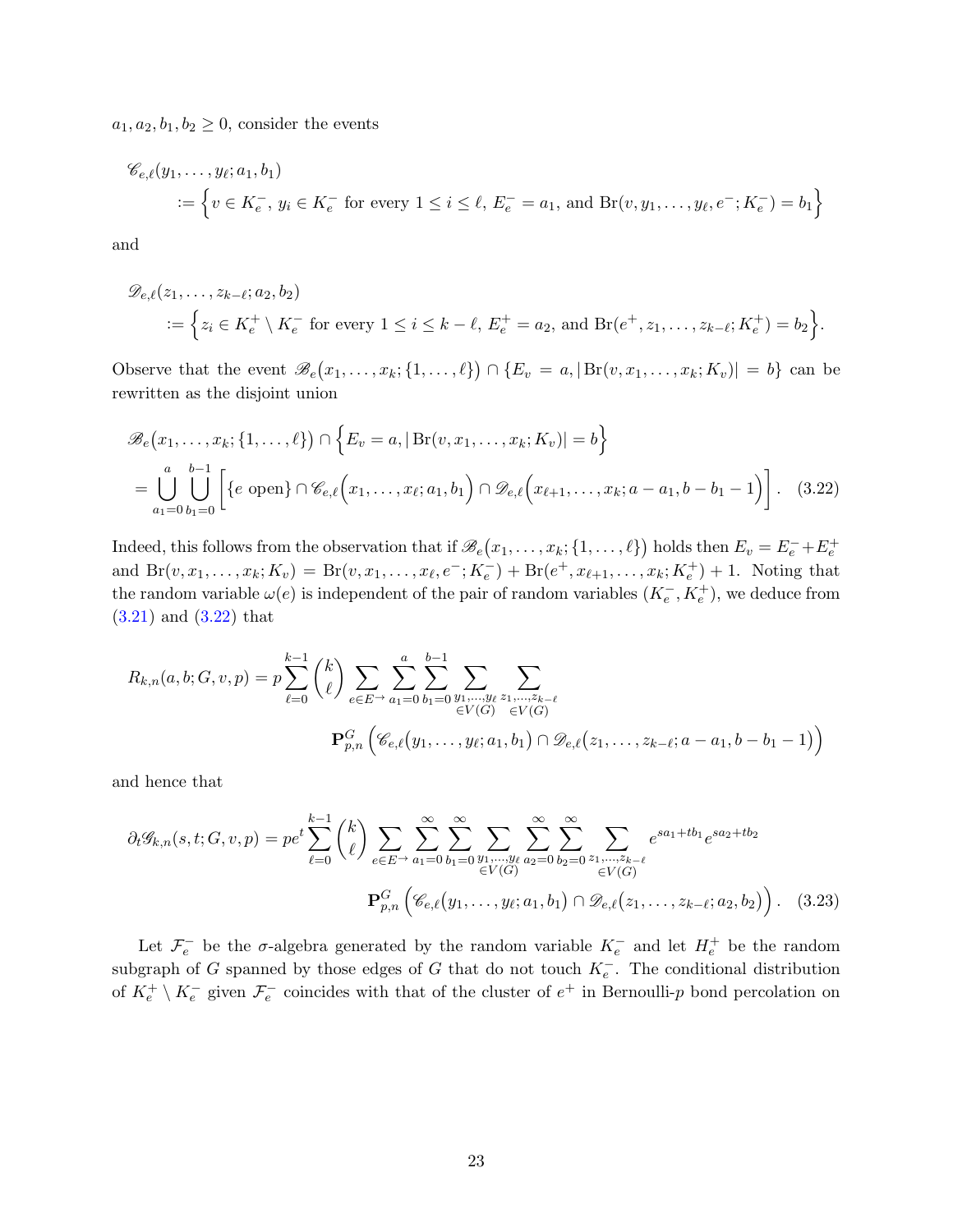$H_e^+$ , so that

$$
\sum_{a_2=0}^{\infty} \sum_{b_2=0}^{\infty} \sum_{\substack{z_1,\ldots,z_{k-\ell} \\ \in V(G)}} \mathbf{P}_{p,n}^G \left( \mathcal{D}_{e,\ell}(z_1,\ldots,z_{k-\ell};a_2,b_2) \mid \mathcal{F}_e^- \right) e^{sa_2+tb_2}
$$
\n
$$
= \sum_{\substack{z_1,\ldots,z_{k-\ell} \\ \in V(H_e^+)}} \mathbf{P}_{p,n-E_v}^{H_e^+} \left( z_1,\ldots,z_{k-\ell} \in K_{e^+}, E_{e^+} = a_2, \text{Br}(e^+,z_1,\ldots,z_{k-\ell};K_{e^+}) = b_2 \right) e^{sa_2+tb_2}
$$
\n
$$
= \mathcal{G}_{k-\ell,n-E_v^-}(s,t;H_e^+,e^+,p) \leq \mathcal{F}_{k-\ell,n-E_v^-}(s,t;G,p) \leq \mathcal{F}_{k-\ell,n}(s,t;G,p)
$$

almost surely. Since  $\mathscr{C}_{e,\ell}(y_1,\ldots,y_\ell;a_1,b_1)$  is  $\mathcal{F}_e^-$ -measurable, it follows that

$$
\partial_t \mathcal{G}_{k,n}(s,t;G,v,p) \le p e^t \sum_{\ell=0}^{k-1} {k \choose \ell} \mathcal{F}_{k-\ell,n}(s,t;G,p)
$$

$$
\sum_{e \in E^{\to}} \sum_{a_1=0}^{\infty} \sum_{b_1=0}^{\infty} \sum_{\substack{y_1,\dots,y_\ell\\ \in V(G)}} \mathbf{P}_{p,n}^G \left( \mathcal{C}_{e,\ell}(y_1,\dots,y_\ell;a_1,b_1) \right) e^{sa_1+tb_1}. \quad (3.24)
$$

On the other hand, since  $\omega(e)$  is independent of  $\mathcal{F}_e^-$  we have that

$$
\mathbf{P}_{p,n}^{G}(\mathscr{C}_{e,\ell}(y_1,\ldots,y_\ell;a_1,b_1))
$$
\n
$$
=\frac{1}{1-p}\mathbf{P}_{p,n}^{G}(\mathscr{C}_{e,\ell}(y_1,\ldots,y_\ell;a_1,b_1)\cap\{e \text{ closed}\})
$$
\n
$$
=\frac{1}{1-p}\mathbf{P}_{p,n}^{G}\Big(e \text{ closed}, y_1,\ldots,y_\ell,e^{-} \in K_v, E_v = a_1, \text{ and } \text{Br}(v,y_1,\ldots,y_\ell,e^{-};K_v) = b_1\Big)
$$
\n
$$
\leq \frac{1}{1-p}\mathbf{P}_{p,n}^{G}\Big(y_1,\ldots,y_\ell,e^{-} \in K_v, E_v = a_1, \text{ and } \text{Br}(v,y_1,\ldots,y_\ell,e^{-};K_v) = b_1\Big)
$$

and hence that

$$
\sum_{e \in E^{\to}} \sum_{a_1=0}^{\infty} \sum_{b_1=0}^{\infty} \sum_{\substack{y_1, \dots, y_\ell \\ \in V(G)}} \mathbf{P}_{p,n}^G \left( \mathscr{C}_{e,\ell}(y_1, \dots, y_\ell; a_1, b_1) \right) e^{sa_1+tb_1}
$$
\n
$$
\leq \frac{M}{1-p} \sum_{a_1=0}^{\infty} \sum_{b_1=0}^{\infty} \sum_{\substack{y_1, \dots, y_{\ell+1} \\ \in V(G)}} \mathbf{P}_{p,n}^G \left( y_1, \dots, y_\ell, y_{\ell+1} \in K_v, E_v = a_1, \text{Br}(v, y_1, \dots, y_{\ell+1}; K_v) = b_1 \right) e^{sa_1+tb_1}
$$
\n
$$
= \frac{M}{1-p} \mathscr{G}_{\ell+1,n}(s, t; G, v, p).
$$
\n(3.25)

<span id="page-23-0"></span>Substituting [\(3.25\)](#page-23-1) into [\(3.24\)](#page-23-2) completes the proof.

## 3.5 Bounding the positive term II: analysis of the auxiliary and main differential inequalities

<span id="page-23-2"></span><span id="page-23-1"></span> $\Box$ 

In this subsection we complete the proof of Proposition [3.7.](#page-17-3) The main step will be to prove the following proposition via an analysis of the recursive differential inequality provided by Lemma [3.8.](#page-20-1)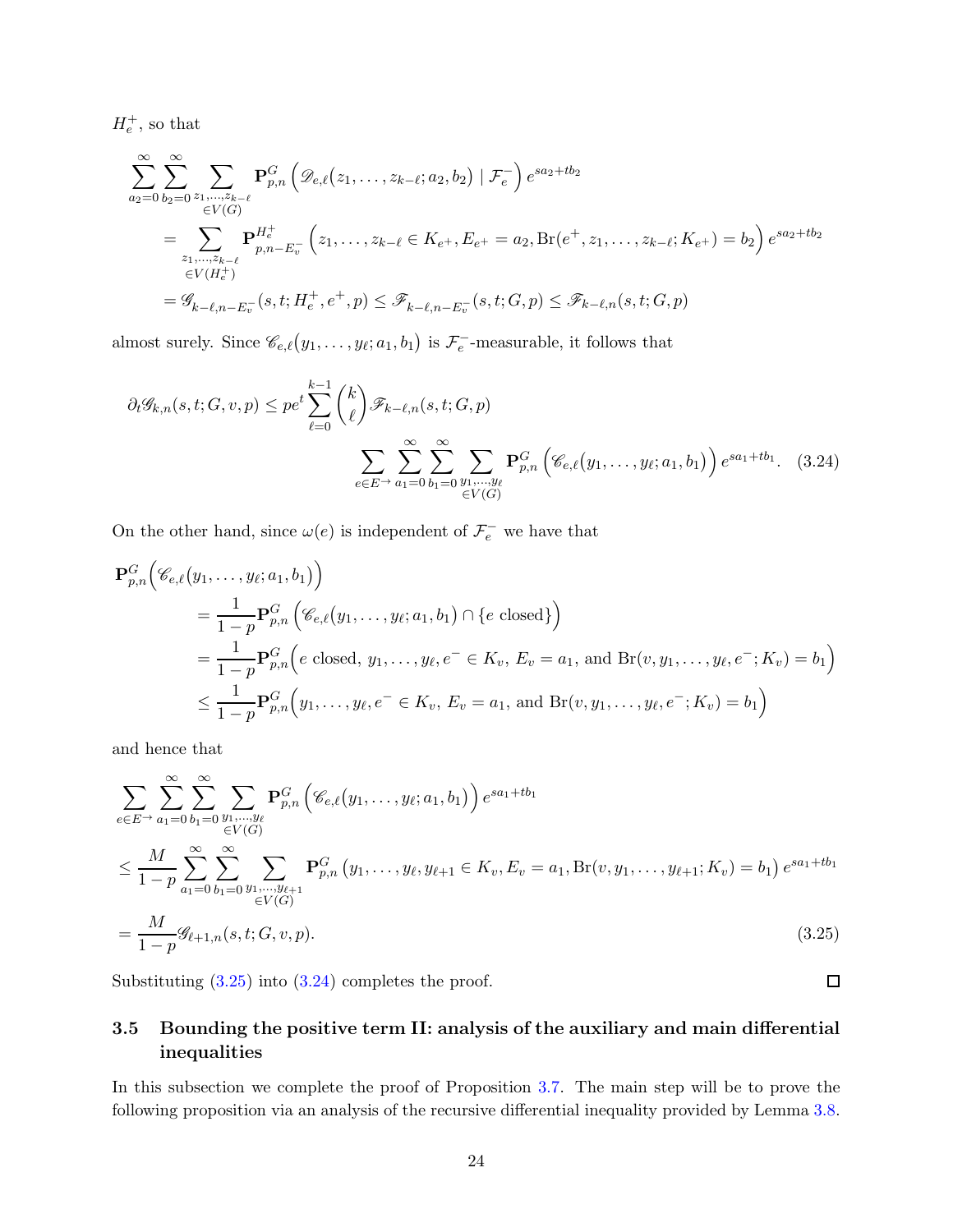<span id="page-24-0"></span>This proposition serves as a sharp quantitative version of [\[29,](#page-40-13) Proposition 2.7] under the additional assumption that  $\nabla_{p_c} < \infty$ . The generating function  $\mathcal{M}_n$  was defined in [\(3.18\)](#page-19-2).

Proposition 3.9. Let G be an infinite, connected, locally finite, quasi-transitive graph such that  $\nabla_{p_c} < \infty$ , and let  $\alpha \geq 0$ . Then there exist positive constants  $c_1 = c_1(G, \alpha)$ ,  $c_2 = c_2(G, \alpha)$ ,  $C = C(G, \alpha)$ , and  $\delta = \delta(G, \alpha)$  such that

<span id="page-24-4"></span>
$$
\mathcal{M}_n(-c_1\varepsilon^2,\alpha c_1\varepsilon,c_2\varepsilon^2;G,p_c+\varepsilon)\leq C\varepsilon^{-1}
$$

for every  $n \geq 1$  and  $0 < \varepsilon < \delta$ .

Let G be a countable graph with degrees bounded by  $M$ , let  $v$  be a vertex of G and let  $p \in (0,1)$ . Since  $\mathscr{F}_{k,n}(s,t;H,p) \leq \mathscr{F}_{k,n}(s,t;G,p)$  for every subgraph H of G, integrating the differential inequality provided by Lemma [3.8](#page-20-1) and then taking suprema over subgraphs yields that

$$
\mathscr{F}_{k,n}(s,t_2;G,p) - \mathscr{F}_{k,n}(s,t_1;G,p)
$$
  

$$
\leq \frac{Mp}{1-p} \sum_{\ell=0}^{k-1} {k \choose \ell} \int_{t=t_1}^{t_2} e^t \mathscr{F}_{\ell+1,n}(s,t;G,p) \mathscr{F}_{k-\ell,n}(s,t;G,p) dt \quad (3.26)
$$

for every  $k, n \geq 1$  and  $s, t_1, t_2 \in \mathbb{R}$  with  $t_1 \leq t_2$ . We will prove Proposition [3.9](#page-24-0) by an inductive analysis of this integral inequality. This analysis will require the following two lemmas as input: The first applies Lemma [2.1](#page-8-1) to analyze  $\mathscr{F}_{k,\infty}$  when  $t = 0$  and  $s < 0$ , and the second applies Proposition [3.5](#page-13-1) to establish the  $k = 1$  base case.

<span id="page-24-1"></span>**Lemma 3.10.** Let G be an infinite, connected, locally finite quasi-transitive graph such that  $\nabla_{p_c}$  $\infty$ . Then there exist positive constants C, and  $\delta$  such that

$$
\mathscr{F}_{k,\infty}\left(-\lambda\varepsilon^2,0;G,p_c+\varepsilon\right) \le k!C^k\lambda^{-k}\varepsilon^{-2k+1}
$$
\n(3.27)

<span id="page-24-2"></span>for every  $k \geq 1$ ,  $0 < \varepsilon \leq \delta$ , and  $0 < \lambda \leq 1$ .

**Lemma 3.11.** Let G be an infinite, connected, locally finite, quasi-transitive graph such that  $\nabla_{p_c}$  $\infty$ . Then there exist positive constants c, C, and  $\delta$  such that

$$
\mathcal{F}_{1,\infty}\left(-\lambda \varepsilon^2, \alpha \lambda \varepsilon; G, p_c + \varepsilon\right) \le C\lambda^{-1} \varepsilon^{-1} \tag{3.28}
$$

for every  $\alpha \geq 0$ ,  $0 < \varepsilon \leq \delta$ , and  $0 < \lambda \leq 1 \wedge c\alpha^{-1}e^{-C\alpha}$ .

The proofs of both lemmas will use the fact that if  $X$  is a non-negative random variable then

<span id="page-24-3"></span>
$$
\mathbb{E}\left[X^{k}e^{sX}\right] = \int_{t=0}^{\infty} (k+st)t^{k-1}e^{st}\mathbb{P}(X \ge t) dt \tag{3.29}
$$

for every  $k \geq 1$  and  $s \in \mathbb{R}$ , where it is possible that both sides are equal to  $+\infty$  when  $s \geq 0$ . This identity is a standard consequence of the integration-by-parts formula.

*Proof of Lemma [3.10.](#page-24-1)* Let  $p_c = p_c(G)$ . We have by Lemma [2.1](#page-8-1) that there exist positive constants  $C_1$  and  $\delta$  such that

$$
\mathbf{P}_{p_c+\varepsilon}^H(E_v \ge n) \le C_1 \left[ n^{-1/2} + \varepsilon \right]
$$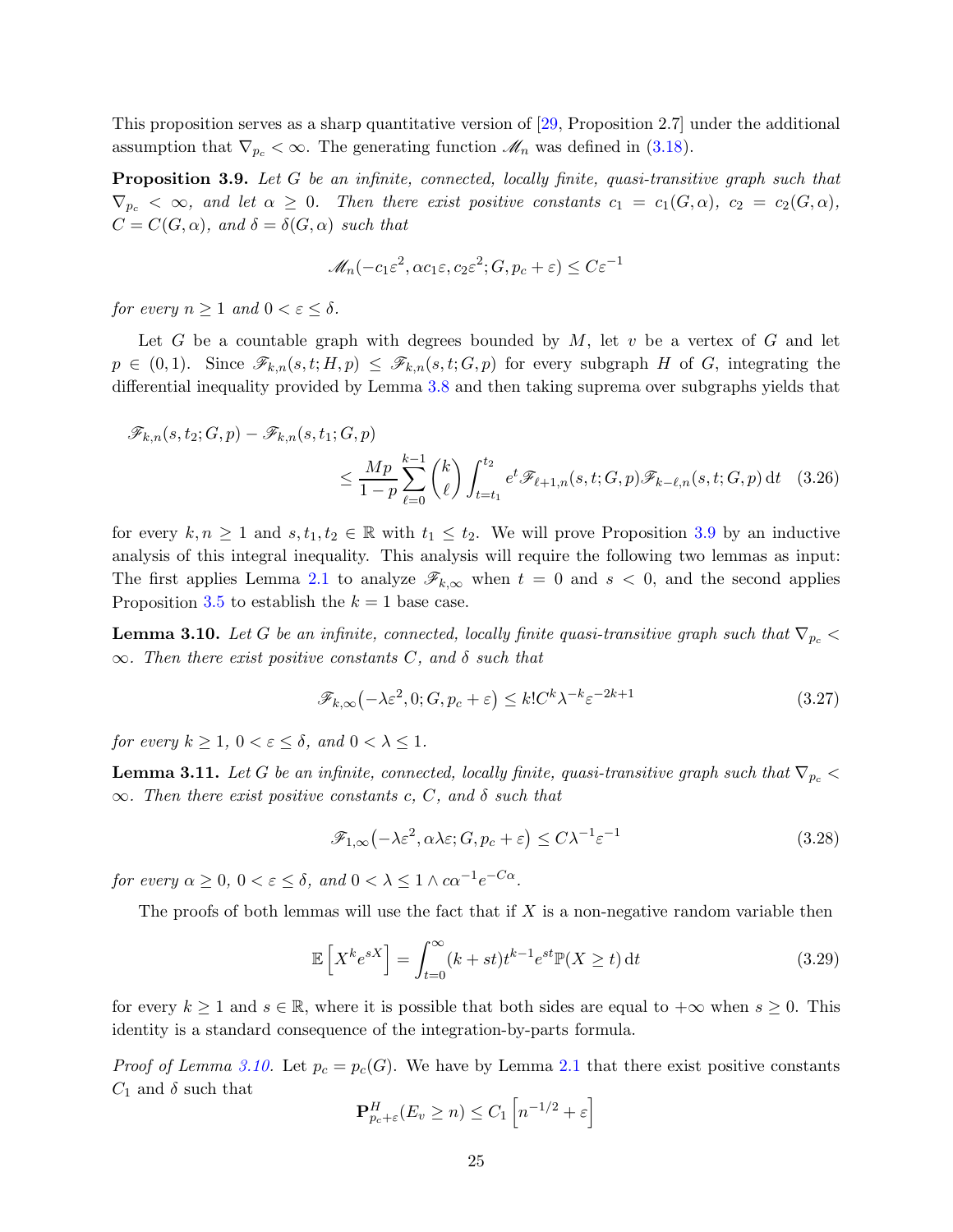for every subgraph H of G, every vertex v of H, every  $n \geq 0$  and every  $0 < \varepsilon \leq \delta$ . Since  $|K_v| \leq 1 + E_v$ , we deduce by standard calculations that

$$
\mathcal{G}_{k,\infty}(-s,0;H,v,p_c+\varepsilon) = \sum_{a=0}^{\infty} \sum_{\substack{x_1,\dots,x_k\\ \in V(G)}} \mathbf{P}_{p}^G(x_1,\dots,x_k \in K_v, E_v = a) e^{-sa} = \mathbf{E}_{p_c+\varepsilon} \left[ |K_v|^k e^{-sE_v} \right]
$$
  

$$
\leq \mathbf{E}_{p_c+\varepsilon}^H \left[ (1+E_v)^k e^{-sE_v} \right] \leq 2+2 \int_0^{\infty} (k-su) u^{k-1} e^{-su} \mathbf{P}_p^H(E_v \geq u) du
$$
  

$$
\leq 2C_1 \left[ 1 + \int_0^{\infty} ku^{k-3/2} e^{-su} du + \varepsilon \int_0^{\infty} ku^{k-1} e^{-su} du \right]
$$

for every  $s > 0$ , where we used that  $(1+x)^k \leq 2(1+x^k)$  for every  $x \geq 0$  and  $k \geq 1$  in the second inequality. Using the identities  $\int_0^\infty u^{a-1} e^{-su} du = s^{-a} \int_0^\infty y^{a-1} e^{-y} dy = s^{-a} \Gamma(a)$  and  $\Gamma(k) = (k-1)!$ we obtain that

$$
\mathcal{G}_{k,\infty}(-s,0;H,v,p_c+\varepsilon) \le 2C_1 \left[ 1+ks^{-k+1/2}\Gamma(k-1/2)+k\varepsilon s^{-k}\Gamma(k) \right]
$$
  

$$
\le 2C_1k!\left[ 1+s^{-k+1/2}+\varepsilon s^{-k} \right]
$$

for every subgraph H of G, every vertex v of H, every  $n \ge 0$ , every  $0 < \varepsilon \le \delta$ , and every  $s \ge 0$ .<br>The claim follows by taking  $s = \lambda \varepsilon^2$ . The claim follows by taking  $s = \lambda \varepsilon^2$ .

*Proof of Lemma [3.11.](#page-24-2)* Fix  $\alpha \geq 0$ , a subgraph H of G and a vertex v of H. Letting  $R_v$  denote the intrinsic radius of the cluster of v in H, we trivially have that  $Br(v, x; K_v) \le R_v$  for every  $x \in K_v$ , so that

$$
\mathscr{G}_{1,\infty}(-\lambda \varepsilon^2, \alpha \lambda \varepsilon; H, v, p_c + \varepsilon) = \mathbf{E}_{p_c + \varepsilon}^H \left[ e^{-\lambda \varepsilon^2 E_v} \sum_{x \in K_v} e^{\alpha \lambda \varepsilon \operatorname{Br}(v,x;K_v)} \right] \leq \mathbf{E}_{p_c + \varepsilon}^H \left[ |K_v| e^{-\lambda \varepsilon^2 E_v} e^{\alpha \lambda \varepsilon R_v} \right]
$$

and hence that

$$
\mathcal{G}_{1,\infty}(-\lambda \varepsilon^{2}, \alpha \lambda \varepsilon; H, v, p_{c} + \varepsilon)
$$
\n
$$
\leq \mathbf{E}_{p_{c}+\varepsilon}^{H} \left[ |K_{v}| e^{-\lambda \varepsilon^{2} E_{v}} e^{\alpha \lambda \varepsilon R_{v}} \mathbb{1} \left( R_{v} \leq \frac{\varepsilon E_{v}}{2\alpha} \right) \right] + \mathbf{E}_{p_{c}+\varepsilon}^{H} \left[ |K_{v}| e^{-\lambda \varepsilon^{2} E_{v}} e^{\alpha \lambda \varepsilon R_{v}} \mathbb{1} \left( R_{v} > \frac{\varepsilon E_{v}}{2\alpha} \right) \right]
$$
\n
$$
\leq \mathbf{E}_{p_{c}+\varepsilon}^{H} \left[ |K_{v}| e^{-\lambda \varepsilon^{2} E_{v}/2} \right] + \mathbf{E}_{p_{c}+\varepsilon}^{H} \left[ |K_{v}| e^{\alpha \lambda \varepsilon R_{v}} \mathbb{1} \left( R_{v} > \frac{\varepsilon E_{v}}{2\alpha} \right) \right]
$$
\n(3.30)

for every  $0 < \varepsilon \leq \delta_1$  and  $0 < \lambda \leq 1$ . For the first term, Lemma [3.10](#page-24-1) implies that there exist positive constants  $\delta_1$  and  $C_1$  such that

<span id="page-25-1"></span><span id="page-25-0"></span>
$$
\mathbf{E}_{p_c+\varepsilon}^H \left[ |K_v|e^{-\lambda \varepsilon^2 E_v/2} \right] \le \mathscr{F}_{k,\infty} \left( -\lambda \varepsilon^2 / 2, 0; G, p_c + \varepsilon \right) \le C_1 \lambda^{-1} \varepsilon^{-1}
$$
(3.31)

for every  $0 < \varepsilon \leq \delta_1$  and  $0 < \lambda \leq 1$ .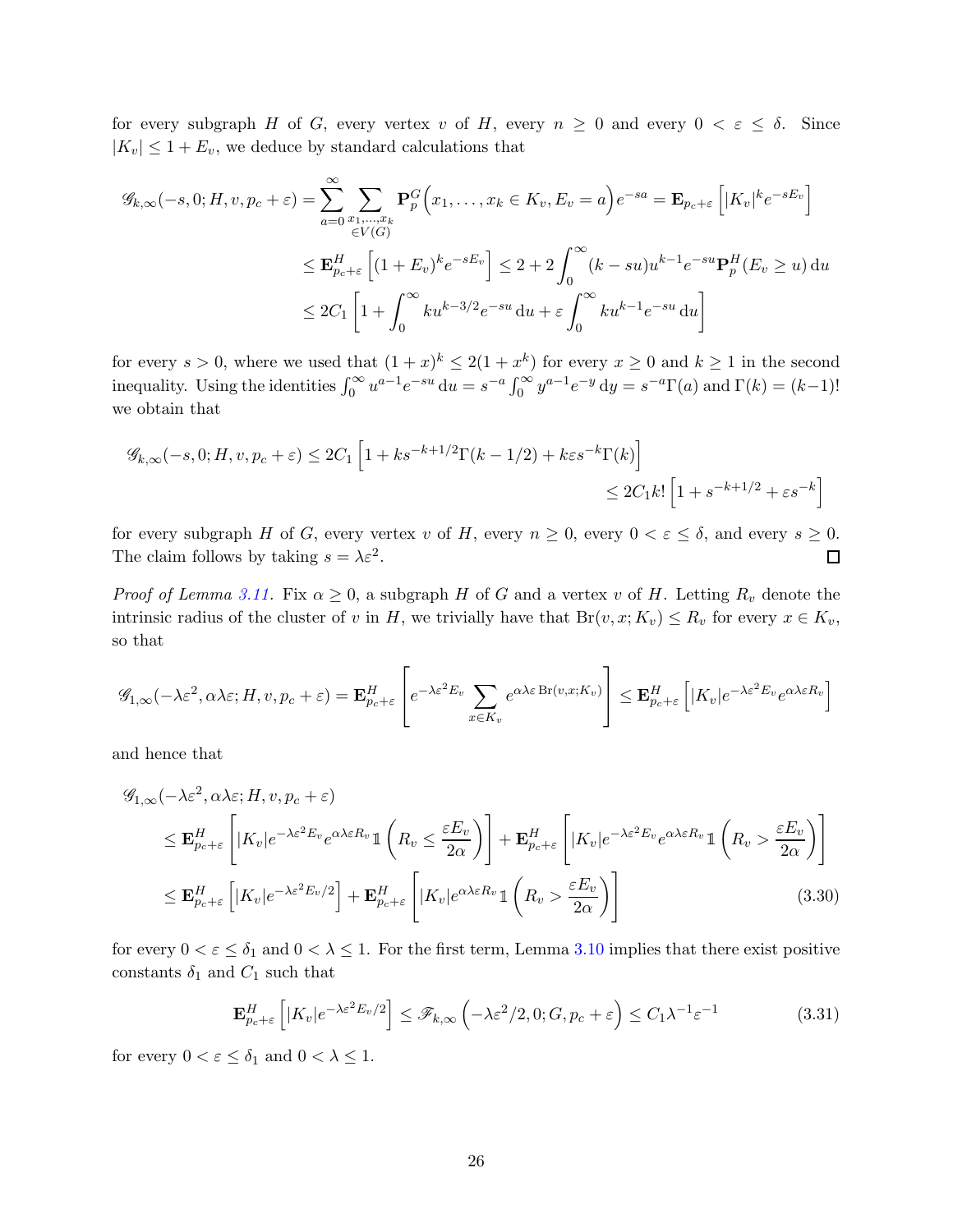For the second term, we first decompose further

$$
\mathbf{E}_{p_c+\varepsilon}^H \left[ |K_v| e^{\alpha \lambda \varepsilon R_v} \mathbb{1} \left( R_v > \frac{\varepsilon E_v}{2\alpha} \right) \right] = \mathbf{E}_{p_c+\varepsilon}^H \left[ |K_v| e^{\alpha \lambda \varepsilon R_v} \mathbb{1} \left( R_v > \frac{\varepsilon E_v}{2\alpha}, R_v < \varepsilon^{-1} \right) \right] \n+ \mathbf{E}_{p_c+\varepsilon}^H \left[ |K_v| e^{\alpha \lambda \varepsilon R_v} \mathbb{1} \left( R_v > \frac{\varepsilon E_v}{2\alpha}, R_v \ge \varepsilon^{-1} \right) \right] \n=: \mathbf{I} + \mathbf{II},
$$

where the second inequality means that we write I and II for the first and second terms appearing on the right hand side of the first equality. To bound the term I, we apply [\(2.2\)](#page-9-2) to deduce that there exist positive constants  $\delta_2$  and  $C_2$  such that

<span id="page-26-0"></span>
$$
\mathbf{I} \le e^{\alpha \lambda} \mathbf{E}_{p_c+\varepsilon}^H \left[ |K_v| \mathbb{1}(R_v < \varepsilon^{-1}) \right] \le e^{\alpha \lambda} \mathbf{E}_{p_c+\varepsilon}^H \left[ \#B_{\text{int}}(v, \lfloor \varepsilon^{-1} \rfloor) \right] \le C_2 \varepsilon^{-1} e^{\alpha \lambda},\tag{3.32}
$$

for every  $0 \le \varepsilon \le \delta_2$  and  $0 < \lambda \le 1$ . Finally, to bound the term II, we note that

$$
\mathcal{II} \leq \frac{4\alpha}{\varepsilon} \mathbf{E}_{p_c+\varepsilon}^H \left[ R_v e^{\alpha \lambda \varepsilon R_v} \mathbb{1} \left( R_v > \frac{\varepsilon E_v}{2\alpha}, R_v \geq \varepsilon^{-1} \right) \right]
$$

(where we used the fact that  $|K_v| \le E_v + 1 \le 2E_v$  when  $R_v \ge \varepsilon^{-1} > 0$ ) and hence by [\(3.29\)](#page-24-3) that there exists a constant  $C_3$  such that

$$
\mathrm{II} \leq C_3 \frac{\alpha}{\varepsilon} \int_{\varepsilon^{-1}}^{\infty} (1 + \alpha \lambda \varepsilon t) e^{\alpha \lambda \varepsilon t} \mathbf{P}_{p_c + \varepsilon}^H \left( t \leq R_v < \infty, \, E_v < \frac{2\alpha}{\varepsilon} R_v \right) \mathrm{d}t.
$$

We then apply Proposition [3.5](#page-13-1) to obtain that there exist positive constants  $c_1$ ,  $C_4$ ,  $C_5$  and  $\delta_3$  such that

$$
II \leq C_5 \frac{\alpha}{\varepsilon} \int_{t=\varepsilon^{-1}}^{\infty} (\varepsilon + \alpha \lambda \varepsilon^2 t) \exp \left[ -2c_1 e^{-2C_4 \alpha} \varepsilon t + \alpha \lambda \varepsilon t \right] dt
$$

for every  $0 < \varepsilon \leq \delta_3$  and  $0 < \lambda \leq 1$ . We deduce in particular that if  $0 < \varepsilon \leq \delta_3$  and  $\alpha\lambda \leq c_1e^{-2C_4\alpha}$ then

$$
\mathcal{I}\mathcal{I} \leq C_5 \frac{\alpha}{\varepsilon} \int_{t=\varepsilon^{-1}}^{\infty} (\varepsilon + \alpha \lambda \varepsilon^2 t) \exp\left[ -c_1 e^{-2C_4 \alpha} \varepsilon t \right] dt.
$$

Similarly to the proof of Lemma [3.10,](#page-24-1) using the identities  $\int_0^\infty e^{-st} dt = s^{-1}$  and  $\int_0^\infty t e^{-st} dt = s^{-2}$ yields that there exists a constant  $C_6$  such that

<span id="page-26-1"></span>
$$
II \le C_6 \frac{\alpha}{\varepsilon} \left[ e^{2C_4 \alpha} + \alpha \lambda e^{4C_4 \alpha} \right] \le C_6 \alpha (1 + \alpha \lambda) e^{4C_4 \alpha} \varepsilon^{-1}
$$
\n(3.33)

for every  $0 < \varepsilon \leq \delta_3$  and  $0 < \lambda \leq 1 \wedge c_1 \alpha^{-1} e^{-2C_4 \alpha}$ .

Putting together all the estimates  $(3.30), (3.31), (3.32),$  $(3.30), (3.31), (3.32),$  $(3.30), (3.31), (3.32),$  $(3.30), (3.31), (3.32),$  $(3.30), (3.31), (3.32),$  and  $(3.33),$  we obtain that there exist positive constants  $\delta_4 = \delta_1 \wedge \delta_2 \wedge \delta_3$  and  $C_7$  such that

$$
\mathscr{G}_{1,\infty}(-\lambda \varepsilon^2, \alpha \lambda \varepsilon; H, v, p_c + \varepsilon) \le C_7 \left[ \lambda^{-1} + e^{\alpha \lambda} + \alpha (1 + \alpha \lambda) e^{4C_4 \alpha} \right] \varepsilon^{-1}
$$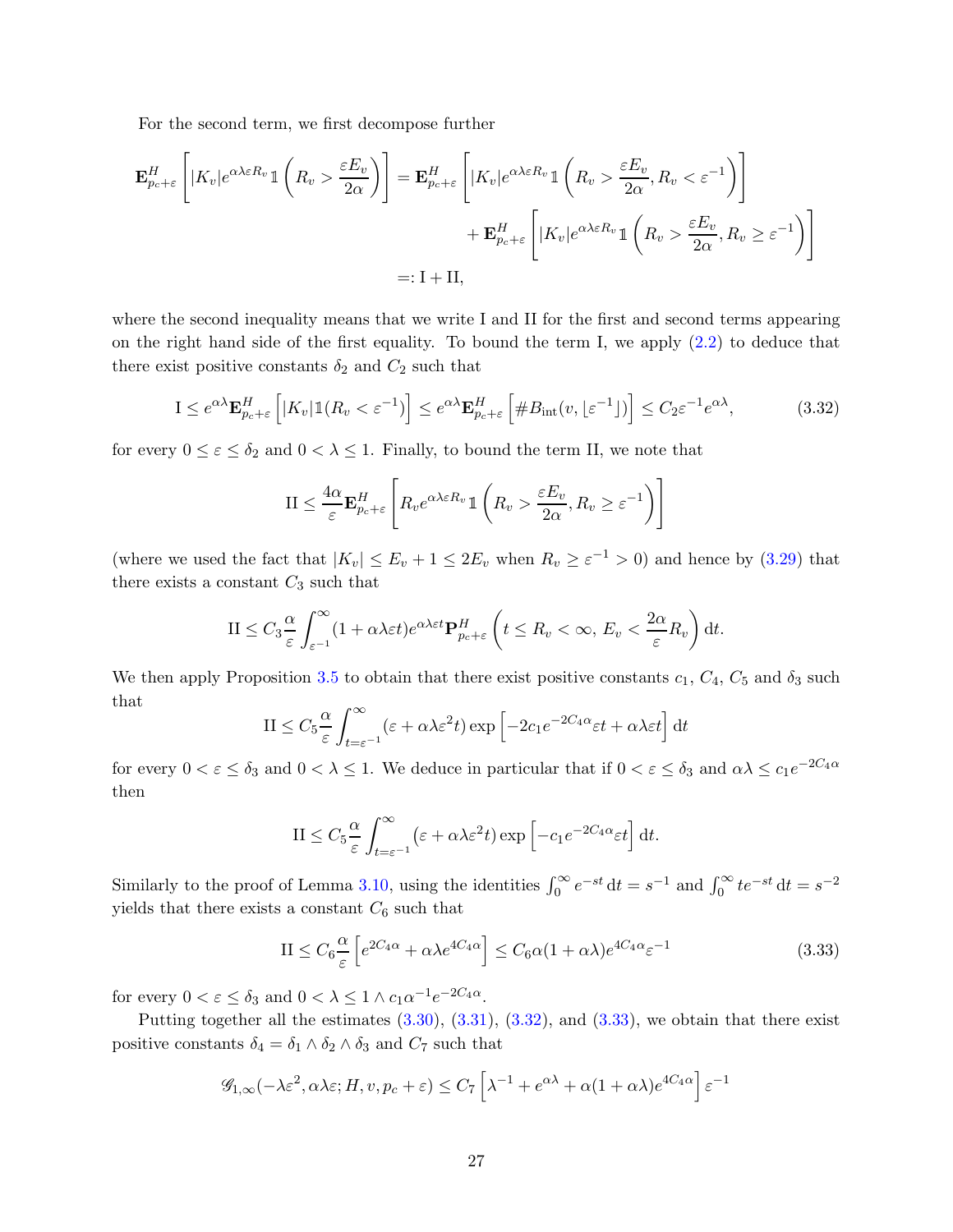for every  $0 < \varepsilon \leq \delta_4$  and  $0 < \lambda \leq 1 \vee c_1 \alpha^{-1} e^{-2C_4 \alpha}$ . It follows that there exists a constant  $C_8$  such that if  $0 < \varepsilon \leq \delta_4$  and  $0 < \lambda \leq 1 \wedge c_1 \alpha^{-1} e^{-4C_4 \alpha} \wedge e^{-\alpha}$  then

$$
\mathscr{G}_{1,\infty}(-\lambda \varepsilon^2, \alpha \lambda \varepsilon; H, v, p_c + \varepsilon) \leq C_8 \lambda^{-1} \varepsilon^{-1}.
$$

Since H, v, and  $\alpha \geq 0$  were arbitrary, this is easily seen to imply the claim.

We are now ready to prove Proposition [3.9.](#page-24-0)

*Proof of Proposition [3.9.](#page-24-0)* Let G be an infinite, connected, locally finite, quasi-transitive graph, let  $p_c = p_c(G)$ , and suppose that  $\nabla_{p_c} < \infty$ . Let  $\alpha \geq 0$ . It suffices to prove there exist positive constants  $c = c(G, \alpha)$ ,  $C = C(G, \alpha)$ , and  $\delta = \delta(G, \alpha)$  such that

<span id="page-27-0"></span>
$$
\mathscr{F}_{k,\infty}\left(-c\varepsilon^2, \alpha c\varepsilon; G, p_c + \varepsilon\right) \le (k-1)! C^k \varepsilon^{-2k+1}
$$
\n(3.34)

for every  $k \ge 1$  and  $0 < \varepsilon \le \delta$ . Indeed, the claim will then follow by noting that if  $(3.34)$  holds then

$$
\mathcal{M}_{\infty}\left(-c\varepsilon^{2},\alpha c\varepsilon,\frac{1}{2C}\varepsilon^{2};G,p_{c}(G)+\varepsilon\right)\leq\sum_{k=0}^{\infty}\frac{\varepsilon^{2k}}{k!2^{k}C^{k}}k!C^{k+1}\varepsilon^{-2(k+1)+1}=2C\varepsilon^{-1}
$$

for every  $0 < \varepsilon \leq \delta$ . The case  $\alpha = 0$  is handled by Lemma [3.10,](#page-24-1) so we may suppose that  $\alpha > 0$ .

All the constants appearing in this proof will depend only on  $\alpha$  and  $G$ . Throughout the proof we will also use the convention that  $(-1)! = 1$ . We begin by noting that, with this convention, there exists a finite constant  $C_1$  such that

$$
\frac{1}{(k-1)!} \sum_{\ell=1}^{k-1} \binom{k}{\ell} (\ell-1)!(k-\ell-2)! = \sum_{\ell=1}^{k-2} \frac{k}{\ell(k-\ell)(k-\ell-1)} + \frac{k}{k-1}
$$
  

$$
\leq \frac{4}{k-1} \sum_{\ell=1}^{\lfloor (k-1)/2 \rfloor} \frac{1}{\ell} + \sum_{\ell=\lceil (k-1)/2 \rceil}^{k-2} \frac{2k}{(k-1)(k-\ell)(k-\ell-1)} + \frac{k}{k-1} \leq C_1
$$

for every  $k \geq 2$ . By Lemma [3.11,](#page-24-2) there exist positive constants  $c_1, C_2$ , and  $\delta_1$  such that

<span id="page-27-1"></span>
$$
\mathcal{F}_{1,\infty}(-\lambda \varepsilon^2, \alpha \lambda \varepsilon; G, p_c + \varepsilon) \le C_2 \varepsilon^{-1}
$$
\n(3.35)

for every  $0 \leq \lambda \leq c_1$  and  $0 < \varepsilon \leq \delta_1$ . Define

$$
c = \min\left\{1, c_1, \frac{1 - p_c}{4\alpha C_2 eM}, \frac{1 - p_c}{4\alpha C_1 eM}\right\},\,
$$

where M is the maximum degree of G. For each  $k, n \geq 1$  and  $0 < \varepsilon \leq \delta_1$  we define increasing functions  $f_{k,n,\varepsilon} : [0,1] \to [0,\infty)$  and  $f_{k,\varepsilon} : [0,1] \to [0,\infty]$  by

$$
f_{k,n,\varepsilon}(\theta) = \mathscr{F}_{k,n}(-c\varepsilon^2, \alpha c\varepsilon\theta; G, p_c(G) + \varepsilon) \quad \text{and} \quad f_{k,\varepsilon}(\theta) = \mathscr{F}_{k,\infty}(-c\varepsilon^2, \alpha c\varepsilon\theta; G, p_c(G) + \varepsilon),
$$

so that  $f_{k,\varepsilon}(\theta) = \sup_{n\geq 1} f_{k,n,\varepsilon}(\theta)$ . Thus,  $(3.35)$  implies that  $f_{1,\varepsilon}(\theta) \leq f_{1,\varepsilon}(1) \leq C_2 \varepsilon^{-1}$  for every  $\varepsilon \leq \delta_1$  and  $\theta \in [0,1]$ . Meanwhile, Lemma [3.10](#page-24-1) easily implies that there exist positive constants  $C_3$ 

 $\Box$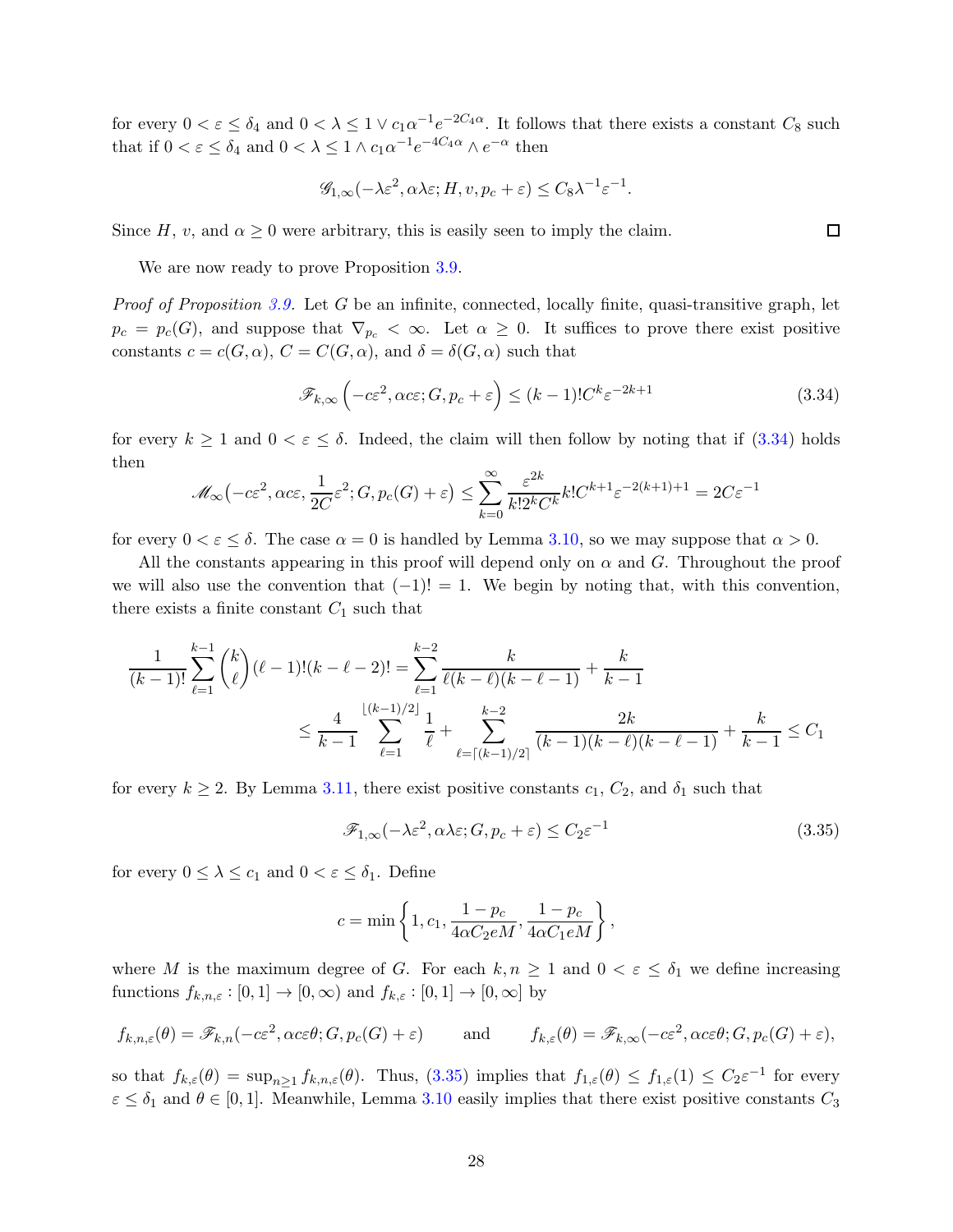and  $\delta_2$ , such that

<span id="page-28-0"></span>
$$
f_{k,\varepsilon}(0) \le C_3^k \varepsilon^{-2k+1} (k-2)!
$$
\n(3.36)

for every  $0 < \varepsilon \leq \delta_2$  and  $k \geq 1$ .

Let  $\delta = \min{\delta_1, \delta_2, (1 - p_c)/2}$  and let  $C_4 = 4(C_2 \vee C_3) > 0$ . It suffices to prove that

<span id="page-28-4"></span><span id="page-28-1"></span>
$$
f_{k,\varepsilon}(\theta) \le C_4^k e^{C_4(k-1)\theta} \varepsilon^{-2k+1}(k-2)!
$$
\n(3.37)

for every  $k, n \geq 1, \theta \in [0,1]$  and  $0 < \varepsilon \leq \delta$ . We will do this by induction on k. The base case  $k = 1$ follows immediately from [\(3.35\)](#page-27-1). Suppose that  $k \geq 2$  and that the claim holds for all  $1 \leq k' < k$ . Fix  $n \geq 1$  and  $0 < \varepsilon \leq \delta$ . It follows from eq. [\(3.26\)](#page-24-4) that

$$
f_{k,n,\varepsilon}(\theta) \le f_{k,n,\varepsilon}(0) + \frac{M(p_c+\varepsilon)}{1-(p_c+\varepsilon)} \sum_{\ell=0}^{k-1} {k \choose \ell} \int_{\varphi=0}^{\theta} e^{c\varepsilon\varphi} f_{\ell+1,n,\varepsilon}(\varphi) f_{k-\ell,n,\varepsilon}(\varphi) \alpha c\varepsilon d\varphi,
$$

where the  $\alpha c \varepsilon$  term comes from changing variables in the integral from t to  $\varphi$ . Our choice of c therefore yields that

 $f_{k,n,\varepsilon}(\theta)$ 

$$
\leq f_{k,\varepsilon}(0) + \frac{eM\alpha c\varepsilon}{1 - p_c - \delta} \int_{\varphi=0}^{\theta} f_{k,n,\varepsilon}(\varphi) f_{1,\varepsilon}(\varphi) d\varphi + \frac{eM\alpha c\varepsilon}{1 - p_c - \delta} \sum_{\ell=1}^{k-1} {k \choose \ell} \int_{\varphi=0}^{\theta} f_{\ell+1,\varepsilon}(\varphi) f_{k-\ell,\varepsilon}(\varphi) d\varphi
$$
  

$$
\leq f_{k,\varepsilon}(0) + \frac{\varepsilon}{2C_2} \int_{\varphi=0}^{\theta} f_{k,n,\varepsilon}(\varphi) f_{1,\varepsilon}(\varphi) d\varphi + \frac{\varepsilon}{2C_1} \sum_{\ell=1}^{k-1} {k \choose \ell} \int_{\varphi=0}^{\theta} f_{\ell+1,\varepsilon}(\varphi) f_{k-\ell,\varepsilon}(\varphi) d\varphi
$$
(3.38)

for every  $\theta \in [0, 1]$ , where we used that  $e^{c \varepsilon \varphi} \le e^c \le e$  in the first line. The first two terms are easily bounded by using  $(3.35)$ ,  $(3.36)$ , and the definition of  $C_4$  to obtain that

<span id="page-28-2"></span>
$$
f_{k,\varepsilon}(0) + \frac{\varepsilon}{4C_2} \int_{\varphi=0}^{\theta} f_{k,n,\varepsilon}(\varphi) f_{1,\varepsilon}(\varphi) d\varphi \leq C_3^k \varepsilon^{-2k+1} (k-2)! + \frac{\varepsilon}{2C_2} \int_{\varphi=0}^{\theta} f_{k,n,\varepsilon}(\theta) C_2 \varepsilon^{-1} d\varphi
$$
  

$$
\leq \frac{1}{4} C_4^k \varepsilon^{-2k+1} (k-2)! + \frac{1}{2} f_{k,n,\varepsilon}(\theta) \tag{3.39}
$$

for every  $\theta \in [0, 1]$ . For the final term, we apply the induction hypothesis and the definition of  $C_1$ to obtain that

<span id="page-28-3"></span>
$$
\frac{\varepsilon}{4C_1} \sum_{\ell=1}^{k-1} {k \choose \ell} \int_{\varphi=0}^{\theta} f_{\ell+1,\varepsilon}(\varphi) f_{k-\ell,\varepsilon}(\varphi) d\varphi
$$
\n
$$
\leq \frac{\varepsilon}{4C_1} \sum_{\ell=1}^{k-1} {k \choose \ell} \int_{\varphi=0}^{\theta} C_4^{\ell+1} e^{C_4 \ell \varphi} \varepsilon^{-2\ell-1} (\ell-1)! C_4^{k-\ell} e^{C_4 (k-\ell-1)\varphi} \varepsilon^{-2k-2\ell+1} (k-\ell-2)! d\varphi
$$
\n
$$
= \frac{C_4^{k+1} \varepsilon^{-2k+1}}{4C_1} \sum_{\ell=1}^{k-1} {k \choose \ell} (\ell-1)! (k-\ell-2)! \int_{\varphi=0}^{\theta} e^{C_4 (k-1)\varphi} d\varphi
$$
\n
$$
= \frac{C_4^k \varepsilon^{-2k+1}}{4C_1} \sum_{\ell=1}^{k-1} {k \choose \ell} \frac{(\ell-1)! (k-\ell-2)!}{k-1} e^{C_4 (k-1)\theta} \leq \frac{1}{4} C_4^k e^{C_4 (k-1)\theta} \varepsilon^{-2k+1} (k-2)! \quad (3.40)
$$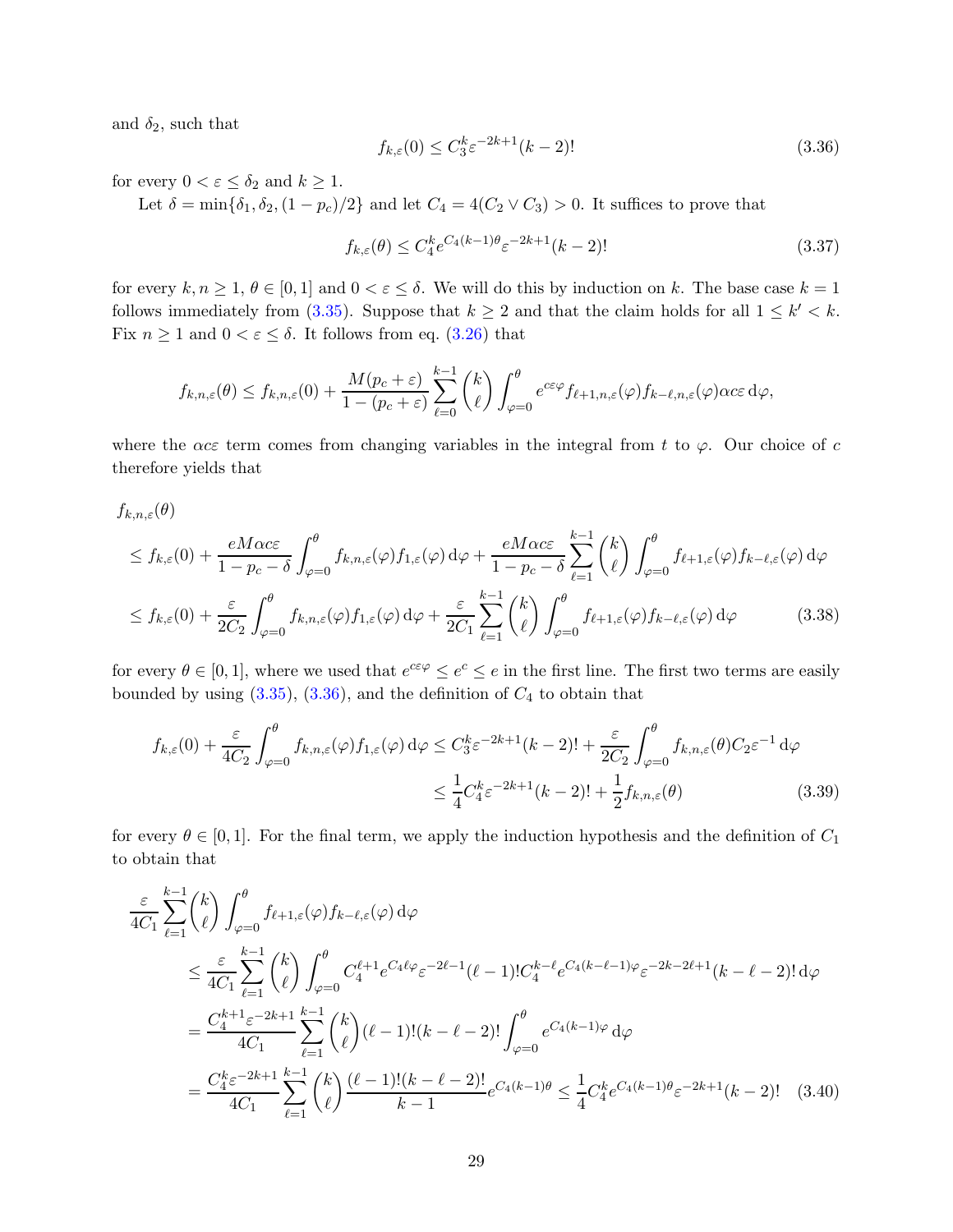for every  $\theta \in [0, 1]$ . Putting together the estimates [\(3.38\)](#page-28-1), [\(3.39\)](#page-28-2), and [\(3.40\)](#page-28-3) yields that

$$
f_{k,n,\varepsilon}(\theta) \le \frac{1}{4} C_4^k \varepsilon^{-2k+1} (k-2)! + \frac{1}{2} f_{k,n,\varepsilon}(\theta) + \frac{1}{4} C_4^k e^{C_4(k-1)\theta} \varepsilon^{-2k+1} (k-2)!
$$

for every  $\theta \in [0, 1]$ , which rearranges to give that

$$
f_{k,n,\varepsilon}(\theta) \le C_4^k e^{C_4(k-1)\theta} \varepsilon^{-2k+1}(k-2)!
$$

for every  $\theta \in [0,1]$  as desired. Since  $n \geq 1$  and  $0 < \varepsilon \leq \delta$  were arbitrary, taking  $n \to \infty$  completes the induction step and hence also the proof. 口

Remark 3.12. The correct form of the induction hypothesis [\(3.37\)](#page-28-4) needed to make this argument work was not at all obvious to us, and was found by extensive trial and error. We would be interested to know if someone is aware of a more systematic way of approaching similar problems.

It remains to deduce Proposition [4.1](#page-30-1) from Proposition [3.9.](#page-24-0)

*Proof of Proposition [3.7.](#page-17-3)* Fix  $v \in V$ . By [\(3.19\)](#page-20-0) there exist positive constants  $c_1, c_2, \delta_1$ , and  $C_1$ such that

$$
\partial_p \mathbf{E}_{p,n} \left[ |K_v|e^{u|K_v|} \right] \le -c_1(p-p_c) \mathbf{E}_{p,n} \left[ |K_v|^2 e^{u|K_v|} \right] + \frac{C_1}{t} \mathcal{M}_n(-c_2(p-p_c)t, t, u; G, p)
$$
  
=  $-c_1(p-p_c) \partial_u \mathbf{E}_{p,n} \left[ |K_v|e^{u|K_v|} \right] + \frac{C_1}{t} \mathcal{M}_n(-c_2(p-p_c)t, t, u; G, p)$ 

for every  $u \geq 0$ ,  $p \in (p_c, p_c + \delta_1)$ ,  $t \geq 0$  and  $1 \leq n < \infty$ . On the other hand, applying Proposition [3.9](#page-24-0) with  $\alpha = c_2^{-1}$  yields that there exist positive constants  $c_3$ ,  $c_4$ ,  $\delta_2$ , and  $C_2$  such that

$$
\mathcal{M}_n(-c_2c_3(p-p_c)^2, c_3(p-p_c), u; G, p) \leq \mathcal{M}_n(-c_2c_3(p-p_c)^2, c_3(p-p_c), c_4(p-p_c)^2; G, p) \leq C_2(p-p_c)^{-1}
$$

for every  $p \in (p_c, p_c + \delta_2)$  and  $0 \le u \le c_4(p - p_c)^2$ . It follows that there exists a constant  $C_3$  such that

$$
\partial_p \mathbf{E}_{p,n} \left[ |K_v| e^{u|K_v|} \right] \le -c_1 (p - p_c) \partial_u \mathbf{E}_{p,n} \left[ |K_v| e^{u|K_v|} \right] + C_3 (p - p_c)^{-2} \tag{3.41}
$$

for every  $p \in (p_c, p_c + \delta_1 \wedge \delta_2)$  and  $0 \le u \le c_4(p - p_c)^2$ .

By Corollary [3.3,](#page-12-1) there exists  $\delta_3 > 0$  and  $C_4 < \infty$  such that for every  $0 < \varepsilon \leq \delta_3$  there exists  $p_0 = p_0(\varepsilon) \in (p_c + \varepsilon/4, p_c + \varepsilon/2)$  such that  $\mathbf{E}_{p_0,\infty}|K_v| \leq C_4 \varepsilon^{-1}$ . Let  $\delta = \min\{\delta_1, \delta_2, \delta_3\}$  and  $c_5 = (c_1 \wedge c_4)/2$ . Let  $0 < \varepsilon \leq \delta$  and let  $p_0 = p_0(\varepsilon)$ . It follows by the chain rule that

$$
\frac{d}{dp}\mathbf{E}_{p,n}\left[|K_v|\exp\left[c_5(p-p_0)^2|K_v|\right]\right]\leq C_3(p-p_c)^{-2}
$$

for every  $n \geq 1$  and  $p_0 \leq p \leq p_c + \varepsilon$ . Integrating this differential inequality between  $p_0$  and  $p_c + \varepsilon$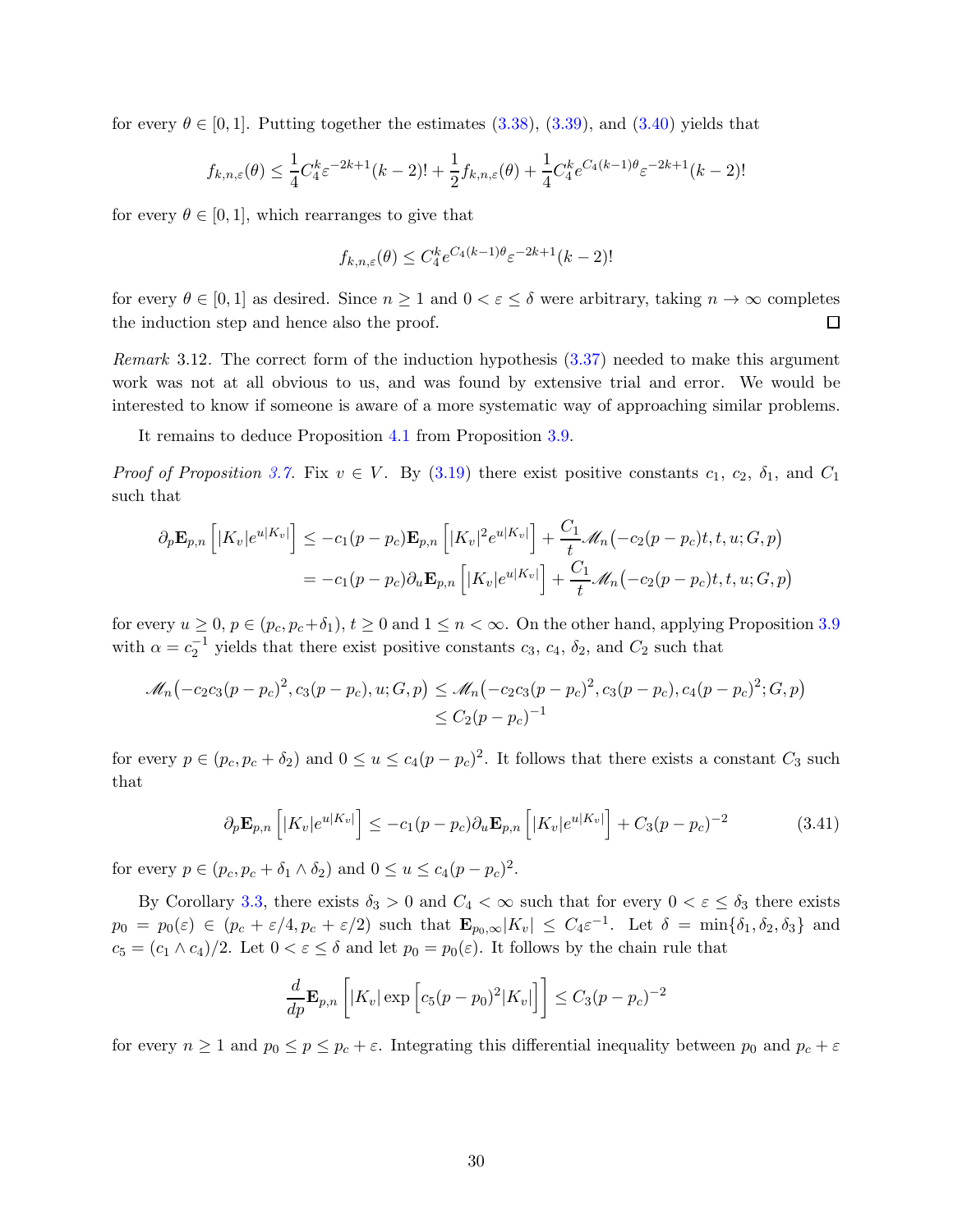and noting that  $\varepsilon/2 \leq p_c + \varepsilon - p_0 \leq \varepsilon$  yields that

$$
\mathbf{E}_{p_c+\varepsilon,n} \left[ |K_v| \exp\left[\frac{1}{4}c_5\varepsilon^2 |K_v|\right] \right] \leq \mathbf{E}_{p_c+\varepsilon,n} \left[ |K_v| \exp\left[c_5(p_c+\varepsilon-p_0)^2 |K_v|\right] \right]
$$
  
\n
$$
= \mathbf{E}_{p_0} \left[ |K_v| \right] + \int_{p_0}^{p_c+\varepsilon} \frac{d}{dp} \mathbf{E}_{p,n} \left[ |K_v| \exp\left[c_5(p-p_0)^2 |K_v|\right] \right] dp
$$
  
\n
$$
\leq C_4 \varepsilon^{-1} + \int_{p_0}^{p_c+\varepsilon} C_3(p-p_c)^{-2} dp \leq (C_4 + 16C_3)\varepsilon^{-1}
$$

for every  $n \geq 1$  and  $0 < \varepsilon \leq \delta$  as required.

Remark 3.13. Consider the generating function

$$
\mathcal{N}_n(s,t,u) = \mathcal{N}_n(s,t,u;G,p) = \sum_{k=1}^{\infty} \frac{u^k}{k!} \mathcal{F}_{k,n}(s,t;G,p),
$$

which satisfies  $\partial_u \mathcal{N}_n = \mathcal{M}_n$ . Summing the differential inequality given by Lemma [3.8](#page-20-1) over  $k \geq 1$ implies the partial differential inequality

$$
\partial_t \mathcal{N}_n \le \frac{Mpe^t}{1-p} \mathcal{N}_n \partial_u \mathcal{N}_n \qquad \forall s, t \in \mathbb{R}, u \ge 0, n \ge 1. \tag{3.42}
$$

 $\Box$ 

(Note that while  $\mathcal{N}_n$  need not be differentiable, it is locally Lipschitz and hence differentiable almost everywhere.) See e.g. the discussion of exponential generating functions in [\[60\]](#page-41-21). This point of view may be a useful starting point for further analysis. (It appeared to us to be ill-suited to our present aims, however.)

#### <span id="page-30-0"></span>4 Completing the proof

In this section we complete the proof of Theorems [1.1](#page-3-0) and [1.2.](#page-4-2) It remains to establish lower bounds in the slightly supercritical regime, as well as both upper and lower bounds in the critical and slightly subcritical regimes. Several of these bounds are closely related to estimates that have already been proven in the literature, but still require a delicate treatment to establish in the desired sharp form.

<span id="page-30-1"></span>We begin by proving upper bounds in the critical and slightly subcritical regimes under the assumption that  $\nabla_{p_c} < \infty$ .

**Proposition 4.1** (Subcritical upper bounds). Let G be an infinite, connected, locally finite, quasitransitive graph, and suppose that  $\nabla_{p_c} < \infty$ . Then there exists positive constants c and C such that

<span id="page-30-3"></span>
$$
\mathbf{P}_p\left(\text{Rad}_{\text{ext}}(K_v) \ge r\right) \le \mathbf{P}_p\left(\text{Rad}_{\text{int}}(K_v) \ge r\right) \le \frac{C}{r} \exp\left(-c|p - p_c|r\right) \tag{4.1}
$$

and

<span id="page-30-2"></span>
$$
\mathbf{P}_p\left(|K_v| \ge n\right) \le \frac{C}{n^{1/2}} \exp\left(-c|p - p_c|^2 n\right) \tag{4.2}
$$

for every  $n, r \geq 1, 0 \leq p \leq p_c$ , and  $v \in V$ .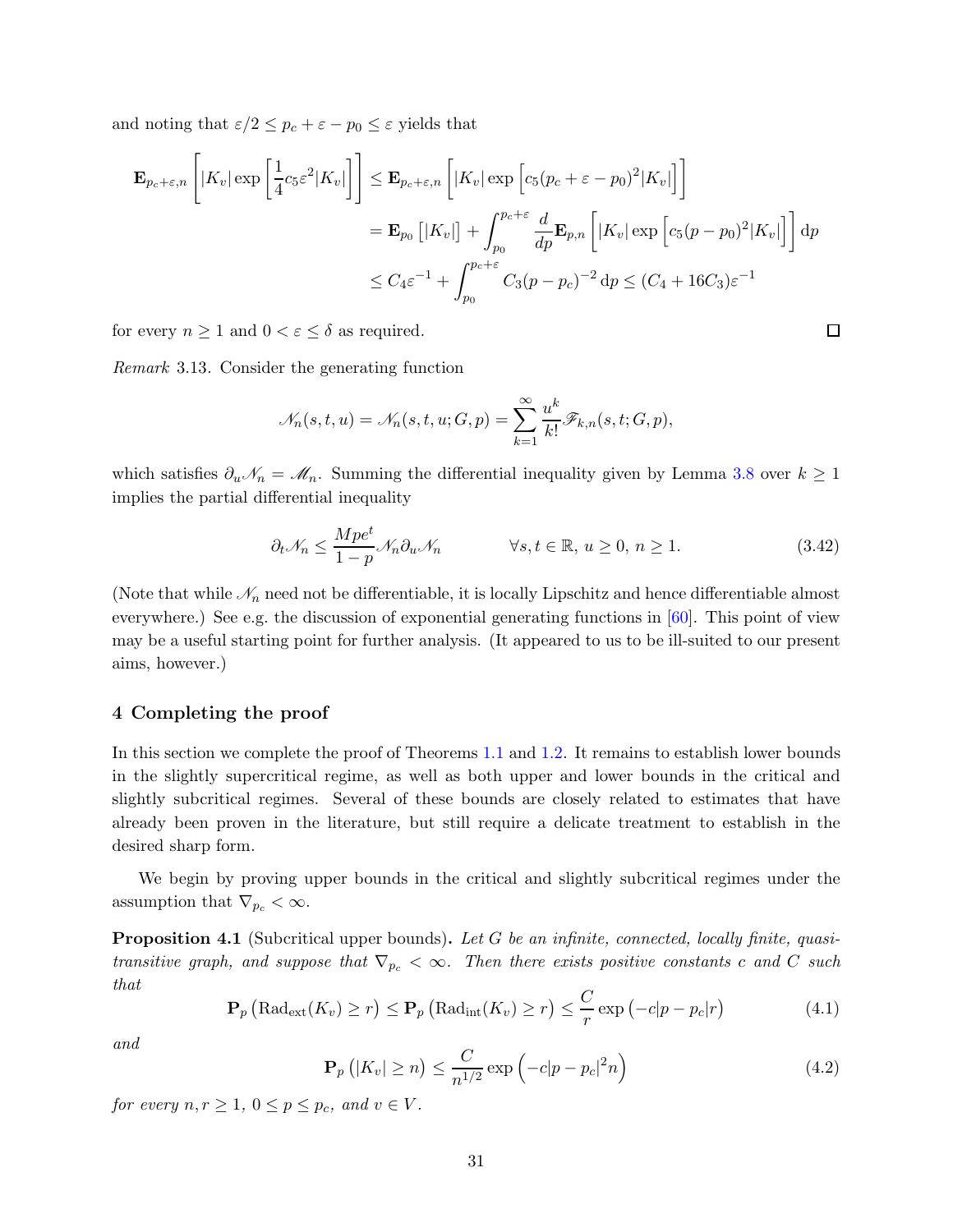Recall that we write  $\leq, \leq$ , and  $\succeq$  for equalities and inequalities that hold to within multiplication by a positive constant depending only on G.

*Proof.* Fix  $v \in V$  and write  $R_v = \text{Rad}_{int}(K_v)$ . As discussed in the introduction, it is known that if G is an infinite, connected, locally finite, quasi-transitive graph with  $\nabla_{p_c} < \infty$ , then

<span id="page-31-2"></span>
$$
\mathbf{P}_{p_c}(|K_v| \ge n) \asymp n^{-1/2} \qquad \text{and} \qquad \mathbf{P}_{p_c}(R_v \ge r) \asymp r^{-1} \tag{4.3}
$$

for every  $n, r \geq 1$ , and

<span id="page-31-1"></span>
$$
\mathbf{E}_p\left[|K_v|\right] \asymp (p - p_c)^{-1} \tag{4.4}
$$

for every  $0 \le p \le p_c$ . These results essentially follow from the works of Barsky and Aizenman [\[6\]](#page-39-7), Kozma and Nachmias [\[40\]](#page-41-9), and Aizenman and Newman [\[5\]](#page-39-2). These papers all dealt with the case  $G = \mathbb{Z}^d$ , see [\[33,](#page-40-11) Section 7] for a discussion of how to generalize these results to arbitrary quasitransitive graphs with  $\nabla_{p_c} < \infty$ . It follows from [\(4.4\)](#page-31-1) and the tree-graph method of Aizenman and Newman [\[5\]](#page-39-2) (see also [\[25,](#page-40-1) Chapter 6.3]) that there exists a constant  $C_1$  such that

$$
\mathbf{E}_p\left[|K_v|^k\right] \le k!C_1^k|p-p_c|^{-2k+1}
$$

for every  $k \ge 1$  and  $p < p_c$  and hence that there exists a constant  $c_1 = 1/2C_1$  such that

$$
\mathbf{E}_p\left[|K_v|e^{c_1|p-p_c|^2|K_v|}\right] \le \sum_{k=0}^{\infty} \frac{|p-p_c|^{2k}}{2^k C_1^k k!} (k+1)! C_1^{k+1} |p-p_c|^{-2k-1} = \sum_{k=0}^{\infty} C_1 k 2^{-k} |p-p_c|^{-1} \le |p-p_c|^{-1}
$$

for every  $0 \leq p < p_c$ . Markov's inequality then implies that

<span id="page-31-3"></span>
$$
\mathbf{P}_p\left(|K_v| \ge n\right) \preceq \frac{1}{n(p - p_c)} \exp\left[-c_1|p - p_c|^2 n\right] \tag{4.5}
$$

for every  $0 \le p < p_c$ , and together with  $(4.3)$  this implies the desired bound  $(4.2)$ . (Indeed, simply use the bound [\(4.5\)](#page-31-3) if  $n \ge (p - p_c)^{-2}$  and the bound [\(4.3\)](#page-31-2) otherwise, noting that  $P_p(|K_v| \ge n)$  is increasing in p.) See also  $[35]$  for an alternative derivation of the inequality  $(4.5)$  from  $(4.3)$ .

It remains to prove [\(4.1\)](#page-30-3). The case  $r \leq |p-p_c|^{-1}$  is already handled by Lemma [2.1,](#page-8-1) so it suffices to consider the case  $r \ge |p - p_c|^{-1}$ . We have by the union bound that

$$
\mathbf{P}_p(R_v \ge r) \le \mathbf{P}_p\left(|K_v| \ge |p - p_c|^{-1}r\right) + \mathbf{P}_p\left(R_v \ge r \text{ and } |K_v| \le |p - p_c|^{-1}r\right).
$$

Using [\(4.2\)](#page-30-2) to bound the first term and Proposition [3.5](#page-13-1) with  $\lambda = |p - p_c|$  to bound the second yields that there exist positive constant  $c_2$  such that

$$
\mathbf{P}_p(R_v \ge r) \le \frac{1}{r} \exp\left[-c_1|p-p_c|r\right] + \left(\frac{1}{r} + |p-p_c|\right) \exp\left[-c_2|p-p_c|r\right],
$$

which is easily seen to be of the required order (since  $xe^{-xr} \leq 2er^{-1}e^{-xr/2}$  for every  $x \in \mathbb{R}$ ).  $\Box$ 

<span id="page-31-0"></span>We next study the intrinsic radius in the subcritical case. This is our only bound that holds for all quasi-transitive graphs.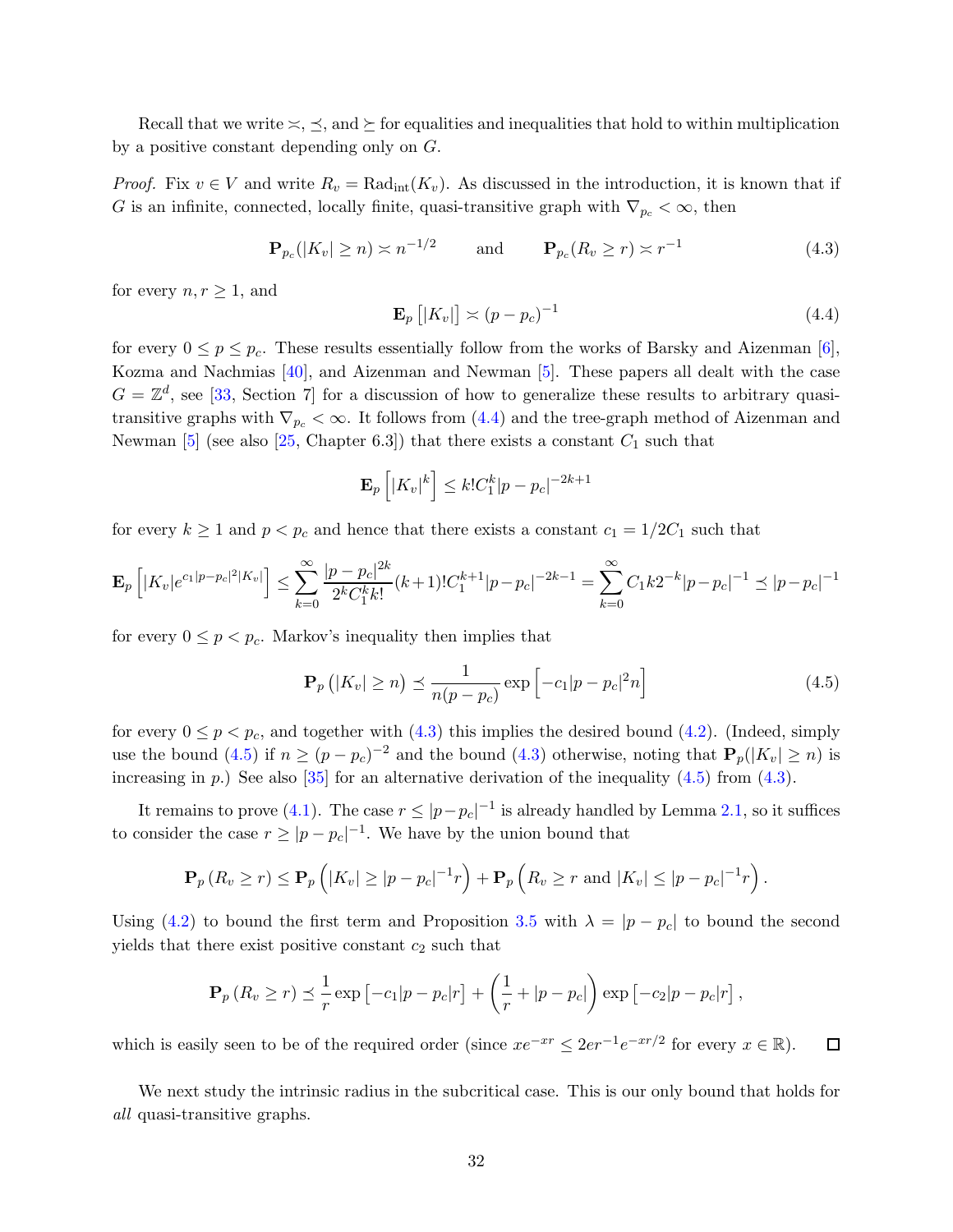**Proposition 4.2.** Let G be an infinite, connected, locally finite, quasi-transitive graph. Then there exist positive constants c, C, and  $\delta$  such that

$$
\mathbf{P}_p\left(\text{Rad}_{\text{int}}(K_v) \ge r\right) \ge \frac{c}{r} \exp\left(-C|p - p_c|r\right)
$$

for every  $p \in (p_c - \delta, p_c], r \ge 1$ , and  $v \in V$ .

Proof. A similar argument to that of Lemma [2.1](#page-8-1) establishes that

$$
\mathbf{P}_p\left(\text{Rad}_{\text{int}}(K_v) \ge r\right) \ge \mathbf{P}_q\left(\text{Rad}_{\text{int}}(K_v) \ge r\right) \exp\left[-\frac{q-p}{p}r\right]
$$

for every  $0 \le p \le q \le 1$  and  $r \ge 1$ . It follows in particular that

$$
\mathbf{P}_p\left(\text{Rad}_{\text{int}}(K_v) \ge r\right) \ge \exp\left[-\frac{(1-p)}{p}r\right]
$$

for every  $0 \le p \le 1$  and  $r \ge 1$ , which implies the claim in the case  $p_c = 1$ . On the other hand, if  $p_c < 1$  then we have that there exists a constant c such that  $P_p(v \to \infty) \ge c(p - p_c)$  for every  $p_c \le p \le 1$  [\[3,](#page-39-1) [20,](#page-40-3) [35\]](#page-40-18), so that

$$
\mathbf{P}_p\left(\text{Rad}_{\text{int}}(K_v) \ge r\right) \ge c(q - p_c) \exp\left[-\frac{q - p}{p}r\right]
$$

for every  $0 \le p \le p_c \le q \le 1$ . Taking  $q - p_c = (p_c - p) \wedge r^{-1}$  implies the claim.

<span id="page-32-0"></span>We next prove sharp lower bounds on the tail of the volume under the assumption that  $\nabla_{p_c} < \infty$ .

**Proposition 4.3.** Let G be an infinite, connected, locally finite, quasi-transitive graph, and suppose that  $\nabla_{p_c} < \infty$ . Then there exist positive constants c, C, and  $\delta$  such that

<span id="page-32-1"></span>
$$
\mathbf{P}_p\left(n\leq|K_v|<\infty\right)\geq cn^{-1/2}\exp\left(-C|p-p_c|^2n\right)\tag{4.6}
$$

for every  $p \in (p_c - \delta, p_c + \delta), r \ge 1$ , and  $v \in V$ .

Remark 4.4. Nguyen [\[50\]](#page-41-19) proved that, under the same conditions as Proposition [4.3,](#page-32-0) there exist constants  $(C_k)_{k>1}$  such that

$$
\mathbf{E}_p\left[|K_v|^k\right] \ge C_k|p-p_c|^{-2k+1}
$$

for every  $0 \leq p \leq p_c$  and  $k \geq 1$ . This is sufficient to determine the value of the gap exponent  $\Delta = 2$ . However, it seems that the argument of [\[50\]](#page-41-19) does not give sharp  $(C_k \geq k!e^{-O(k)})$  control of the value of the constant  $C_k$ , and therefore does not establish the subcritical case of the bound [\(4.6\)](#page-32-1). Similarly, classical arguments of Durrett and Nguyen [\[21\]](#page-40-20) and Newman [\[49\]](#page-41-22) can be used to prove related inequalities for the truncated kth moment  $\mathbf{E}_{p,\infty}\left[|K_v|^k\right]$  in the slightly supercritical regime. Again, however, it appears that these estimates are not sharp, and lose various logarithmic factors compared to our estimate [\(4.6\)](#page-32-1).

*Proof of Proposition [4.3.](#page-32-0)* Write  $R_v = \text{Rad}_{int}(K_v)$ . First suppose that  $p \leq p_c$ . Taking  $\lambda = \alpha |p - p_c|$ 

口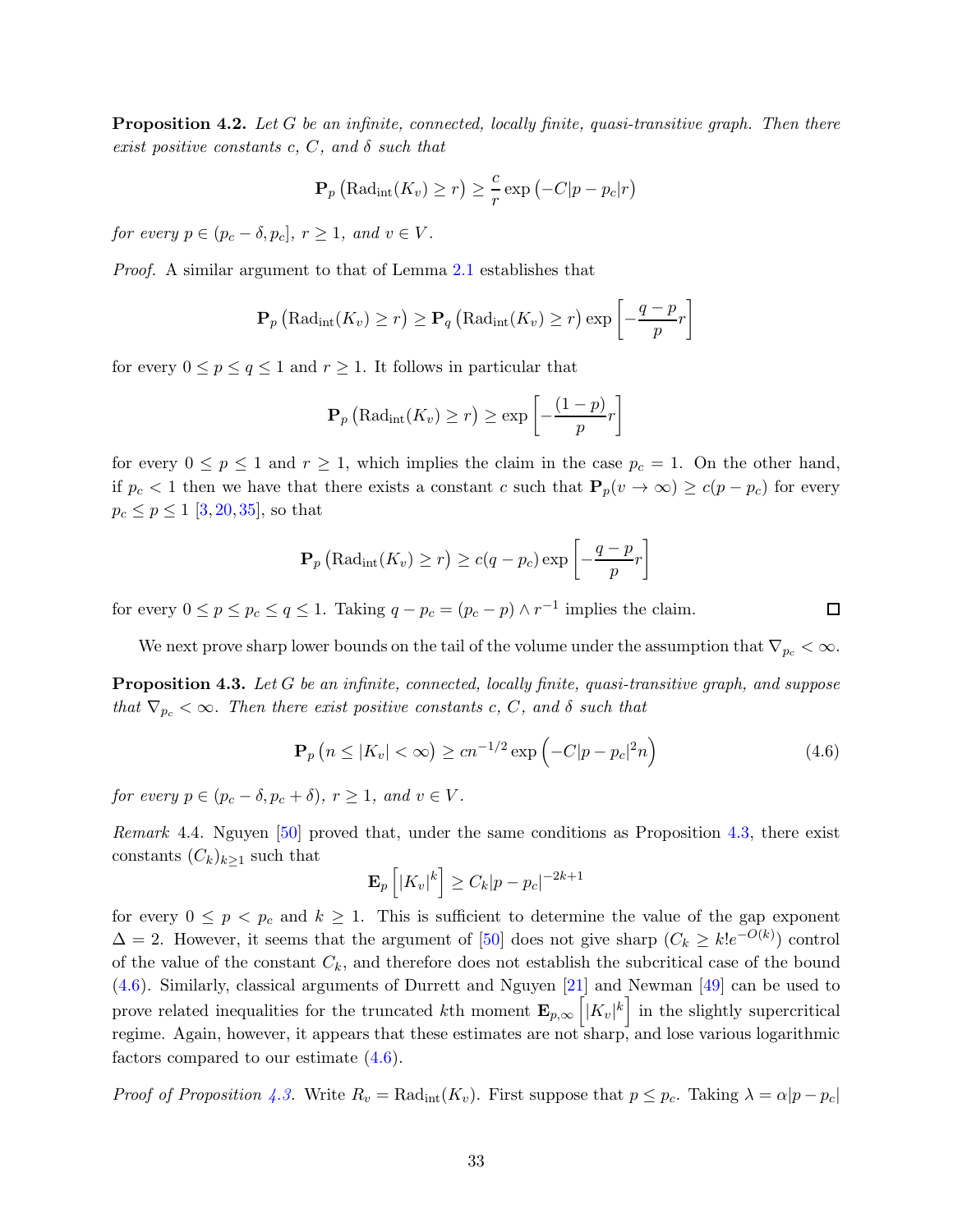in Proposition [3.5,](#page-13-1) we obtain that that there exist positive constants  $c_1$  and  $C_1$  such that

$$
\mathbf{P}_p\left(|K_v| \le n, R_v \ge \alpha |p - p_c|n\right) \le C_1 \left(\frac{1}{\alpha |p - p_c|n} + \alpha |p - p_c|\right) \exp\left[-c_1 \alpha^2 |p - p_c|^2 n\right]
$$

for every  $0 \le p \le p_c$ ,  $n \ge 1$ , and  $\alpha \ge 1$ . Letting  $c_2$ ,  $C_2$ , and  $\delta_1$  be the constants from Proposition [4.2,](#page-31-0) it follows that

$$
\mathbf{P}_p\left(|K_v| \ge n\right) \ge \mathbf{P}_p\left(R_v \ge \alpha |p - p_c|n\right) - \mathbf{P}_p\left(|K_v| \le n, R_v \ge \alpha |p - p_c|n\right)
$$
  
\n
$$
\ge \frac{c_2}{\alpha |p - p_c|n} \exp\left[-C_2 \alpha |p - p_c|^2 n\right]
$$
  
\n
$$
-C_1 \left(\frac{1}{\alpha |p - p_c|n} + \alpha |p - p_c|\right) \exp\left[-c_1 \alpha^2 |p - p_c|^2 n\right]
$$

for every  $p_c - \delta_1 \le p \le p_c$ ,  $r \ge 1$ , and  $\alpha \ge 1$ . Taking  $\alpha = 1 \vee (2C_1/c_1)$  we deduce that there exist positive constants  $c_3$ ,  $C_3$ , and  $C_4$  such that

$$
\mathbf{P}_p(|K_v| \ge n) \ge \frac{c_3}{|p - p_c|n} \exp\left[-C_3|p - p_c|^2 n\right] - C_4 \left(\frac{1}{|p - p_c|n} + |p - p_c|\right) \exp\left[-2C_3|p - p_c|^2 n\right]
$$

for every  $p \in (p_c - \delta, p_c)$  and  $n \ge 1$ . It follows readily that there exist positive constants  $c_4$  and  $C_5$ such that

$$
\mathbf{P}_p\left(|K_v| \geq n\right) \geq \frac{c_4}{\sqrt{n}} \exp\left[-C_3|p-p_c|^2 n\right]
$$

for every  $p \in (p_c - \delta, p_c)$  and  $n \ge C_5|p - p_c|^{-2}$ . Since  $\mathbf{P}_p(|K_v| \ge n)$  is decreasing in n, it follows that

$$
\mathbf{P}_p\left(|K_v| \ge n\right) \ge \frac{c_4}{\sqrt{n \vee C_5|p - p_c|^{-1}}} \exp\left[-C_3|p - p_c|^2(n \vee C_5|p - p_c|^{-1})\right] \tag{4.7}
$$

for every  $p \in (p_c - \delta, p_c)$  and  $n \geq 1$ .

We now handle the case that  $p \leq p_c$  and n if of order at most  $|p - p_c|^{-2}$ . It follows from the proof of [\[34,](#page-40-10) Proposition 3.6] that

<span id="page-33-1"></span>
$$
\sup_{u \in V} \mathbf{E}_{p_c} \left[ \sum_{\ell=r}^{2r} \# \partial B_{int}(u, \ell) \right] \ge r+1
$$

for every  $r \geq 1$ , and an argument similar to that performed in the proof of Lemma [2.1](#page-8-1) shows that there exist constants  $\delta_4 \leq p_c/2$  and  $C_6$  such that

<span id="page-33-0"></span>
$$
\sup_{u \in V} \mathbf{E}_p \left[ \sum_{\ell=r}^{2r} \# \partial B_{\text{int}}(u,\ell) \right] \ge (r+1) \exp \left[ -\frac{2(p-p_c)}{p} r \right] \ge (r+1) \exp \left[ -C_6|p-p_c|r \right] \tag{4.8}
$$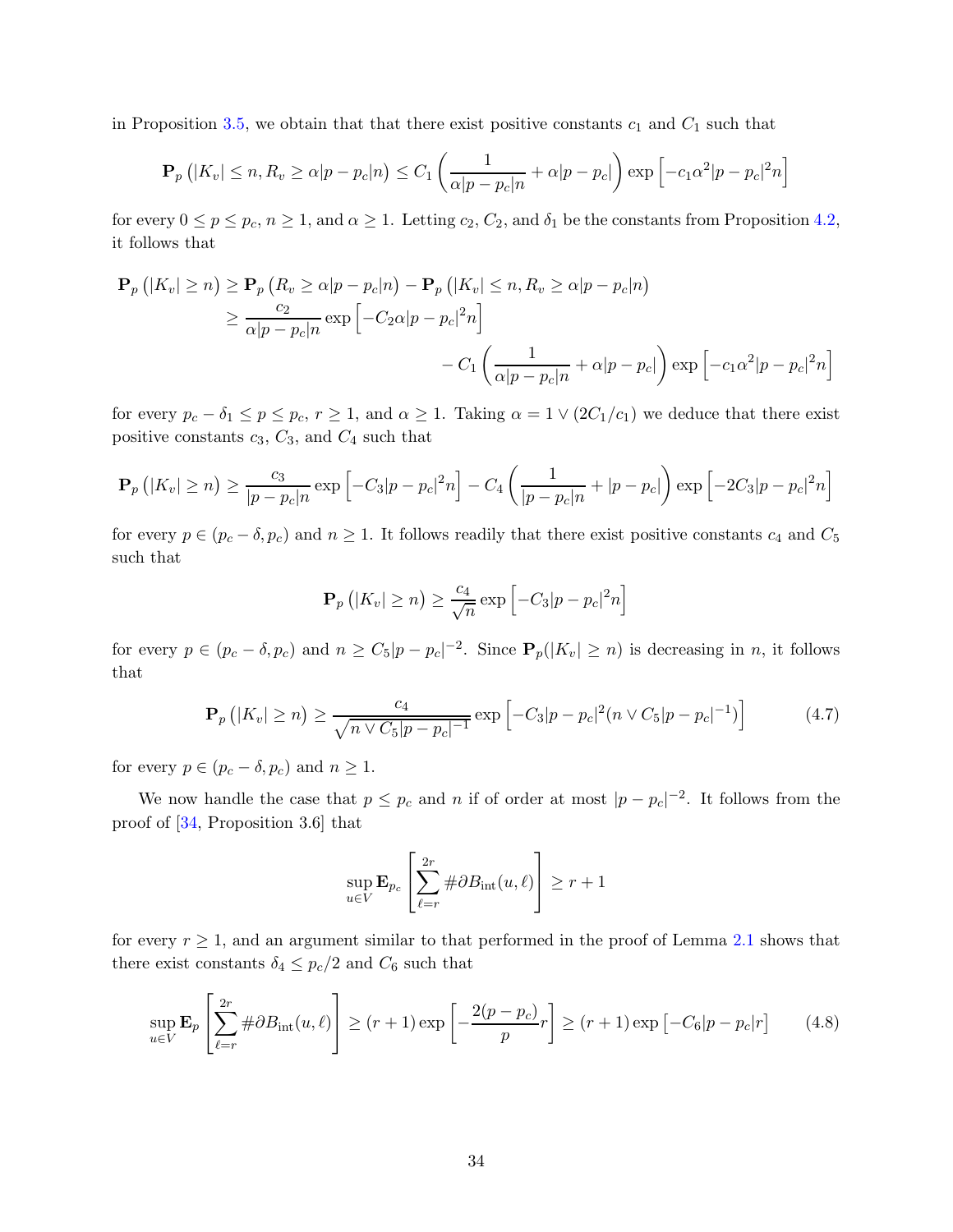for every  $p \in (p_c - \delta_4, p_c]$  and  $r \ge 1$ . Applying [\(4.3\)](#page-31-2), it follows that

<span id="page-34-0"></span>
$$
\sup_{u \in V} \mathbf{E}_p \left[ \sum_{\ell=r}^{2r} \# \partial B_{\text{int}}(u,\ell) \mid R_u \ge r \right] \ge c_5 (r+1)^2 \exp \left[ -C_6 |p - p_c| r \right]
$$
(4.9)

for every  $p \in (p_c - \delta_4, p_c]$  and  $r \ge 1$ . On the other hand, since  $\nabla_{p_c} < \infty$ , it is known [\[40,](#page-41-9)[53\]](#page-41-20) that there exists a constant  $C_7$  such that

$$
\mathbf{E}_p\left[\#B_{\text{int}}(u,r)\right] \leq C_7(r+1)
$$

for every  $u \in V$ ,  $0 \leq p \leq p_c$  and  $r \geq 0$ . A straightforward and well-known variation on the tree-graph inequality method of Aizenman and Newman [\[5\]](#page-39-2) gives that

$$
\mathbf{E}_p\left[ \left( \#B_{\rm int}(u, 2r) \right)^2 \right] \leq \sup_{w \in V} \mathbf{E}_p \left[ \left( \#B_{\rm int}(w, 2r) \right) \right]^3
$$

for every  $u \in V$  and  $r \geq 1$ , and hence that

$$
\mathbf{E}_p\left[ (\#B_{\rm int}(u, 2r))^2 \right] \le C_7^3 (r+1)^3
$$

for every  $r \geq 1$ ,  $u \in V$  and  $0 \leq p \leq p_c$ . It follows from the Paley-Zygmund inequality that

<span id="page-34-1"></span>
$$
\mathbf{P}_{p}\left(|K_{u}| \geq \frac{1}{2}\mathbf{E}_{p}\left[\sum_{\ell=r}^{2r} \#\partial B_{\text{int}}(u,\ell) \mid R_{u} \geq r\right]\right) \geq \frac{\mathbf{E}_{p}\left[\sum_{\ell=r}^{2r} \#\partial B_{\text{int}}(u,\ell)\right]^{2}}{4\mathbf{E}_{p}\left[(\#B_{\text{int}}(u,2r))^{2}\right]}
$$
(4.10)

for every  $u \in V$ ,  $0 < p \leq p_c$ , and  $r \geq 1$ . Applying this inequality together with  $(4.8)$ ,  $(4.9)$ , and  $(4.10)$  and maximizing over u, it follows that

$$
\sup_{u \in V} \mathbf{P}_p \left( |K_v| \ge \frac{c_5}{2} (r+1)^2 e^{-C_6|p-p_c|r} \right) \ge \frac{e^{-2C_6|p-p_c|r}}{4C_7^3(r+1)}
$$

for every  $p \in (p_c - \delta_4, p_c]$  and  $r \geq 1$ . Since G is connected and quasi-transitive, it follows straightforwardly that there exist constants  $c_6$ ,  $c_7$ , and  $c_8$  such that

$$
\mathbf{P}_p\left(|K_v| \geq n\right) \geq c_6 \sup_{u \in V} \mathbf{P}_p\left(|K_u| \geq n\right) \geq \frac{c_7}{\sqrt{n}}
$$

for every  $p \in (p_c - \delta_4, p_c]$  and  $1 \leq n \leq c_8|p - p_c|^{-2}$ . The claimed bound [\(4.6\)](#page-32-1) follows in the case  $p \in (p_c - \delta_4, p_c]$  from this together with  $(4.7)$ .

We now consider the case  $p \geq p_c$ . Let  $\omega_p$  and  $\omega_{p_c}$  be Bernoulli-p and Bernoulli- $p_c$  percolation on G coupled in the standard monotone way, so that, conditional on  $\omega_{p_c}$ , every  $\omega_{p_c}$ -open edge is  $\omega_p$  open and every  $\omega_{p_c}$ -closed edge is chosen to be either  $\omega_p$ -open or  $\omega_p$ -closed independently at random with probability  $(p - p_c)/(1 - p_c) = O(p - p_c)$  to be  $\omega_p$ -open. Let  $K_v^{p_c}$  and  $K_v^p$  denote the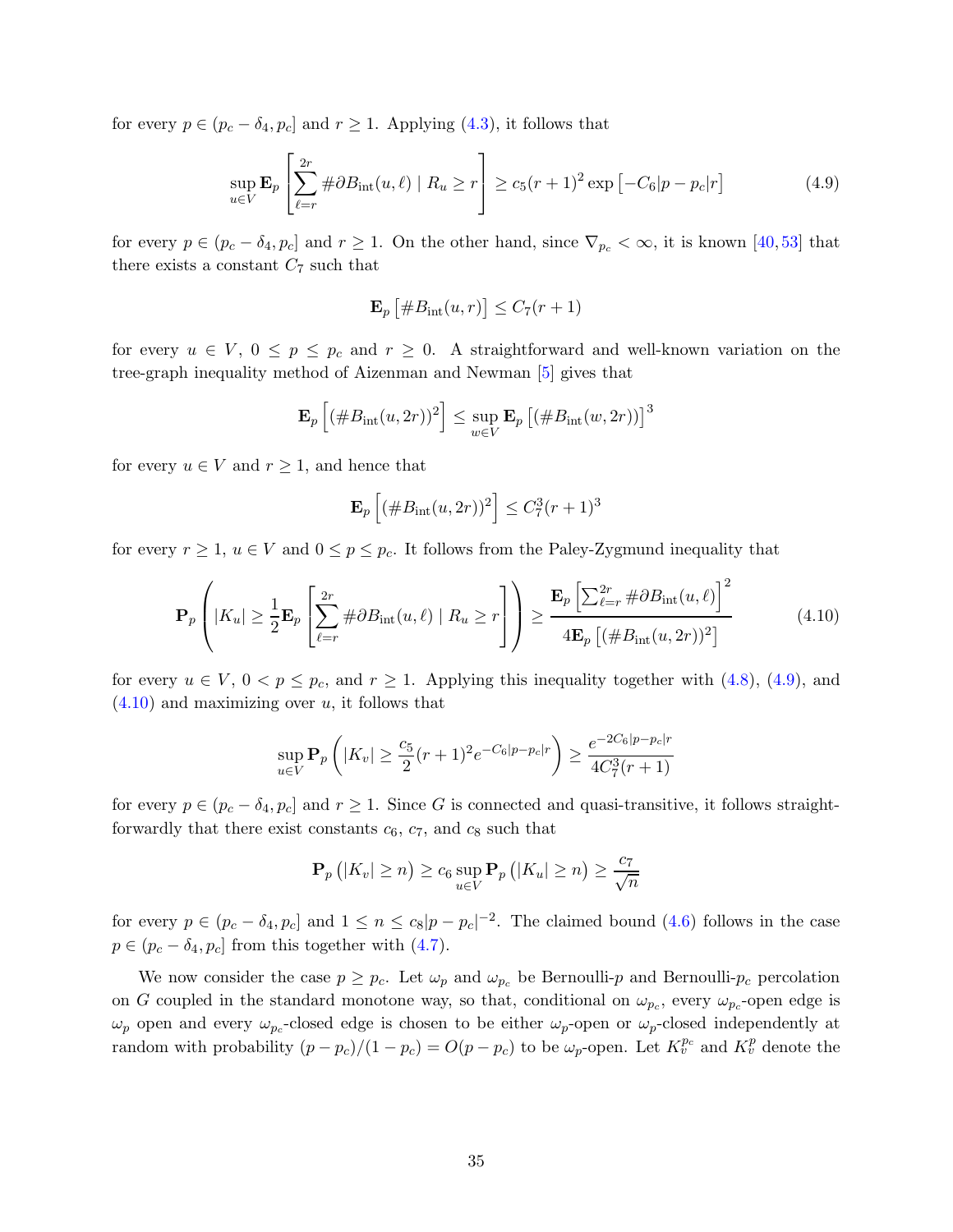clusters of v in  $\omega_{p_c}$  and  $\omega_p$  respectively. By [\(4.3\)](#page-31-2), there exist constants  $c_9$  and  $C_8$  such that

$$
\mathbb{P}(n \le |K_v^{p_c}| \le \alpha n) \ge \frac{c_9}{\sqrt{n}} - \frac{C_8}{\sqrt{\alpha n}}
$$

for every  $n \ge 1$  and  $\alpha \ge 1$ . Taking  $\alpha = C_9 := 1 \vee (2C_8/c_9)^2$ , it follows that there exists a positive constant  $c_{10}$  such that

<span id="page-35-0"></span>
$$
\mathbb{P}(n \le |K_v^{p_c}| \le C_9 n) \ge \frac{c_{10}}{\sqrt{n}}\tag{4.11}
$$

for every  $n \geq 1$ . Let  $\mathscr{A}_n$  be the event that  $n \leq |K_v^{p_c}| \leq C_9n$  and let  $\mathscr{B}_n$  be the event that  $n \leq |K_v^p| < \infty$ . If  $\mathscr{A}_n$  occurs but  $\mathscr{B}_n$  does not, then there must exist an  $\omega_{p_c}$ -closed edge in the boundary of  $K_v^{p_c}$  that is  $\omega_p$ -open and whose other endpoint is connected to infinity in  $\omega_p$  by an open path that does not visit any vertex of  $K_v^{p_c}$ . Conditional on  $K_v^{p_c}$ , the probability that any particular edge in the boundary of  $K_v^{p_c}$  has this property is bounded by  $(p - p_c)\theta^*(p)/(1 - p_c) = O((p - p_c)^2)$ , and it follows by the FKG inequality that there exists a constant  $C_{10}$  such that

<span id="page-35-1"></span>
$$
\mathbb{P}(\mathscr{B}_n \mid K_v^{p_c}) \ge \mathbb{1}(\mathscr{A}_n) \left[ 1 - 1 \wedge \frac{(p - p_c)\theta^*(p)}{1 - p_c} \right]^{M|K_v^{p_c}|} \ge \mathbb{1}(n \le |K_v^{p_c}| \le C_9 n) e^{-C_{10}(p - p_c)^2 n}, \quad (4.12)
$$

where M is the maximum degree of G. The claimed bound follows from  $(4.11)$  and  $(4.12)$  by taking expectations over  $K_v^{p_c}$ .  $\Box$ 

<span id="page-35-2"></span>Finally, we prove a lower bound on the tail of the radius of a finite cluster in the supercritical regime under the assumption that  $p_c < p_{2\to 2}$ .

Proposition 4.5. Let G be an infinite, connected, locally finite, quasi-transitive graph, and suppose that  $p_c < p_{2\to 2}$ . Then there exist positive constants c and C such that

$$
\mathbf{P}_p\left(\text{Rad}_{\text{int}}(K_v) \ge r\right) \ge \mathbf{P}_p\left(\text{Rad}_{\text{ext}}(K_v) \ge r\right) \ge \frac{c}{r} \exp\left(-C|p - p_c|r\right) \tag{4.13}
$$

for every  $r \geq 1$  and  $p \in (p_c - \delta, p_c + \delta)$ .

*Proof of Proposition [4.5.](#page-35-2)* By Proposition [4.2](#page-31-0) there exist positive constants  $c_1$ ,  $C_1$ , and  $\delta_1$  such that

<span id="page-35-3"></span>
$$
\mathbf{P}_p\left(\text{Rad}_{\text{int}}(K_v) \ge r\right) \ge \frac{c_1}{r} \exp\left(-C_1|p - p_c|r\right) \tag{4.14}
$$

for every  $r \ge 1$  and  $p \in (p_c - \delta_1, p_c)$ . On the other hand, it follows from [\[34,](#page-40-10) Proposition 3.2] that

$$
\mathbf{P}_p\left(\mathrm{Rad}_{\mathrm{int}}(K_v) \ge r \text{ and } \mathrm{Rad}_{\mathrm{ext}}(K_v) \le \ell\right) \le 3\|T_p\|_{2 \to 2} \exp\left[-\frac{r}{e\|T_p\|_{2 \to 2}}\right] |B(v,\ell)|^{1/2}
$$

for every  $0 \le p < p_{2\to 2}$  and  $r, \ell \ge 1$ . Since  $p_c < p_{2\to 2}$ , it follows that there exist constants  $c_2, c_3$ ,  $C_2$  and  $\delta_2$  such that

$$
\mathbf{P}_p\left(\text{Rad}_{\text{int}}(K_v) \ge r \text{ and } \text{Rad}_{\text{ext}}(K_v) \le c_2 r\right) \le C_2 e^{-c_3 r} \tag{4.15}
$$

for every  $0 \le p \le p_c + \delta_2$  and  $r \ge 1$ . It follows in particular that there exist positive constants  $c_4$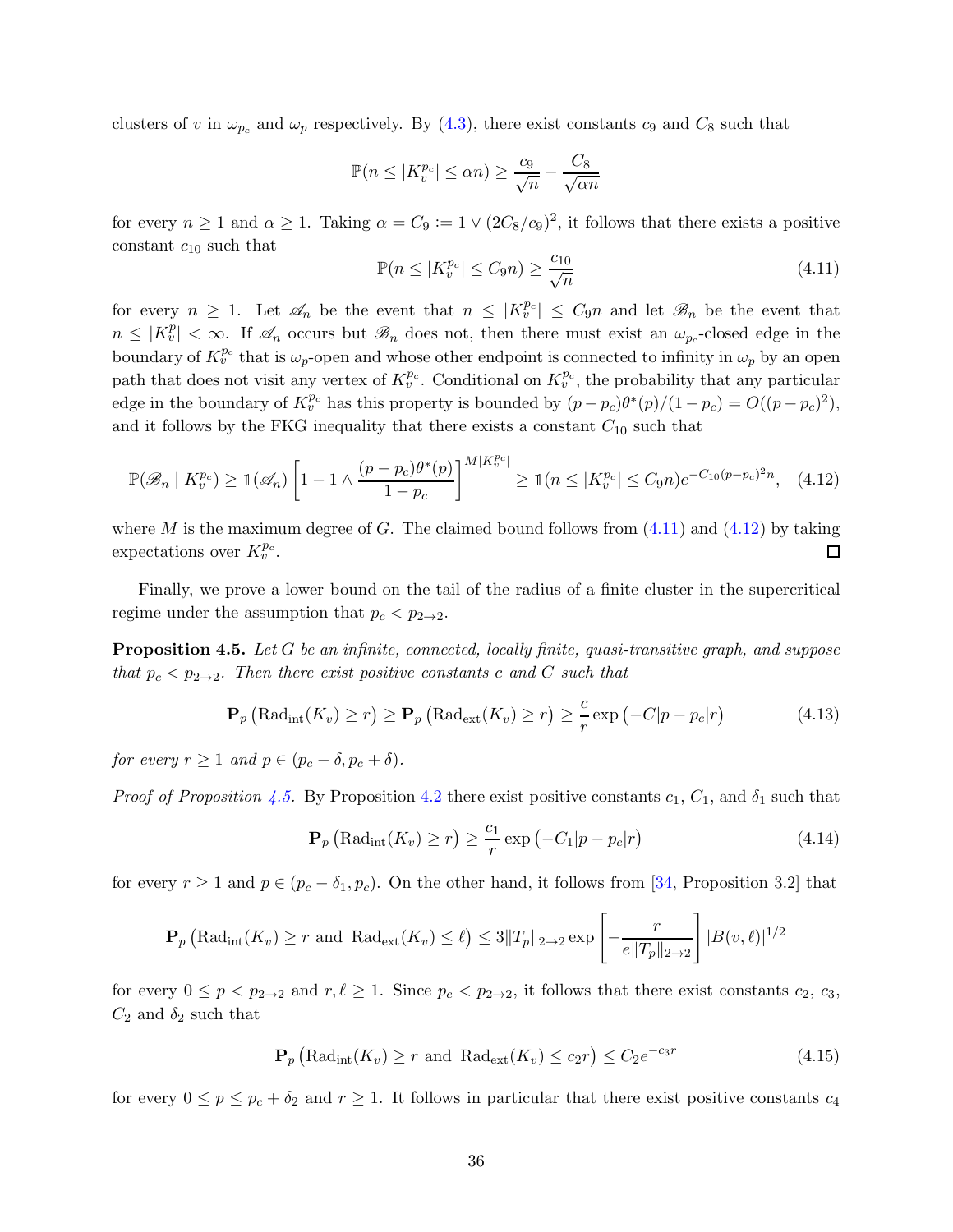and  $r_0$  such that

$$
\mathbf{P}_p\left(\text{Rad}_{\text{ext}}(K_v) \ge c_2 r\right) \ge \mathbf{P}_p\left(\text{Rad}_{\text{int}}(K_v) \ge r\right) - \mathbf{P}_p\left(\text{Rad}_{\text{int}}(K_v) \ge r \text{ and } \text{Rad}_{\text{ext}}(K_v) \le c_2 r\right)
$$

$$
\ge \frac{c_1}{r} \exp\left(-C_1|p - p_c|r\right) - C_2 e^{-c_3 r} \ge \frac{c_4}{r} \exp\left(-C_1|p - p_c|r\right) \tag{4.16}
$$

for every  $p \in (p_c - \delta_2, p_c]$  and  $r \ge r_0$ . This is easily seen to imply [\(4.14\)](#page-35-3) in the case  $p \in (p_c - \delta_3, p_c]$ .

We now treat the supercritical case. Combining the inequality  $(4.16)$  with  $(3.13)$ , an easy argument similar to that of the previous paragraph shows that there exist positive constants  $c_5$ ,  $C_3$ , and  $C_4$  such that

<span id="page-36-0"></span>
$$
\mathbf{P}_p\left(\text{Rad}_{\text{ext}}(K_v) \ge r \text{ and } |K_v| \le C_3|p - p_c|^{-1}r\right) \ge \frac{c_5}{r} \exp\left(-C_4|p - p_c|r\right)
$$

for every  $p \in (p_c - \delta_2, p_c)$ . We apply a similar coupling argument to the end of the proof of Proposition [4.3,](#page-32-0) with the important difference that we compare  $(p_c + \varepsilon)$ -percolation to  $(p_c - \varepsilon)$ percolation rather than to  $p_c$ -percolation. Let  $0 < \varepsilon \leq \delta_2$ , let  $p = p_c + \varepsilon$ , and let  $q = p_c - \varepsilon$ . Let  $\omega_p$  and  $\omega_q$  be Bernoulli-p and Bernoulli-q percolation on G coupled in the standard monotone way, so that, conditional on  $\omega_q$ , every  $\omega_q$ -open edge is  $\omega_p$  open and every  $\omega_q$ -closed edge is chosen to be either  $\omega_p$ -open or  $\omega_p$ -closed independently at random with probability  $(p-q)/(1-q) = O(\varepsilon)$ to be  $\omega_p$ -open. Let  $K_v^q$  and  $K_v^p$  denote the clusters of v in  $\omega_q$  and  $\omega_p$  respectively. Let  $\mathscr{A}_r$  be the event that  $K_v^q$  has extrinsic radius at least r and volume at most  $C_3\varepsilon^{-1}r$ , and let  $\mathscr{B}_r$  be the event that  $K_v^p$  is finite and has extrinsic radius at least r. If  $\mathscr{A}_r$  occurs but  $\mathscr{B}_r$  does not, then there must exist an  $\omega_q$ -closed edge in the boundary of  $K_v^q$  that is  $\omega_p$ -open and whose other endpoint is connected to infinity in  $\omega_p$  by an open path that does not visit any vertex of  $K_v^q$ . Conditional on  $K_v^q$ , the probability that any particular edge in the boundary of  $K_v^q$  has this property is bounded by  $(p-q)\theta^*(p)/(1-q) = O(\varepsilon^2)$ , and it follows by the FKG inequality that there exists a constant  $C_5$  such that

$$
\mathbb{P}(\mathscr{B}_r | K_v^q) \geq \mathbb{1}(\mathscr{A}_r) \left[1 - 1 \wedge \frac{(p-q)\theta^*(p)}{1-q}\right]^{M|K_v^q|} \geq \mathbb{1}(\mathscr{A}_r) e^{-C_5 \varepsilon r},
$$

where M is the maximum degree of G and where we used that  $|K_v^q| \leq C_3 \varepsilon^{-1} r$  on the event  $\mathscr{A}_r$  in the second inequality. Taking expectations, it follows that

$$
\mathbb{P}(\mathcal{B}_r) \geq \mathbb{P}(\mathcal{A}_r)e^{-C_5\epsilon r} \geq \frac{c_5}{r}e^{-(C_4+C_5)\epsilon r}
$$

and hence that there exists a constant  $C_6$  such that

$$
\mathbf{P}_p(r \leq \text{Rad}_{\text{int}}(K_v) < \infty) \geq \mathbf{P}_p\left(r \leq \text{Rad}_{\text{ext}}(K_v) < \infty\right) \geq \frac{c_5}{r} \exp\left(-C_6|p - p_c|r\right) \tag{4.17}
$$

for every  $p \in (p_c, p_c + \delta_2)$  and  $r \ge 1$ . This completes the proof. (Note that this argument cannot be applied directly to the intrinsic radius as written due to non-monotonicity issues.) □

We now have all the ingredients required to conclude the proofs of our main theorems.

Proof of Theorem [1.1.](#page-3-0) The upper bound follows from Propositions [4.1](#page-30-1) and [3.7,](#page-17-3) while the lower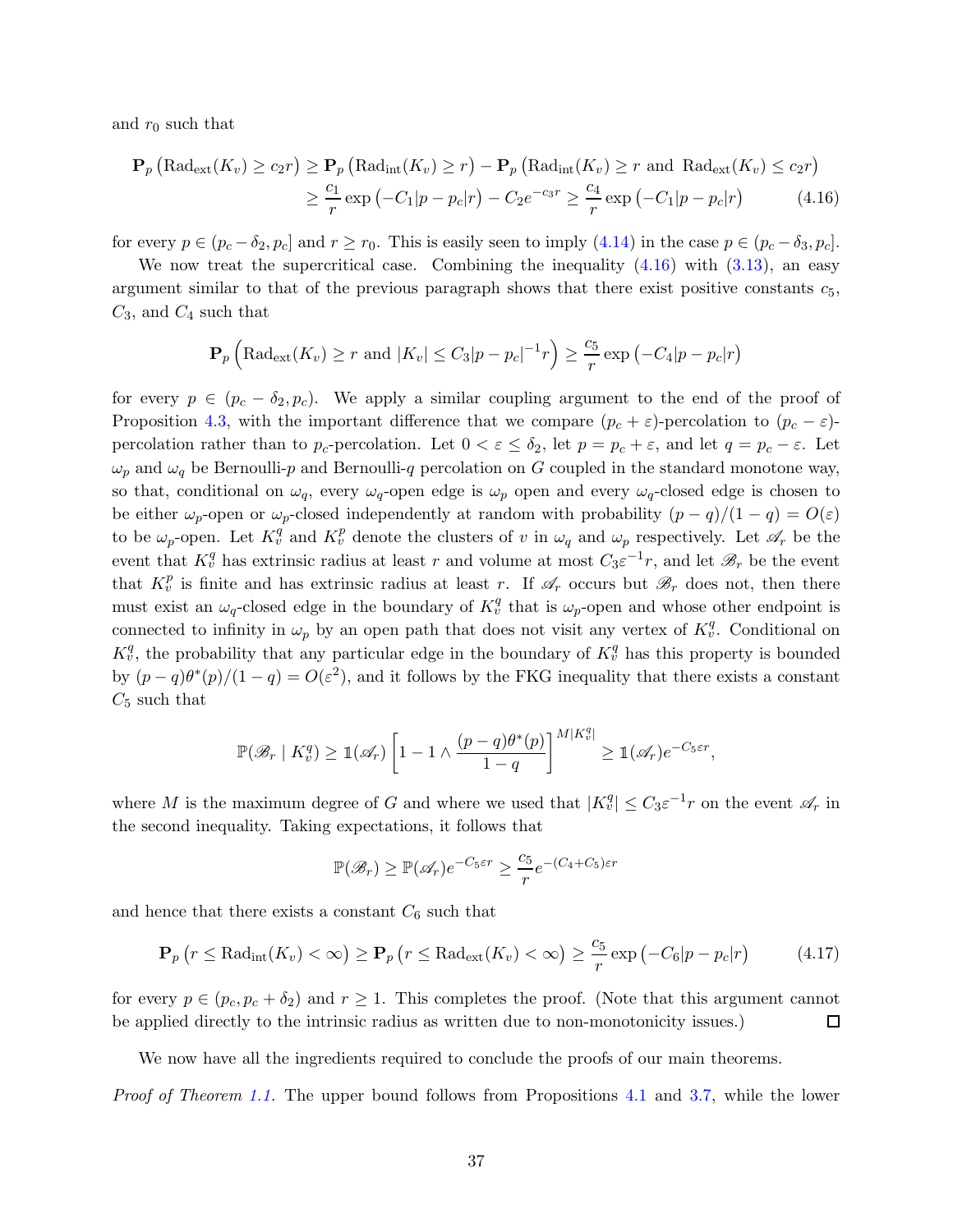bound follows from Proposition [4.3.](#page-32-0)

<span id="page-37-0"></span>Proof of Theorem [1.2.](#page-4-2) The upper bound follows from Propositions [4.1](#page-30-1) and [3.4,](#page-13-2) while the lower bound follows from Proposition [4.5.](#page-35-2)  $\Box$ 

#### 5 Perspectives on the Euclidean case

In this subsection we discuss the (apparently rather substantial) challenges that remain to extend our analysis from nonamenable graphs to the high-dimensional Euclidean setting, and give some perspectives on how these challenges might be overcome.

Let us begin by stating what is conjectured to be the case. Let  $d \geq 7$  and consider the hypercubic lattice  $\mathbb{Z}^d$ . The conjectured analogue of Theorem [1.1](#page-3-0) is that there exists  $\delta > 0$  such that

$$
\mathbf{P}_p(n \le |K| < \infty) \asymp \begin{cases} n^{-1/2} \exp\left[-\Theta\left(|p - p_c|^2 n\right)\right] & p \in (p_c - \delta, p_c) \\ n^{-1/2} & p = p_c \\ n^{-1/2} \exp\left[-\Theta\left(\left(|p - p_c|^2 n\right)^{(d-1)/d}\right)\right] & p \in (p_c, p_c + \delta), \end{cases} \tag{5.1}
$$

while the conjectured analogue of Theorem [1.2](#page-4-2) is that

<span id="page-37-4"></span><span id="page-37-3"></span>
$$
\mathbf{P}_p(r \le \text{Rad}_{\text{int}}(K) < \infty) \asymp n^{-1} \exp\left[-\Theta\left(|p - p_c|n\right)\right] \tag{5.2}
$$

and

<span id="page-37-5"></span>
$$
\mathbf{P}_p(r \le \text{Rad}_{\text{ext}}(K) < \infty) \asymp n^{-2} \exp\left[-\Theta\left(|p - p_c|^{1/2}n\right)\right] \tag{5.3}
$$

for all  $p \in (p_c-\delta, p_c+\delta)$ . Further related questions of interest include the behaviour of the truncated two-point function  $\hat{\tau}_p(x, y) = \mathbf{P}(x \leftrightarrow y, x \leftrightarrow \infty)$ , which is conjectured to satisfy

<span id="page-37-1"></span>
$$
\hat{\tau}_p(x, y) \asymp ||x - y||^{-d+2} \exp\left[ -\Theta\left( |p - p_c|^{1/2} ||x - y|| \right) \right]
$$
\n(5.4)

for all  $p \in (p_c - \delta, p_c + \delta)$  and  $x, y \in \mathbb{Z}^d$ . In particular, it is conjectured that the **correlation** length  $\xi(p)$  satisfies

<span id="page-37-2"></span>
$$
\xi(p)^{-1} := -\lim_{n \to \infty} \frac{1}{n} \log \sup \left\{ \mathbf{P}_p(0 \leftrightarrow x, 0 \leftrightarrow \infty) : x \in \mathbb{Z}^d, \|x\| \ge n \right\} \asymp |p - p_c|^{-1/2} \tag{5.5}
$$

for  $p \in (p_c-\delta, p_c+\delta)$ . (Note that  $(5.4)$  would trivially imply  $(5.5)$ .) Besides their intrinsic interest, a solution to these conjectures may be a necessary prerequisite to understanding invasion percolation, the minimal spanning forest, and random walks on slightly supercritical clusters. See [\[30,](#page-40-8) Part IV] for an overview.

At present, the state of these conjectures can be summarised as follows: The  $p = p_c$  cases of [\(5.1\)](#page-37-3) and [\(5.2\)](#page-37-4) were proven to hold for all quasi-transitive graphs satisfying the triangle condition by Barsky and Aizenman [\[6\]](#page-39-7) and Kozma and Nachmias [\[40\]](#page-41-9), respectively. We showed how these statements imply the subcritical cases of the same statements in Propositions [4.1](#page-30-1)[–4.3.](#page-32-0) Hara and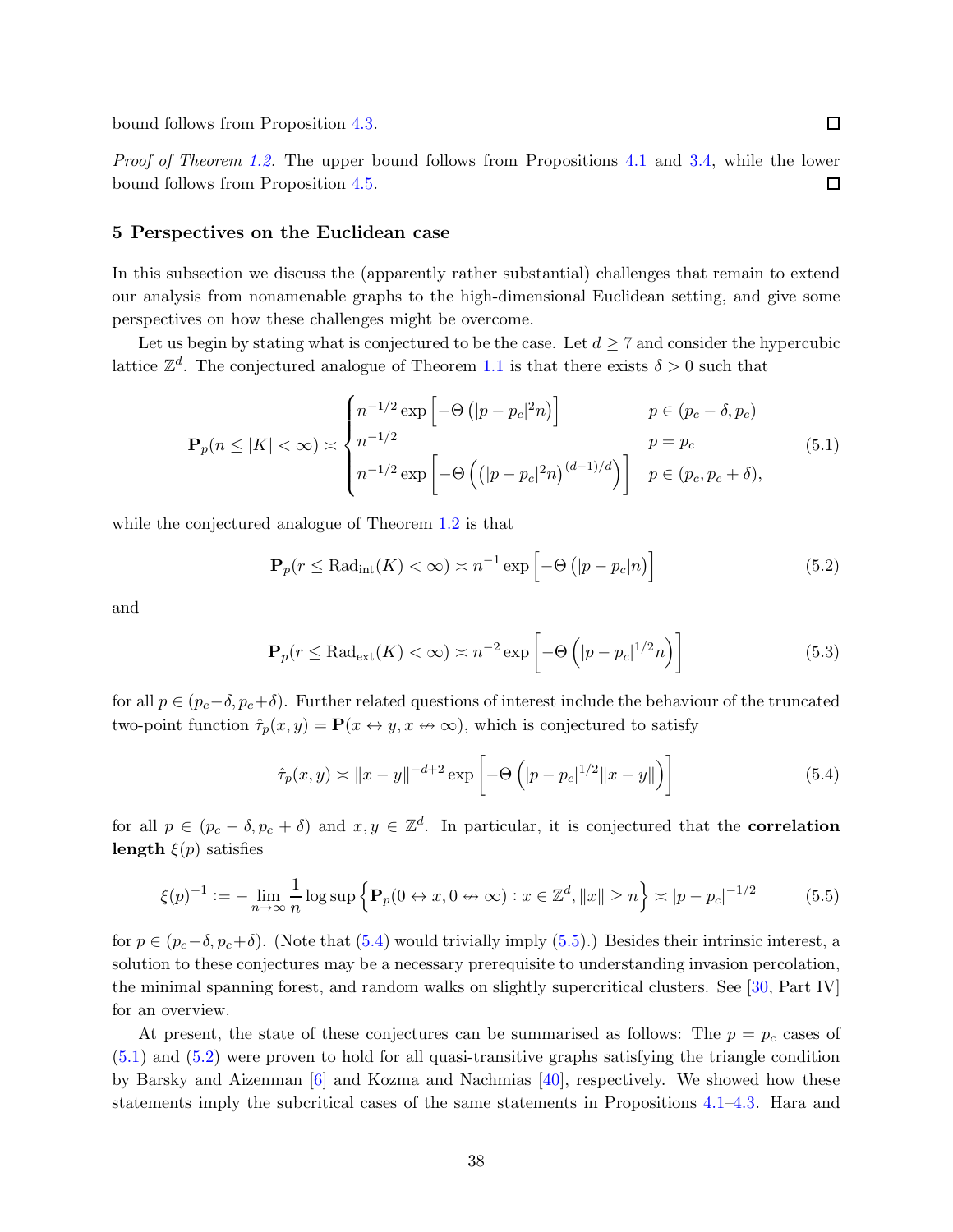Slade [\[27\]](#page-40-4) proved via the lace expansion that the triangle condition holds on  $\mathbb{Z}^d$  for sufficiently large d, as well as for "spread out" models in dimension  $d \geq 7$ . Around the same time, Hara built upon the methods of [\[27\]](#page-40-4) to prove the  $p \leq p_c$  case of [\(5.5\)](#page-37-2) under the same hypotheses, i.e., that  $\xi(p) \approx (p - p_c)^{-1/2}$  as  $p \uparrow p_c$ . Later, Hara, van der Hofstad, and Slade [\[28\]](#page-40-21) performed a 'physical space' version of the lace-expansion that allowed them to prove the  $p = p_c$  case of [\(5.4\)](#page-37-1) under the same hypotheses. Kozma and Nachmias [\[41\]](#page-41-10) then applied this result to prove the  $p = p_c$  case of  $(5.3)$ . (It appears that the subcritical cases of  $(5.3)$  and  $(5.4)$  remain open; we expect that these can be handled with existing techniques.) In contrast, almost no progress has been made on the slightly supercritical cases of these conjectures.

As we stated in the introduction, we are optimistic that some of the techniques we have developed in this paper will be prove useful to the eventual solution of these conjectures. We now outline some ideas about what such a solution might look like. Note that several of the challenges one would need to overcome to adapt our methods to the high-dimensional Euclidean setting are of a similar nature to those one would need to overcome to solve the more qualitative problems stated in [\[29,](#page-40-13) Section 5.3].

1. A good first step would be to find a sharp bound on the negative part of the derivative  $\mathbf{D}_{p,n}|K|^k$  for p slightly supercritical. Such a bound would need to be of order  $C^k(k!)^{d/(d-1)}|p$  $p_c|^{-2k}$ , but it is unclear what form it should take, presumably being written in terms of some higher truncated moment. A potentially serious difficulty is that it seems one cannot rely on a worst case analysis of the expected number of edges connecting some deterministic set  $S$  to infinity off of  $S$ , as we did in the proof of Proposition [3.1.](#page-11-0) Indeed, heuristically, if  $\Lambda_n = [-n, n]^d$  is a box with  $n = \Omega(\xi(p)) = \Omega((p - p_c)^{-1/2})$  then the typical number of edges in the boundary of  $\Lambda_n$  whose other endpoint is connected to  $\infty$  off of  $\Lambda_n$  should be of order  $(p - p_c)^{3/2} |\Lambda_n|^{(d-1)/d}$ , where  $(p - p_c)^{3/2}$  is conjectured to be the order of the probability that the origin is connected to infinity inside a half-space. See [\[14\]](#page-40-22) for various related rigorous results. This (presumably) worst case bound would be too small to lead to a proof of [\(5.1\)](#page-37-3), even if one did not have the positive term to contend with. Thus, to bound  $\mathbf{D}_{p,n}$  via this approach, one would need to somehow understand how the geometry of large finite clusters in slightly supercritical percolation leads them to have a greater number of pivotal connections to infinity in their boundary than a box of comparable volume would. The techniques developed to understand phenomena such as Wulff crystals in supercritical percolation may be relevant [\[13\]](#page-40-7).

An alternative approach may be to use the *OSSS inequality*, due to ODonnel, Saks, Schramm, and Servedio [\[51\]](#page-41-23), which has recently been recognised as a powerful tool in the study of percolation and other models following the breakthrough work of Duminil-Copin, Raoufi, and Tassion [\[18,](#page-40-23)[19\]](#page-40-17); see also [\[35\]](#page-40-18) for applications to the critical behaviour of Bernoulli percolation. Briefly, this inequality lets us prove differential inequalities by finding randomized algorithms that determine the value of the function whose expectation we are interested in but which have a low maximum *revealment*, that is, a low maximum probability of querying whether any particular edge is open or closed. While this inequality is most powerful as a tool for studying monotone functions, it can also be used to bound the expected total number of pivotals for non-monotone functions, which would mean bounding the sum  $D_{p,n} + U_{p,n}$  in our context. Such a bound would in fact be just as viable in the remainder of our strategy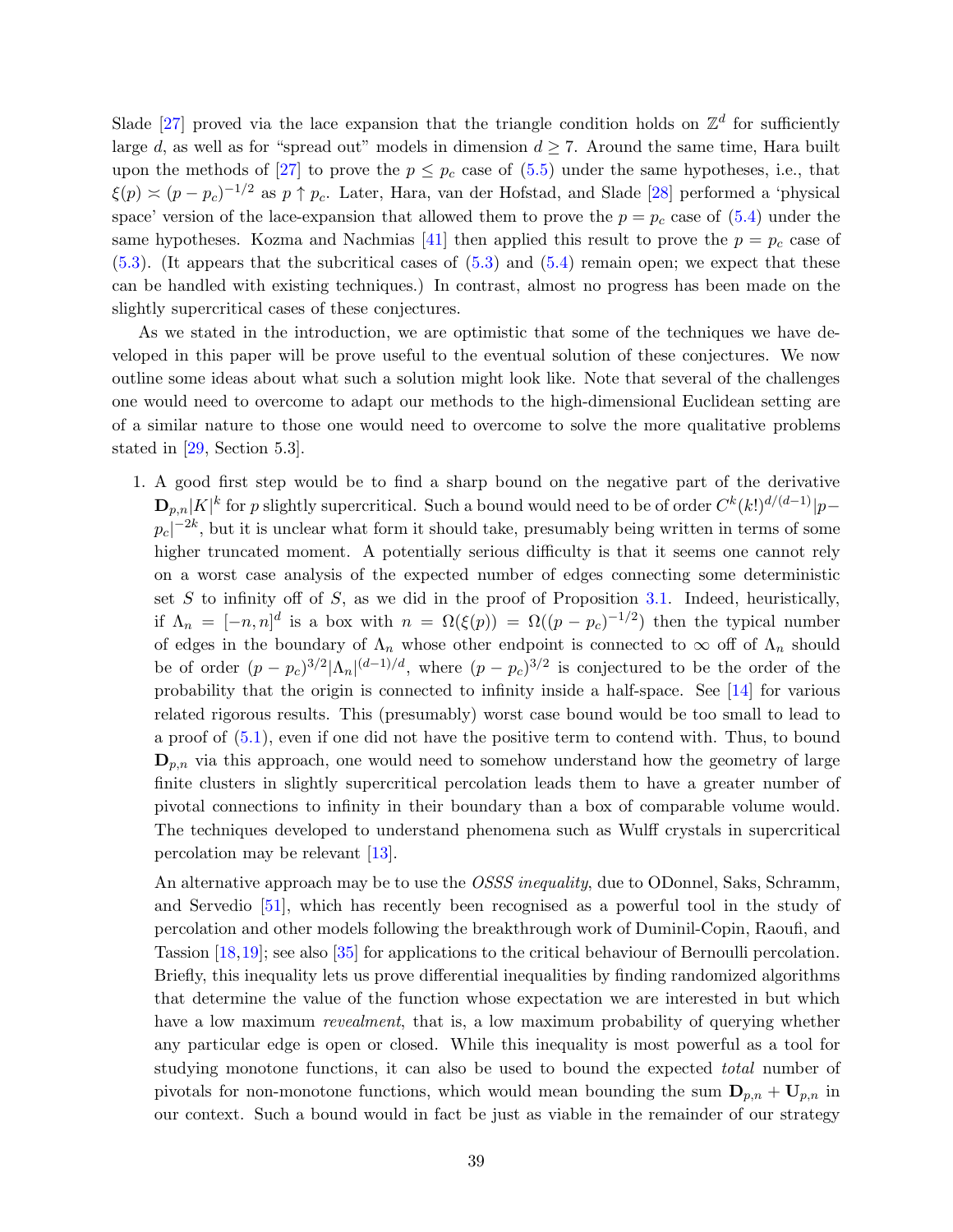as a bound on  $\mathbf{D}_{p,n}$  itself. The difficulty with this approach is to find, say, a low-revealment algorithm determining whether or not the origin is in a large finite cluster. It is unclear how this might be done. One possibility is to use invasion percolation, but this may be putting the cart before the horse; it seems that invasion percolation should be even harder to analyse than slightly supercritical percolation itself.

2. Even if one is able to get good bounds on  $\mathbf{D}_{p,n}$  or  $\mathbf{D}_{p,n} + \mathbf{U}_{p,n}$ , there remains the substantial challenge of getting good upper bounds on  $U_{p,n}$  in the manner of [\(1.10\)](#page-6-0). It is possible that this could be done by methods that are rather similar to what we have done in Sections [3.3–](#page-13-0)[3.5.](#page-23-0) However, it is likely that, due to the different form of the lower bound on the negative term, one would need to initiate this analysis by proving a version of our skinny clusters estimate in which one could profitably take the radius to be at least a power of the radius rather than a small multiple as we have done here. Bounds of this form are known for Galton-Watson trees  $[1,2]$  $[1,2]$ , but it seems unclear what one could hope to be true for high dimensional lattices, or how such an estimate might be proven. If such a bound on skinny clusters were found, we are hopeful that an analysis very similar to that performed in Sections [3.4](#page-17-0) and [3.5](#page-23-0) could be used derive the higher-order variants of this bound needed to bound  $\mathbf{U}_{p,n}|K|^k$ .

Finally, we remark that, by analogy with our setting, it may be substantially easier to obtain the correct behaviour for the intrinsic radius than for the volume.

#### Acknowledgments

We thank Jonathan Hermon and Asaf Nachmias for many helpful discussions, and thank Remco van der Hofstad for helpful comments on an earlier version of this manuscript. We also thank Antoine Godin for sharing his simplified proof of Proposition [3.1](#page-11-0) with us.

#### References

- <span id="page-39-9"></span><span id="page-39-8"></span>[1] L. Addario-Berry. Most trees are short and fat. Probab. Theory Related Fields, 173(1-2):1–26, 2019.
- [2] L. Addario-Berry, L. Devroye, and S. Janson. Sub-Gaussian tail bounds for the width and height of conditioned Galton-Watson trees. Ann. Probab., 41(2):1072–1087, 2013.
- <span id="page-39-1"></span>[3] M. Aizenman and D. J. Barsky. Sharpness of the phase transition in percolation models. Comm. Math. Phys., 108(3):489–526, 1987.
- <span id="page-39-3"></span>[4] M. Aizenman, F. Delyon, and B. Souillard. Lower bounds on the cluster size distribution. J. Statist. Phys., 23(3):267–280, 1980.
- <span id="page-39-2"></span>[5] M. Aizenman and C. M. Newman. Tree graph inequalities and critical behavior in percolation models. J. Statist. Phys., 36(1-2):107–143, 1984.
- <span id="page-39-7"></span>[6] D. J. Barsky and M. Aizenman. Percolation critical exponents under the triangle condition. Ann. Probab., 19(4):1520–1536, 1991.
- <span id="page-39-4"></span>[7] I. Benjamini, R. Lyons, Y. Peres, and O. Schramm. Critical percolation on any nonamenable group has no infinite clusters. Ann. Probab., 27(3):1347–1356, 1999.
- <span id="page-39-0"></span>[8] I. Benjamini and O. Schramm. Percolation beyond  $\mathbb{Z}^d$ , many questions and a few answers. volume 1, pages no. 8, 71–82. 1996.
- <span id="page-39-6"></span>[9] B. Bollob´as. Random graphs, volume 73 of Cambridge Studies in Advanced Mathematics. Cambridge University Press, Cambridge, second edition, 2001.
- <span id="page-39-5"></span>[10] C. Borgs, J. T. Chayes, R. van der Hofstad, G. Slade, and J. Spencer. Random subgraphs of finite graphs. I. The scaling window under the triangle condition. Random Structures Algorithms, 27(2):137–184, 2005.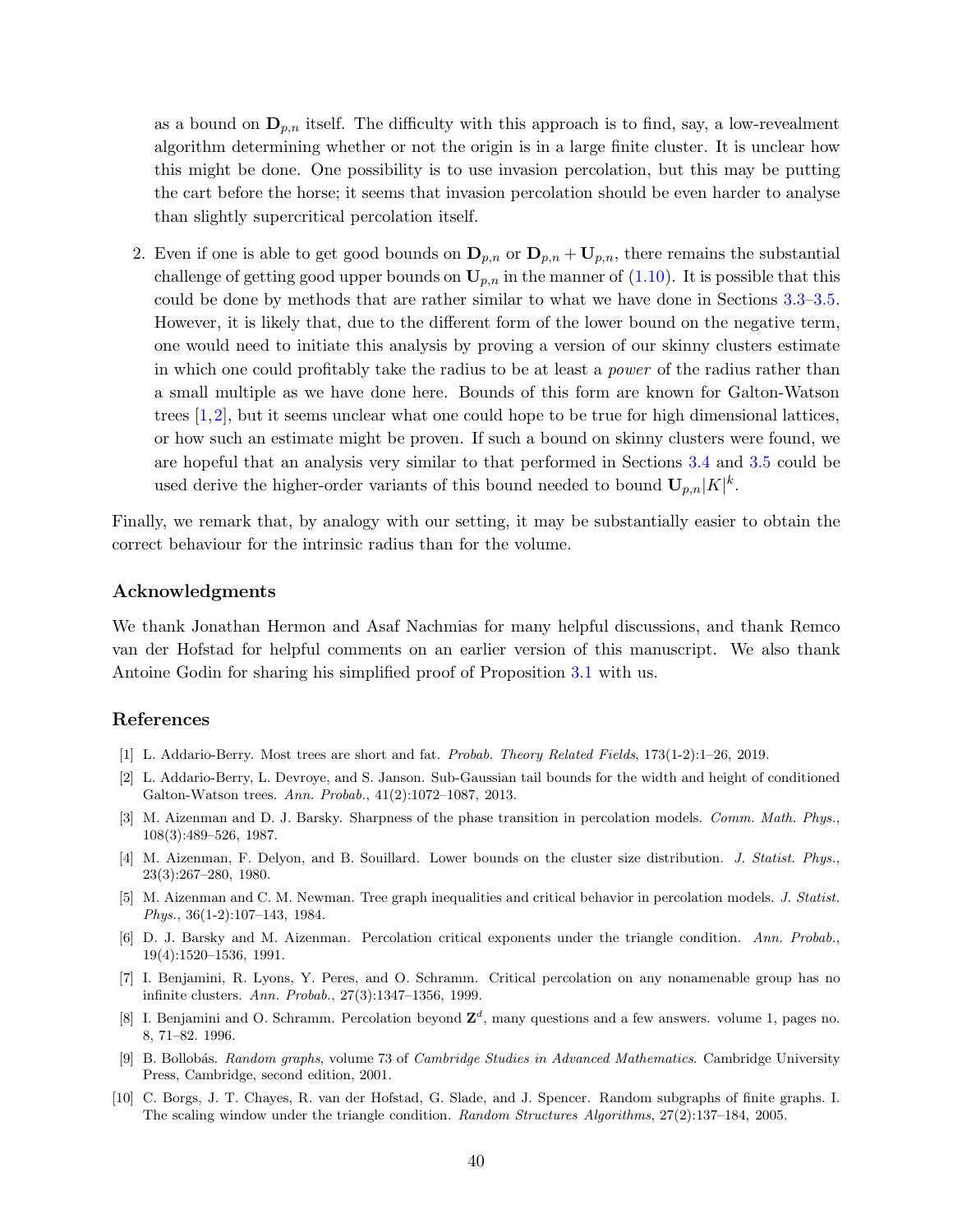- <span id="page-40-14"></span>[11] C. Borgs, J. T. Chayes, R. van der Hofstad, G. Slade, and J. Spencer. Random subgraphs of finite graphs. II. The lace expansion and the triangle condition. Ann. Probab., 33(5):1886–1944, 2005.
- [12] C. Borgs, J. T. Chayes, R. van der Hofstad, G. Slade, and J. Spencer. Random subgraphs of finite graphs. III. The phase transition for the n-cube. Combinatorica, 26(4):395–410, 2006.
- <span id="page-40-7"></span>[13] R. Cerf. The Wulff crystal in Ising and percolation models, volume 1878 of Lecture Notes in Mathematics. Springer-Verlag, Berlin, 2006. Lectures from the 34th Summer School on Probability Theory held in Saint-Flour, July 6–24, 2004, With a foreword by Jean Picard.
- <span id="page-40-22"></span><span id="page-40-5"></span>[14] S. Chatterjee and J. Hanson. Restricted percolation critical exponents in high dimensions. arXiv preprint arXiv:1810.03750, 2018.
- [15] J. T. Chayes, L. Chayes, G. R. Grimmett, H. Kesten, and R. H. Schonmann. The correlation length for the high-density phase of Bernoulli percolation. Ann. Probab., 17(4):1277–1302, 1989.
- <span id="page-40-9"></span><span id="page-40-0"></span>[16] H. Duminil-Copin, S. Goswami, A. Raoufi, F. Severo, and A. Yadin. Existence of phase transition for percolation using the gaussian free field. 2018. arXiv:1806.07733.
- <span id="page-40-23"></span>[17] H. Duminil-Copin, G. Kozma, and V. Tassion. Upper bounds on the percolation correlation length. arXiv preprint arXiv:1902.03207, 2019.
- [18] H. Duminil-Copin, A. Raoufi, and V. Tassion. Exponential decay of connection probabilities for subcritical voronoi percolation in  $\mathbb{R}^d$ . 2017.
- <span id="page-40-17"></span>[19] H. Duminil-Copin, A. Raoufi, and V. Tassion. Sharp phase transition for the random-cluster and Potts models via decision trees. Ann. of Math. (2), 189(1):75–99, 2019.
- <span id="page-40-3"></span>[20] H. Duminil-Copin and V. Tassion. A new proof of the sharpness of the phase transition for Bernoulli percolation and the Ising model. Comm. Math. Phys., 343(2):725–745, 2016.
- <span id="page-40-20"></span>[21] R. Durrett and B. Nguyen. Thermodynamic inequalities for percolation. Communications in mathematical physics, 99(2):253–269, 1985.
- <span id="page-40-2"></span>[22] B. Federici and A. Georgakopoulos. Hyperbolicity vs. amenability for planar graphs. Discrete Comput. Geom., 58(1):67–79, 2017.
- <span id="page-40-16"></span>[23] R. Fitzner and R. van der Hofstad. Mean-field behavior for nearest-neighbor percolation in  $d > 10$ . Electron. J. Probab., 22:Paper No. 43, 65, 2017.
- <span id="page-40-19"></span><span id="page-40-1"></span>[24] A. Godin. PhD thesis, Aix-Marseille University. In preparation.
- [25] G. Grimmett. Percolation, volume 321 of Grundlehren der Mathematischen Wissenschaften [Fundamental Principles of Mathematical Sciences]. Springer-Verlag, Berlin, second edition, 1999.
- <span id="page-40-6"></span>[26] G. R. Grimmett and J. M. Marstrand. The supercritical phase of percolation is well behaved. Proc. Roy. Soc. London Ser. A, 430(1879):439–457, 1990.
- <span id="page-40-4"></span>[27] T. Hara and G. Slade. Mean-field critical behaviour for percolation in high dimensions. Comm. Math. Phys., 128(2):333–391, 1990.
- <span id="page-40-21"></span>[28] T. Hara, R. van der Hofstad, and G. Slade. Critical two-point functions and the lace expansion for spread-out high-dimensional percolation and related models. Ann. Probab., 31(1):349–408, 2003.
- <span id="page-40-13"></span>[29] J. Hermon and T. Hutchcroft. Supercritical percolation on nonamenable graphs: Isoperimetry, analyticity, and exponential decay of the cluster size distribution. 2019. Preprint. Available at <https://arxiv.org/abs/1904.10448>.
- <span id="page-40-8"></span>[30] M. Heydenreich and R. van der Hofstad. Progress in high-dimensional percolation and random graphs. CRM Short Courses. Springer, Cham; Centre de Recherches Math´ematiques, Montreal, QC, 2017.
- <span id="page-40-15"></span>[31] T. Hulshof and A. Nachmias. Slightly subcritical hypercube percolation. Random Structures & Algorithms, 56(2):557–593, 2020.
- <span id="page-40-12"></span>[32] T. Hutchcroft. Slightly supercritical percolation on nonamenable graphs II: Isoperimetry and random walk. In preparation.
- <span id="page-40-11"></span>[33] T. Hutchcroft. Non-uniqueness and mean-field criticality for percolation on nonunimodular transitive graphs. 2017. arXiv:1711.02590.
- <span id="page-40-10"></span>[34] T. Hutchcroft. The  $L^2$  boundedness condition in nonamenable percolation. arXiv preprint arXiv:1904.05804, 2019.
- <span id="page-40-18"></span>[35] T. Hutchcroft. New critical exponent inequalities for percolation and the random cluster model. 2019. arXiv:1901.10363.